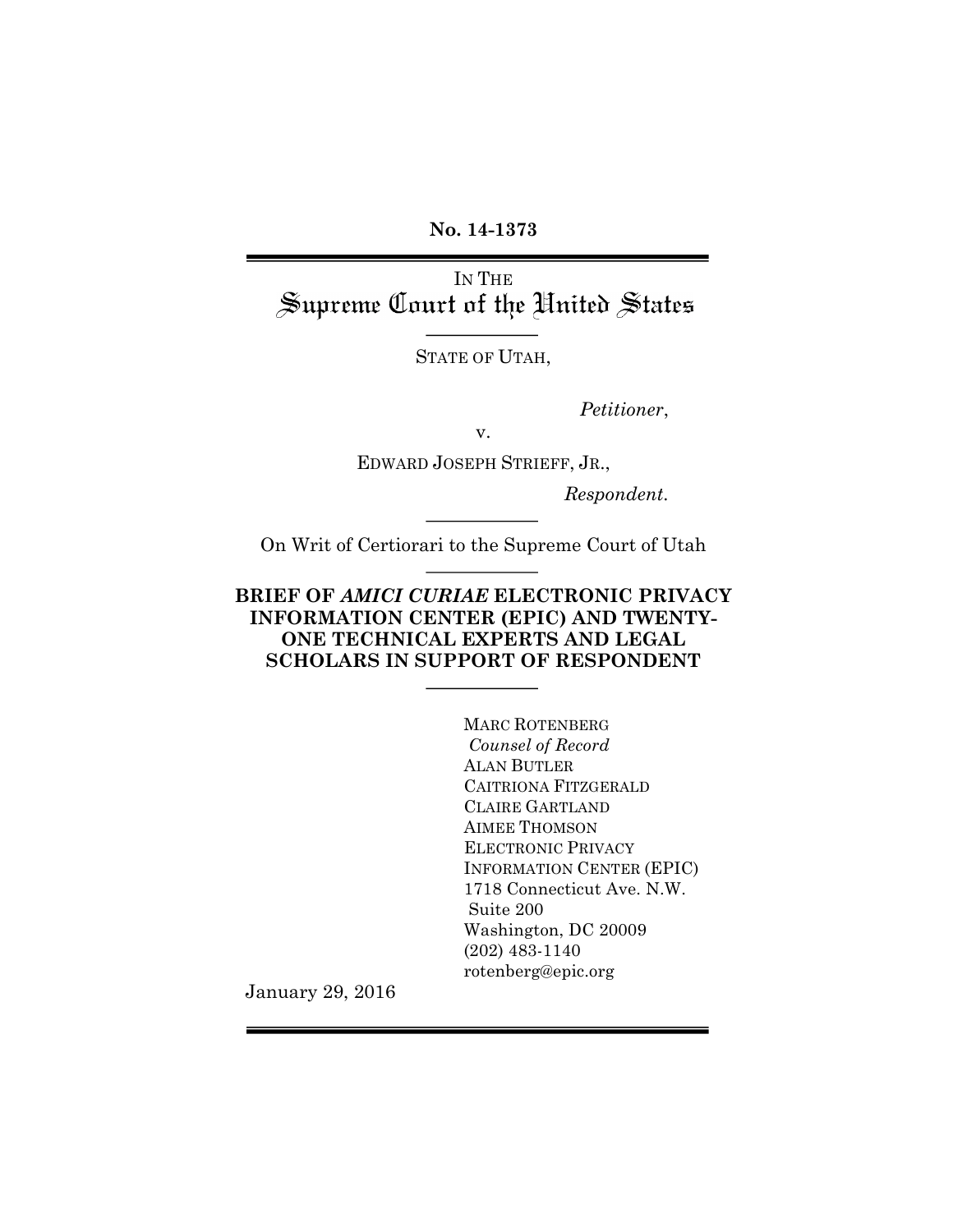# **TABLE OF CONTENTS**

| INTEREST OF THE AMICI CURIAE 1                                |
|---------------------------------------------------------------|
| SUMMARY OF THE ARGUMENT  4                                    |
|                                                               |
| Law enforcement agencies now have access to<br>Ι.             |
| enormous databases of personal information                    |
| that lack sufficient safeguards to ensure                     |
|                                                               |
| A. Law enforcement agencies are routinely                     |
| collecting personal information about                         |
|                                                               |
| Privacy Act exemptions and inaccurate<br>В.                   |
| data undermine the accuracy and                               |
| reliability of determinations made by                         |
|                                                               |
| 1. The federal government has exempted                        |
| itself from maintaining accurate and                          |
| timely records for many of its largest                        |
|                                                               |
| Government databases are notorious<br>2.                      |
| for containing inaccurate and out-of-                         |
|                                                               |
| II. Overturning the decision below would permit               |
| suspicionless identification and defeat the                   |
| protections established in <i>Hiibel</i> and <i>Terry.</i> 31 |
| A. This Court has not permitted compelled                     |
| identification absent reasonable                              |
|                                                               |
| Admitting the evidence in this case would<br><b>B.</b>        |
| create an end-run around the reasonable                       |
| suspicion standards in <i>Hiibel</i> and <i>Terry</i> 33      |
|                                                               |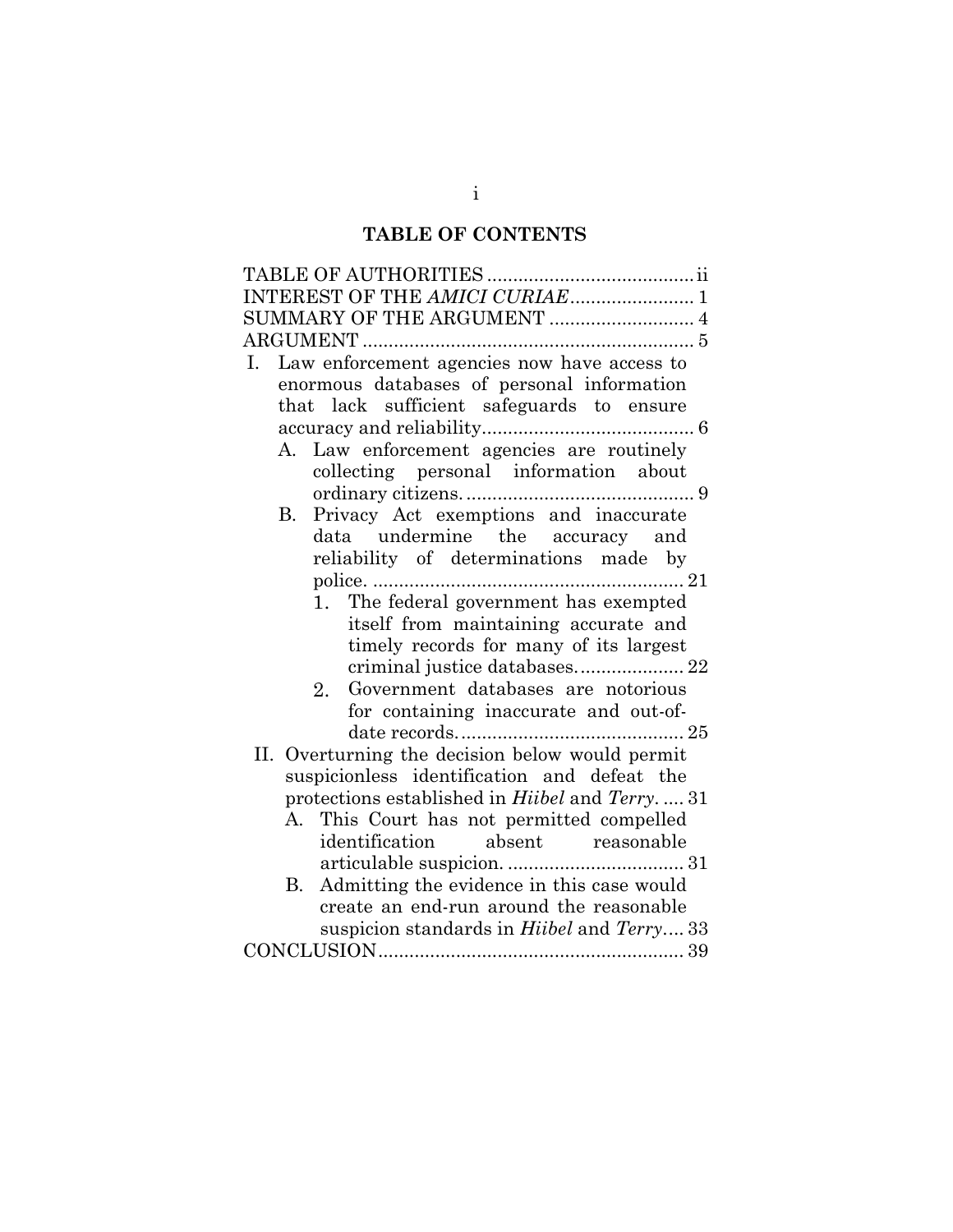# **TABLE OF AUTHORITIES**

# **CASES**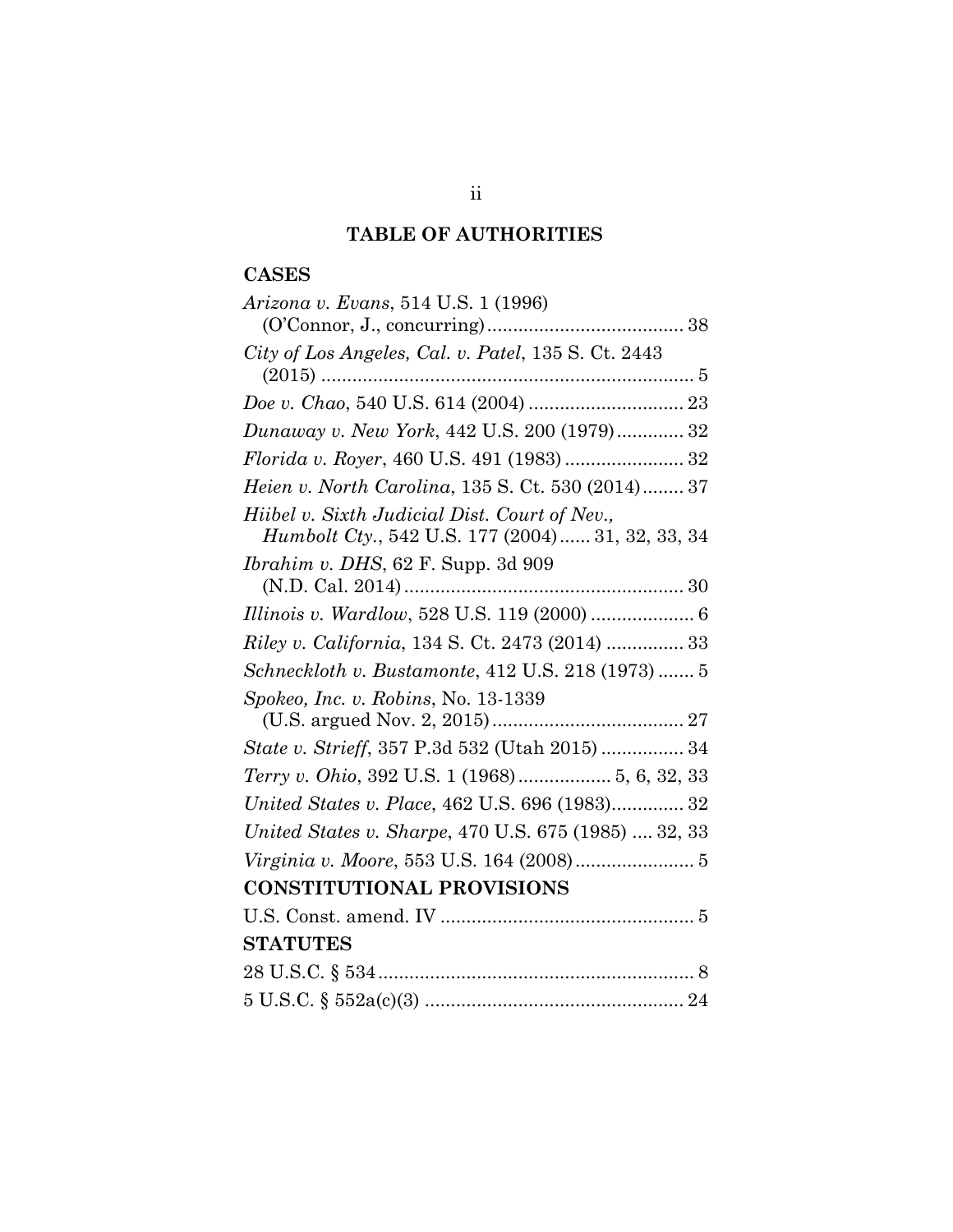| $5 \text{ U.S.C. } \S 552a(e)(1) \dots$             |
|-----------------------------------------------------|
|                                                     |
|                                                     |
|                                                     |
|                                                     |
| Ariz. Rev. Stat. Ann. § 13-2412 (2015) 34           |
|                                                     |
| Ark. Code Ann. § 5–71–213(a)(1) (2015) 34           |
|                                                     |
| Del. Code Ann. tit. 11, § 1321(6) (2016) 35         |
| Del. Code Ann. tit. 11, § 1902(a) (2016) 35         |
|                                                     |
|                                                     |
|                                                     |
|                                                     |
| Kan. Stat. Ann. § 22-2402(1) (2015) 35              |
| La. Code Crim. Proc. Ann. art. 215.1(A) (2015) 35   |
|                                                     |
| Mont. Code Ann. § 46-5-401(2)(a) (2015)  35         |
|                                                     |
| N.H. Rev. Stat. Ann. § 594:2 (Lexis 2015) 36        |
| N.H. Rev. Stat. Ann. § 644:6 (Lexis 2015) 36        |
|                                                     |
| N.Y. Crim. Proc. Law § 140.50(1) (McKinney 2015) 36 |
|                                                     |
|                                                     |
| Ohio Rev. Code Ann. § 2921.29 (LexisNexis 2015) 36  |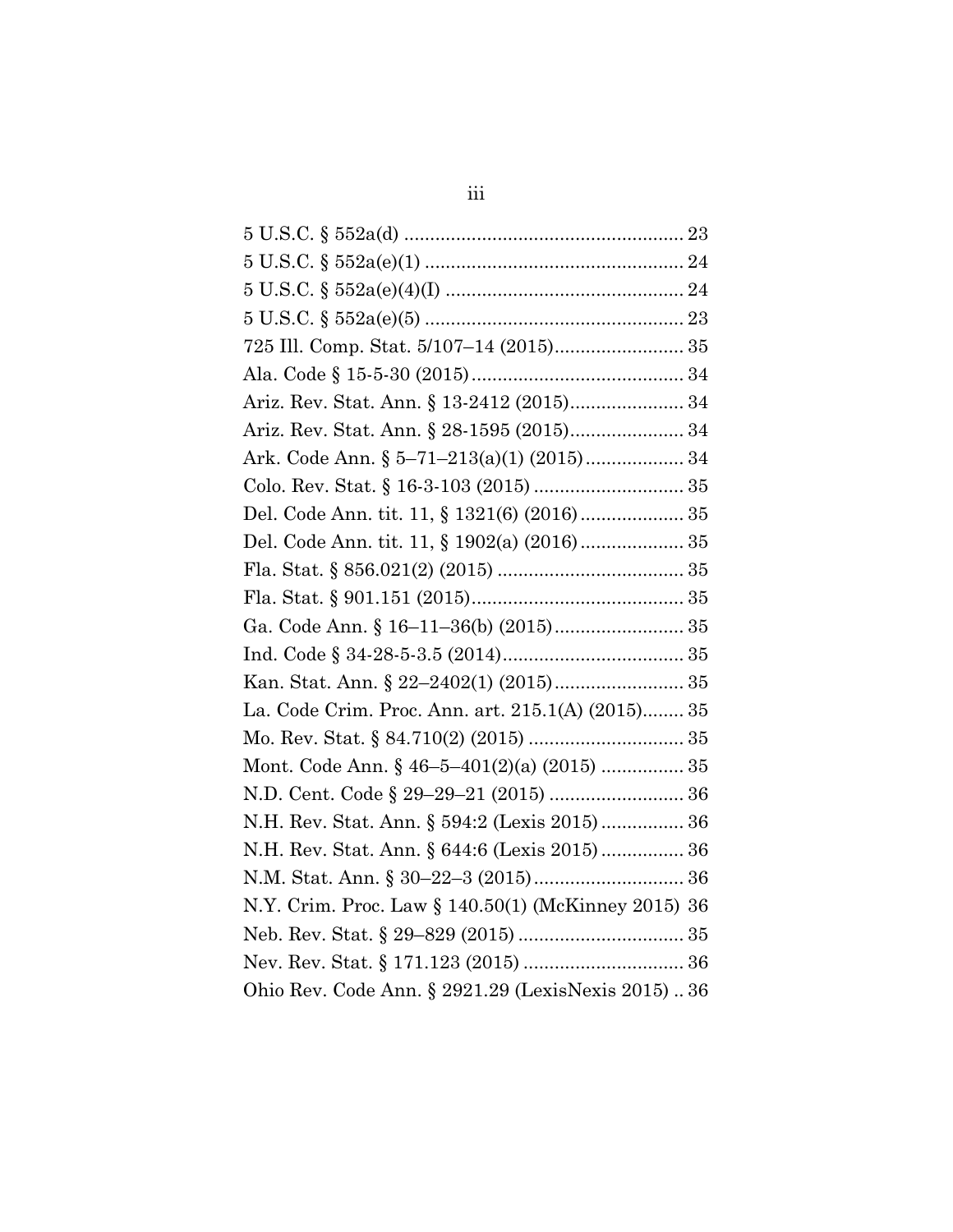| <b>REGULATIONS</b>                                                                                 |
|----------------------------------------------------------------------------------------------------|
|                                                                                                    |
|                                                                                                    |
|                                                                                                    |
|                                                                                                    |
|                                                                                                    |
|                                                                                                    |
|                                                                                                    |
|                                                                                                    |
| <b>OTHER AUTHORITIES</b>                                                                           |
| 4 Wayne R. LeFave, Search and Seizure (5th ed.                                                     |
| Ben Popper, How The NYPD Is Using Social Media to<br>Put Harlem Teens Behind Bars, Verge (Dec. 10, |
| Comm. on Privacy in the Info. Age, Nat'l Research<br>Council, Engaging Privacy and Information     |
| Criminal Justice Info. Servs. Div., FBI, Annual                                                    |
| Criminal Justice Info. Servs. Div., FBI, Next<br>Generation Identification (2015) 10, 11           |
| DHS, 2014 National Network of Fusion Centers Final                                                 |
| DHS, Automated Targeting System (Aug. 3, 2007) 19                                                  |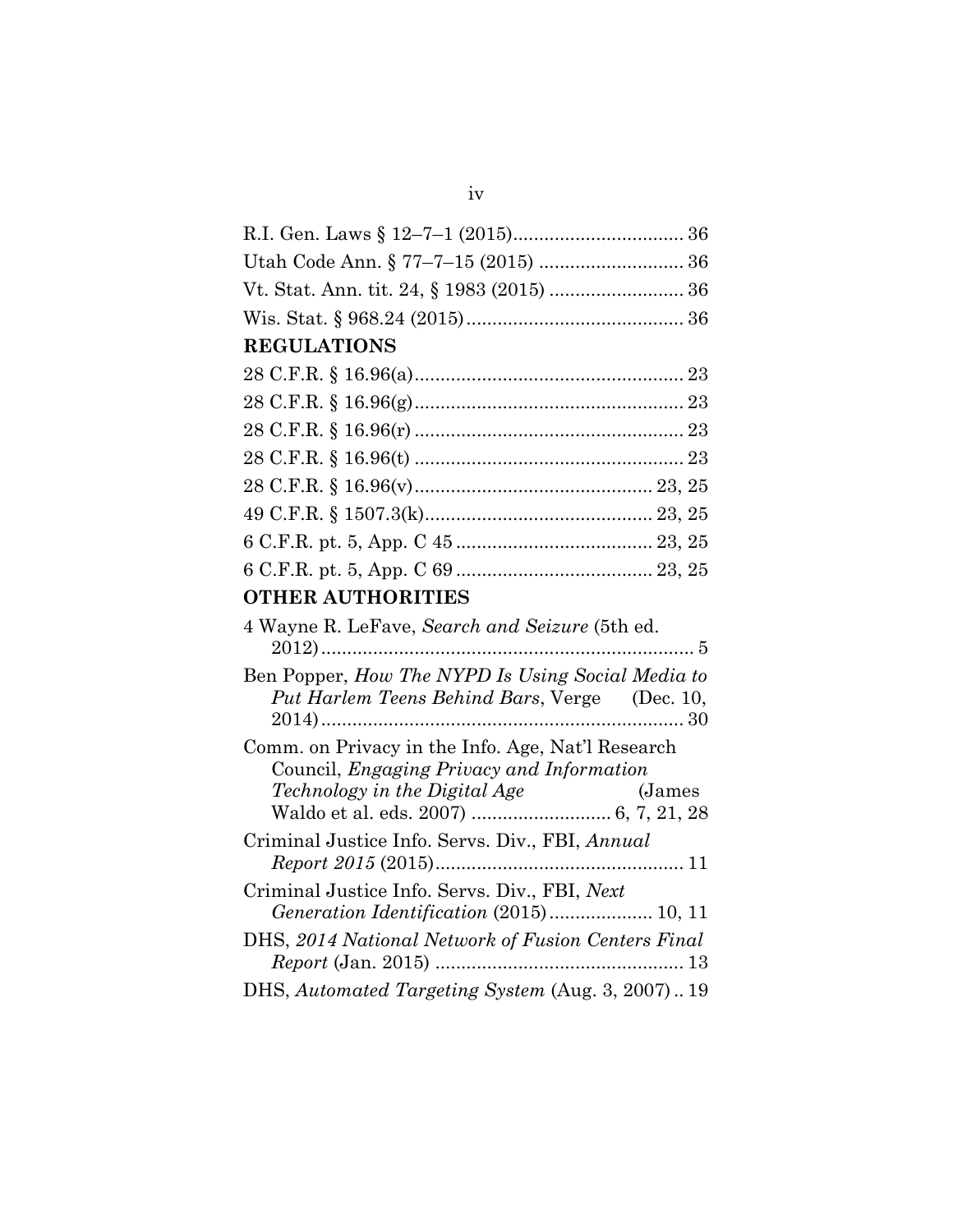| DHS, Privacy Impact Assessment for the Analytical<br>Framework for Intelligence (AFI) (June 1, 2012) 20                                                                        |
|--------------------------------------------------------------------------------------------------------------------------------------------------------------------------------|
| DHS, Privacy Impact Assessment for the Secure<br>Flight Program (Aug. 9, 2007)  19                                                                                             |
| DHS, Privacy Impact Assessment Update for the<br>Automated Targeting System-TSA/CBP<br>Common Operating Procedure Phase II,<br>DHS/CBP/PIA-006(d) (Sept. 16, 2014)  19, 20, 28 |
| $\begin{minipage}{.4\linewidth} DOJ, Fusion Center Guidelines & (Aug.\\ 2006)13, 14, 15, 27 \end{minipage}$                                                                    |
| EPIC, Automated Targeting System (2016) 20                                                                                                                                     |
| EPIC, Documents Show Errors in TSA's "No Fly" and<br>"Selectee" Watch Lists (Mar. 26, 2006) 19                                                                                 |
| EPIC, EPIC v. CBP (Analytical Framework for                                                                                                                                    |
| EPIC, EPIC v. Virginia Department of State Police:                                                                                                                             |
| EPIC, Information Fusion Centers and Privacy (2016)                                                                                                                            |
|                                                                                                                                                                                |
|                                                                                                                                                                                |
| Exec. Office of the President, Big Data: Seizing<br>Opportunities, Preserving Values (2014)  7                                                                                 |
| FBI, Interoperability Initiatives Unit (IIU)  29                                                                                                                               |
|                                                                                                                                                                                |
| FBI, Next Generation Identification (NGI) Monthly                                                                                                                              |
| FBI, Privacy Impact Assessment for Next Generation<br>Identification (NGI) – Retention and Searching of<br>Noncriminal Justice Fingerprint Submissions                         |
|                                                                                                                                                                                |

v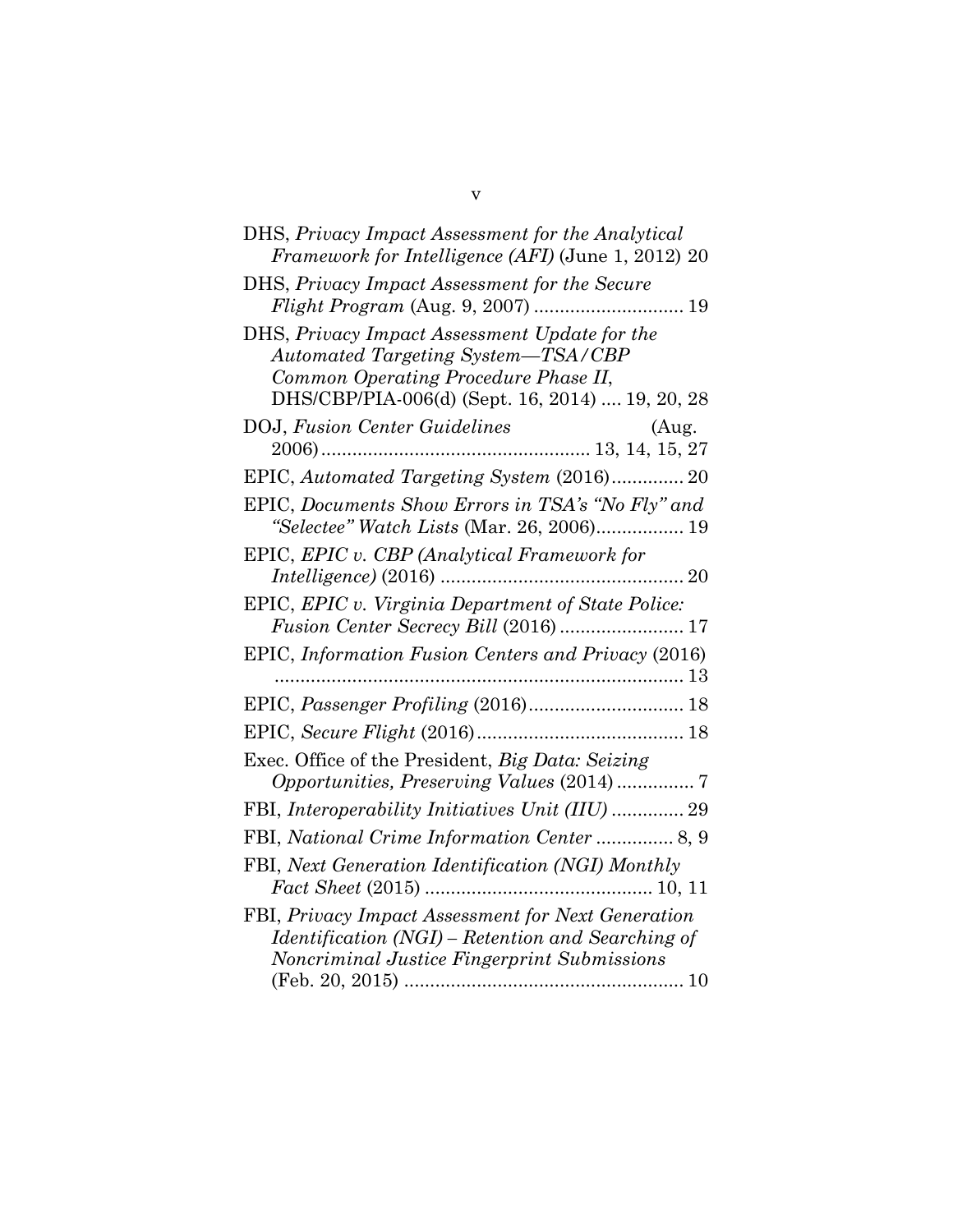| FBI, Privacy Impact Assessment for the National            |
|------------------------------------------------------------|
| Data Exchange (N-DEx) System<br>(May                       |
|                                                            |
| G.W. Schultz, Maryland to Store License-Plate              |
| Scanner Data at Intel Fusion Center, Ctr. For              |
| Investigative Reporting (Aug. 9, 2010) 15                  |
| H.B. 1007, 2008 Gen. Assem., Spec. Sess. (Va. 2008)        |
|                                                            |
| Intellicheck, Solutions Brief: Law Enforcement (2015)<br>. |
| Interoperability Means Success for All Law                 |
| (FBI,<br>Enforcement, CJIS Link                            |
|                                                            |
| Jack M. Balkin, The Constitution in the National           |
| Surveillance State, 93 Minn. L. Rev. 1 (2008) 7            |
| John Markoff, Pentagon Plans a Computer System             |
| That Would Peek at Personal Data of Americans,             |
|                                                            |
| Jordan Graham, Boston Police to Update Traffic Stop        |
| Database, Gov't Tech. (Jan. 20, 2016)  26                  |
| Justin Jouvenal, The New Way Police Are Surveilling        |
| You: Calculating Your Threat 'Score', Wash. Post           |
|                                                            |
| Kalev Leetaru, Policing Meets Big Data: A Lesson In        |
| Sentiment Mining, Data Recency And Dashboards,             |
|                                                            |
| LexisNexis Special Services Inc., What We Do (2015)        |
|                                                            |
| Madeline Neighly & Maurice Emsellem, Wanted:               |
| Accurate FBI Background Checks for Employment,             |
| Nat'l Emp't Law Ctr. (July 2013)  27                       |
| Meredith Broussard, When Cops Check Facebook,              |
|                                                            |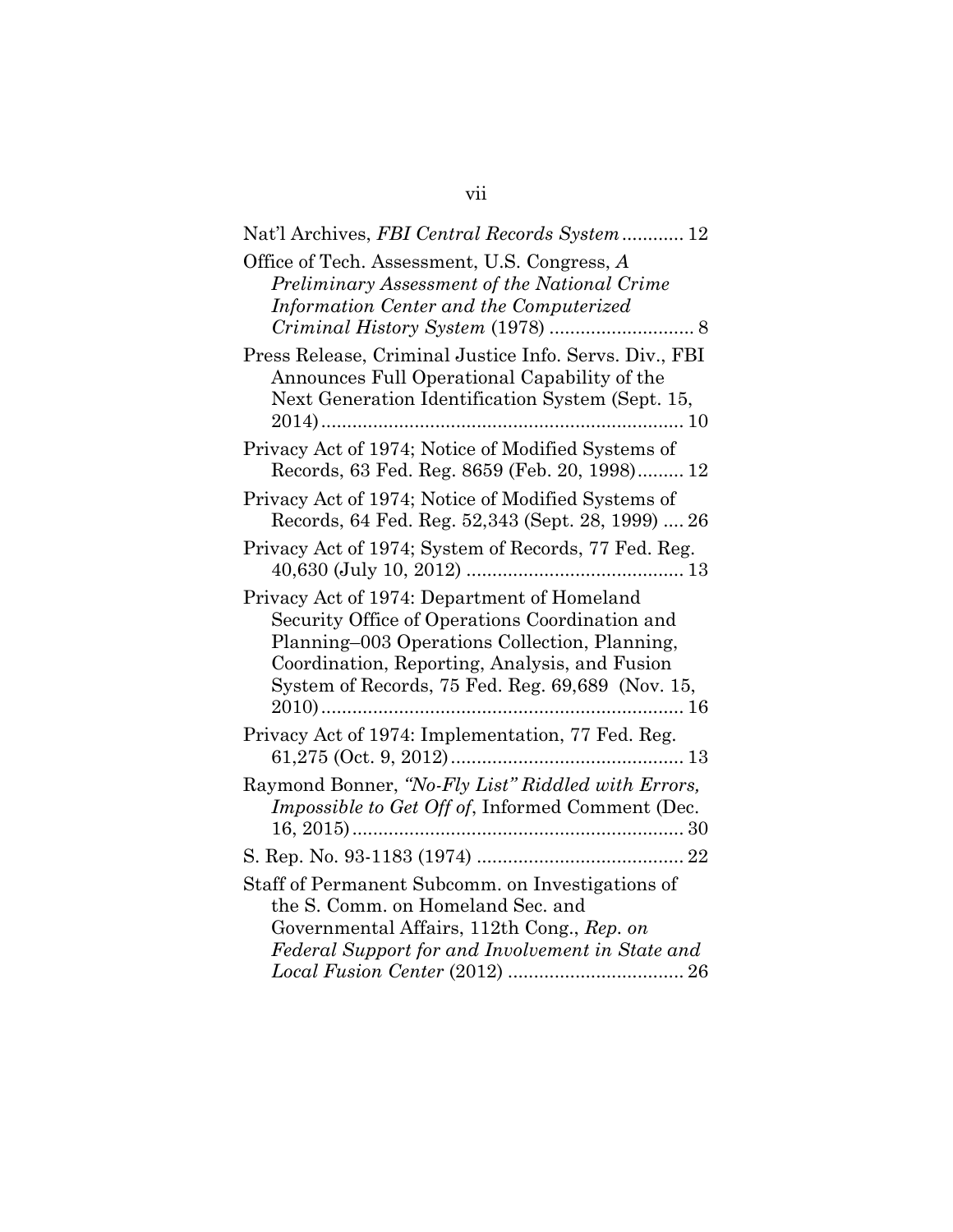| Staff Statement No. 3, The Aviation Security System<br>and the 9/11 Attacks: Seventh Public Hearing of<br>the Nat'l Comm'n on Terrorist Attacks Upon the                                       |
|------------------------------------------------------------------------------------------------------------------------------------------------------------------------------------------------|
| The Future of Fusion Centers: Potential Promise and<br>Dangers: Hearings Before the Subcomm on<br>Intelligence, Info. Sharing & Terrorism Risk<br>Assessment of the H. Comm. on Homeland Sec., |
| Timothy Williams, Facial Recognition Software<br>Moves From Overseas Wars to Local Police, N.Y.                                                                                                |
| Todd Masse, Siobhan O'Neil & John Rollins, Cong.<br>Research Serv., RL34070, Fusion Centers: Issues<br>and Options for Congress (July 6, 2007) 14                                              |
| TSA, TSA to Test New Passenger Pre-Screening                                                                                                                                                   |
| U.S. Dep't of Health, Educ. & Welfare, Report of the<br>Secretary's Advisory Committee on Automated<br>Personal Data Systems, Records, Computers, and                                          |
| U.S. Gov't Accountability Office, GAO-04-385,<br><b>Aviation Security: Computer-Assisted Passenger</b><br>Prescreening Program Faces Significant<br>Implementation Challenges (2004)  18, 28   |
| U.S. Gov't Accountability Office, GAO-15-162,<br>Criminal History Records, Additional Actions<br>Could Enhance the Completeness of Records Used<br>for Employment-Related Background Checks    |
| William J. Krouse, Cong. Research Serv., R42336,<br>Terrorist Watch List Screening and Background                                                                                              |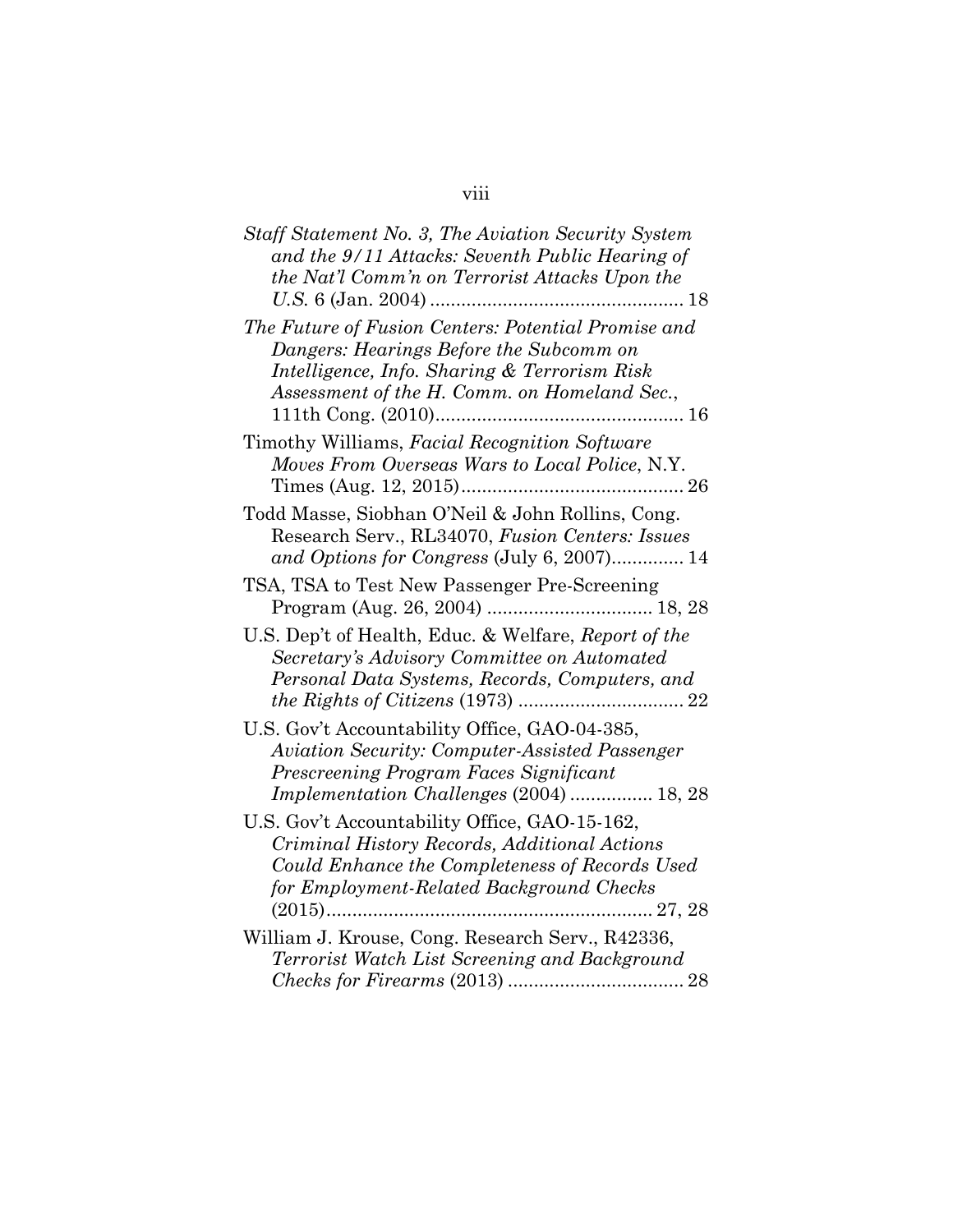William Safire, *You Are a Suspect*, N.Y. Times (Nov. 14, 2002)...................................................... 14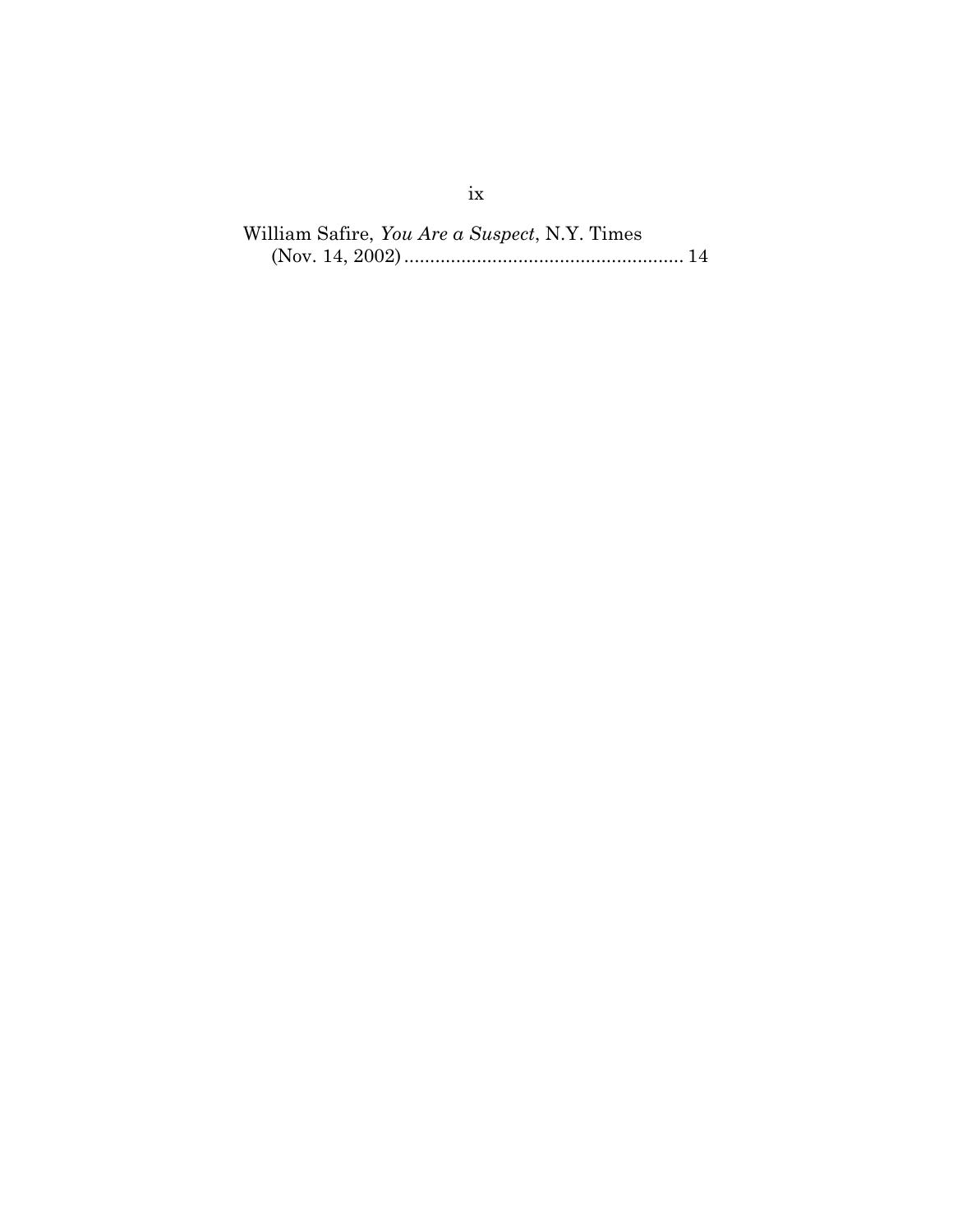### **INTEREST OF THE** *AMICI CURIAE*

The Electronic Privacy Information Center (EPIC) is a public interest research center in Washington, D.C.<sup>1</sup> EPIC was established in 1994 to focus public attention on emerging civil liberties issues and to protect privacy, the First Amendment, and other constitutional values.

EPIC routinely participates as *amicus curiae* before this Court in cases concerning emerging privacy and civil liberties issues. *See, e.g.*, *Spokeo, Inc. v. Robins*, No. 13-1339 (filed Sept. 8, 2015) (arguing that the violation of a consumer's privacy rights under federal law constitutes an injury-in-fact sufficient to confer Article III standing); *City of Los Angeles, Cal. v. Patel*, 135 S. Ct. 2443 (2015) (arguing that hotel guest registries should not be made available for inspection absent judicial review); *Riley v. California*, 134 S. Ct. 2473 (2014) (arguing that the of search a cell phone incident to arrest requires a warrant); *United States v. Jones*, 132 S. Ct. 945 (2012) (arguing that a warrant is required for the use of GPS tracking techniques); *Sorrell v. IMS Health Inc.*, 131 S. Ct. 2653 (2011) (arguing that the privacy interest in medical records justifies regulating datamining of prescription records); *Tolentino v. New York*, 562 U.S. 1043, (2010) (arguing that evidence

<sup>1</sup> Both parties consent to the filing of this brief. In accordance with Rule 37.6, the undersigned states that no monetary contributions were made for the preparation or submission of this brief, and this brief was not authored, in whole or in part, by counsel for a party.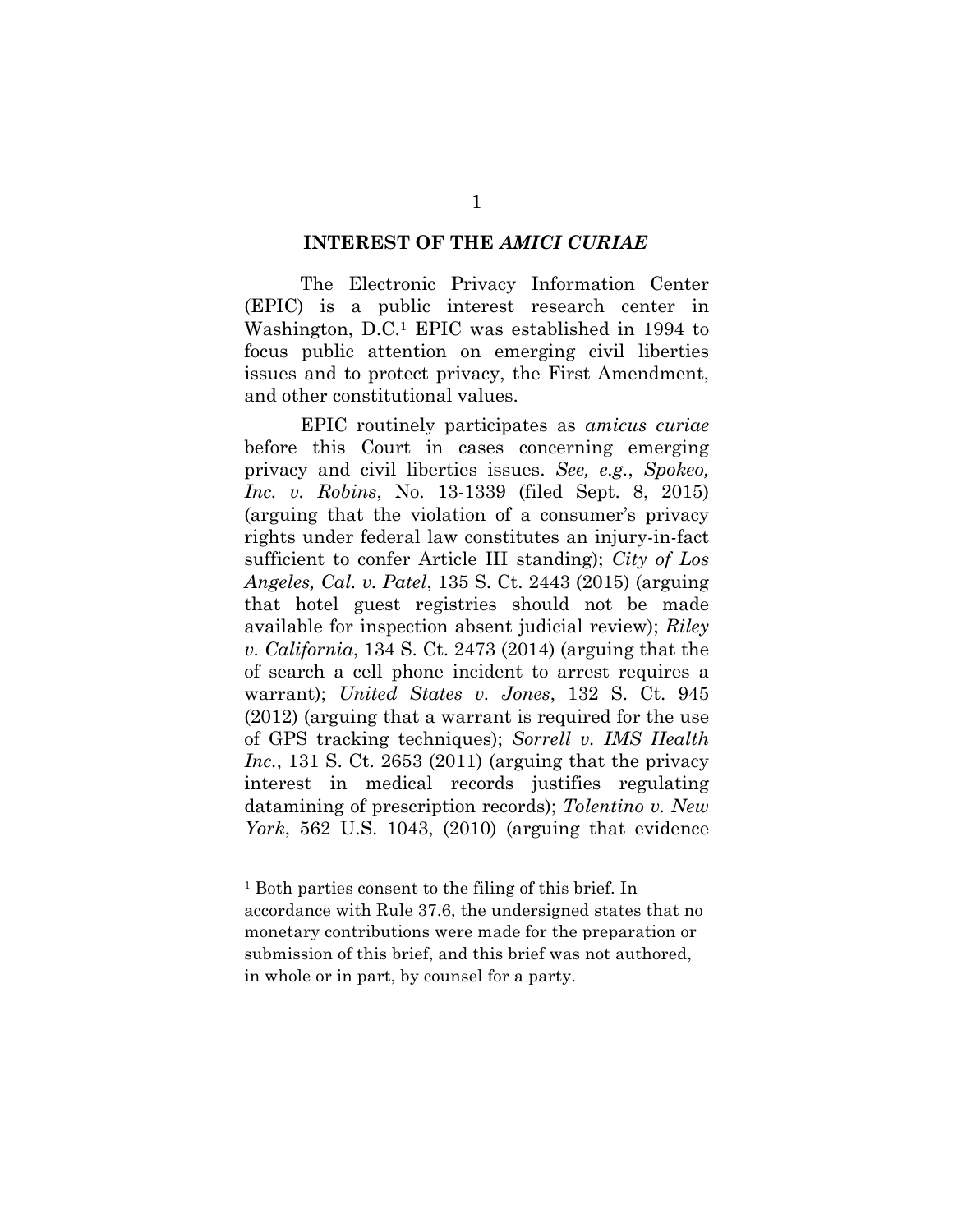obtained from defendant's identity should be suppressed when discovered as a result of an unlawful stop), *dismissed as improvidently granted*, 563 U.S. 123 (2011); *Doe v. Reed*, 561 U.S. 186 (2010) (arguing that state law should not force the disclosure of petition signatories); *Herring v. United States*, 555 U.S. 135 (2009) (arguing for the suppression of evidence obtained as the result of an error in a criminal justice database); *Hiibel v. Sixth Judicial Dist. Ct. of Nevada*, *Humboldt Cty.,* 542 U.S. 177 (2004) (arguing that identification may not b compelled absent probable cause to arrest); *Watchtower Bible & Tract Soc'y of N.Y., Inc. v. Stratton, Ohio*, 536 U.S. 150 (2002) (arguing that door-to-door petitioners should not have to obtain a permit and identify themselves).

### **Technical Experts and Legal Scholars**

- Alessandro Acquisti, Associate Professor, Information Technology and Public Policy, Carnegie Mellon University
- Colin J. Bennett, Professor, University of Victoria
- Dr. Whitfield Diffie, Visiting Scholar, Stanford, Center for International Security and Cooperation
- Cynthia Dwork, Distinguished Scientist, Microsoft Research
- Addison Fischer, Founder and Chairman, Fischer International Corp.
- Hon. David Flaherty, former Information and Privacy Commissioner for British Columbia
- Deborah Hurley, Institute for Qualitative Social Science, Harvard University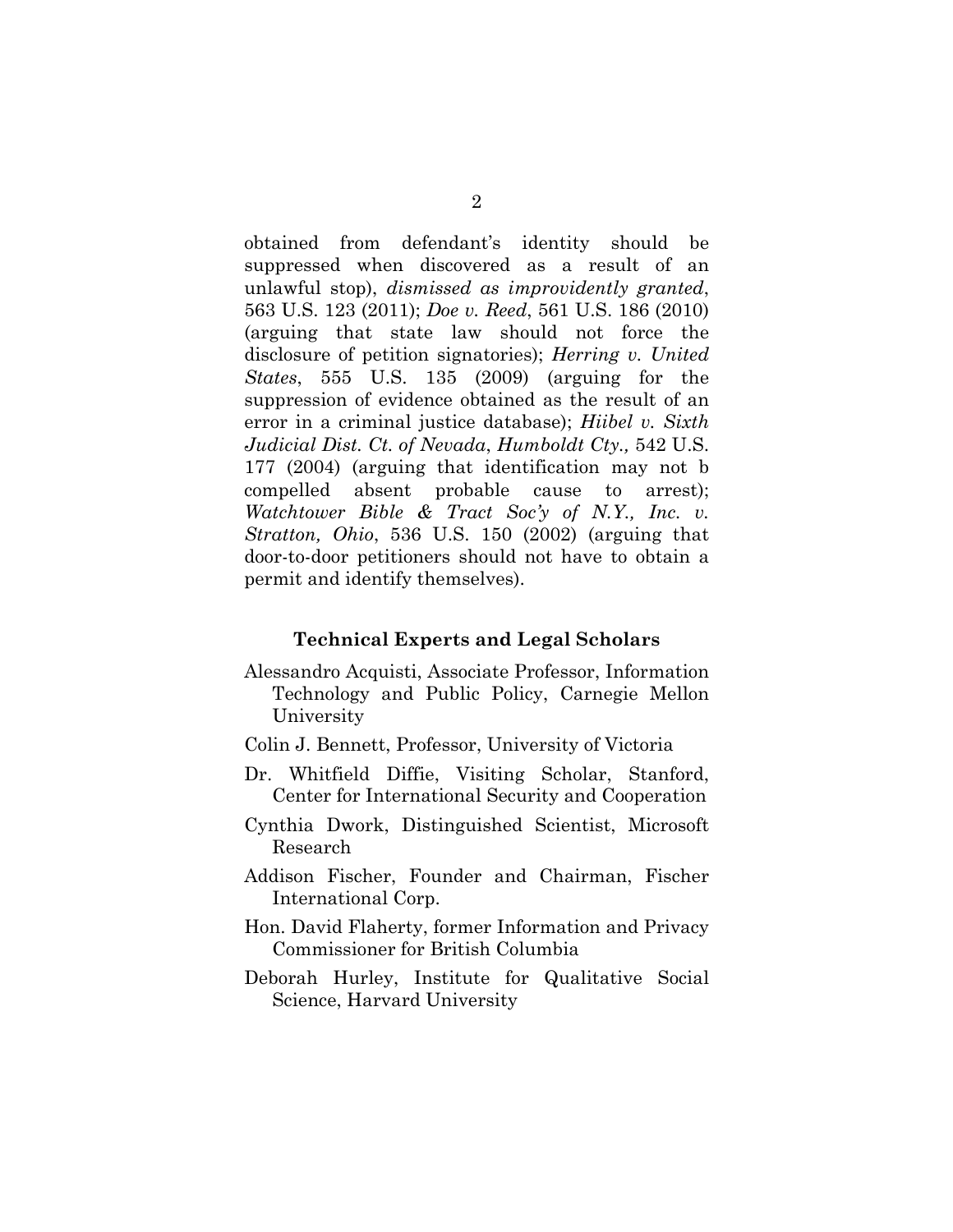Ian Kerr, Canada Research Chair in Ethics, Law & Technology, University of Ottawa, Faculty of Law

Chris Larsen, CEO, Ripple, Inc.

- Harry R. Lewis, Gordon McKay Professor of Computer Science, Harvard University
- Dr. Pablo Garcia Molina, Adjunct Professor, Georgetown University
- Peter G. Neumann, Senior Principal Scientist, SRI International
- Helen Nissenbaum, Professor, Director of the Information Law Institute, New York University
- Dr. Deborah Peel, M.D., Founder and Chair, Patient Privacy Rights
- Chip Pitts, Chair, EPIC Board of Directors; Lecturer in Law, Stanford Law School
- Bruce Schneier, Security Technologist; Author, Schneier on Security (2008)
- Robert Ellis Smith, Publisher, Privacy Journal
- Nadine Strossen, John Marshall Harlan II Professor of Law, New York Law School, Former President, American Civil Liberties Union
- Frank Tuerkheimer, Professor of Law Emeritus, University of Wisconsin Law School
- Sherry Turkle, Abby Rockefeller Mauzé Professor, MIT
- Edward G. Vlitz, President and Chairman, Internet Collaboration Coalition

(Affiliations are for identification only)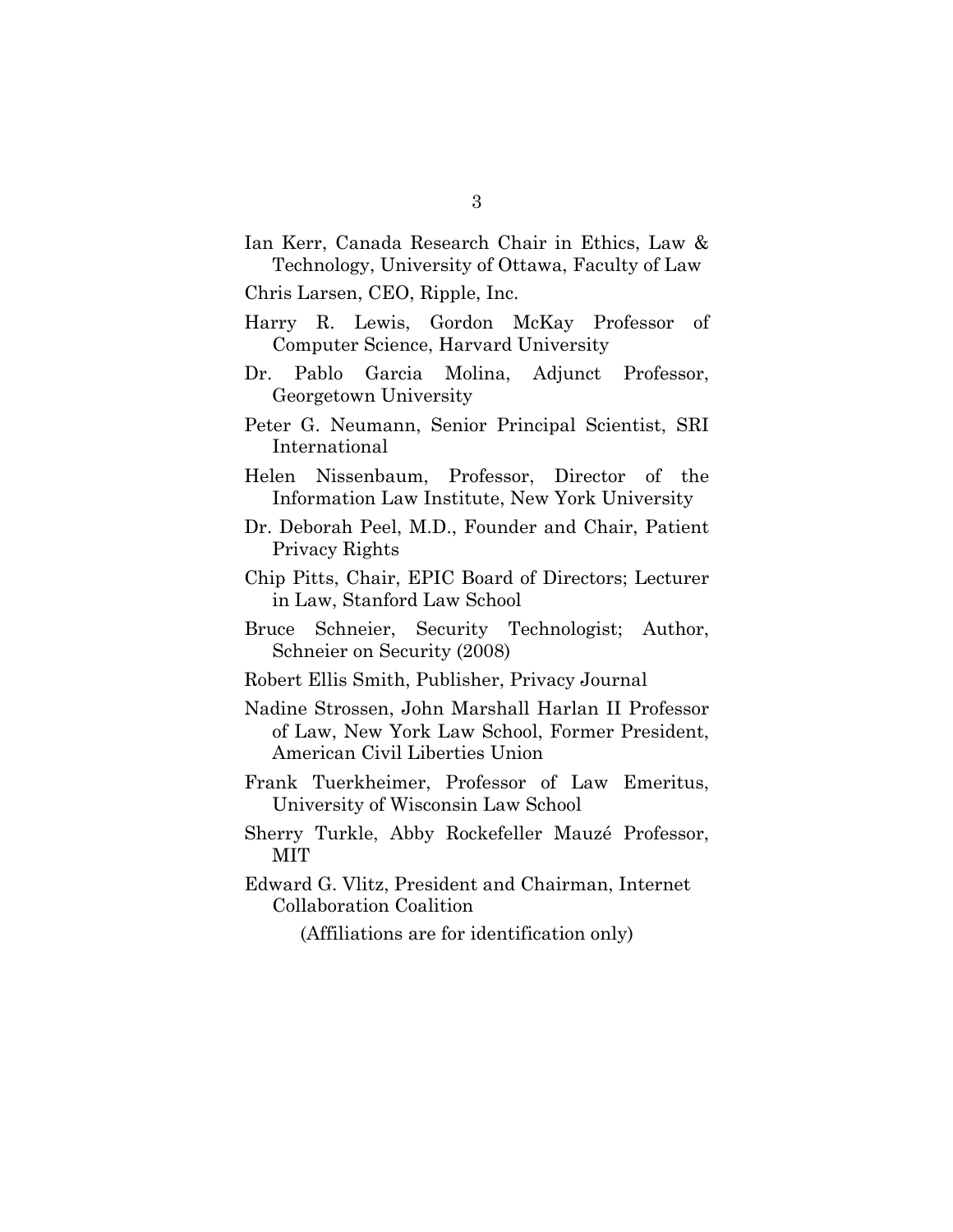### **SUMMARY OF THE ARGUMENT**

This case asks whether information available in the many thousands of government databases may provide *post hoc* justification for an unlawful detention. Recognizing the "digital Pandora's box" that such a practice would open, the answer must be "no"

A name is now no longer a simple identifier: it is the key to a vast, cross-referenced system of public and private databases that lay bare the most intimate features of an individual's life. If any person can be coerced by the state to hand over this key to the police, absent reasonable suspicion, then the protections of the Fourth Amendment have been rendered illusory.

Law enforcement databases now provide police officers with unprecedented access to details about the private lives of Americans. These databases contain not just outstanding warrants, but also personal financial and medical information, education records, property records, and Internet logs entirely unrelated to a criminal investigation. And much of the information in these databases is inaccurate, incomplete, and out of date.

Overturning the lower court decision in this case would permit compelled identification and the trolling of government databases, even after an unlawful detention. This goes far beyond what the Court permitted in *Hiibel* and *Terry.* As law enforcement databases continue to expand, there is an increased risk that the interest in accessing these databases will incentivize unlawful detentions.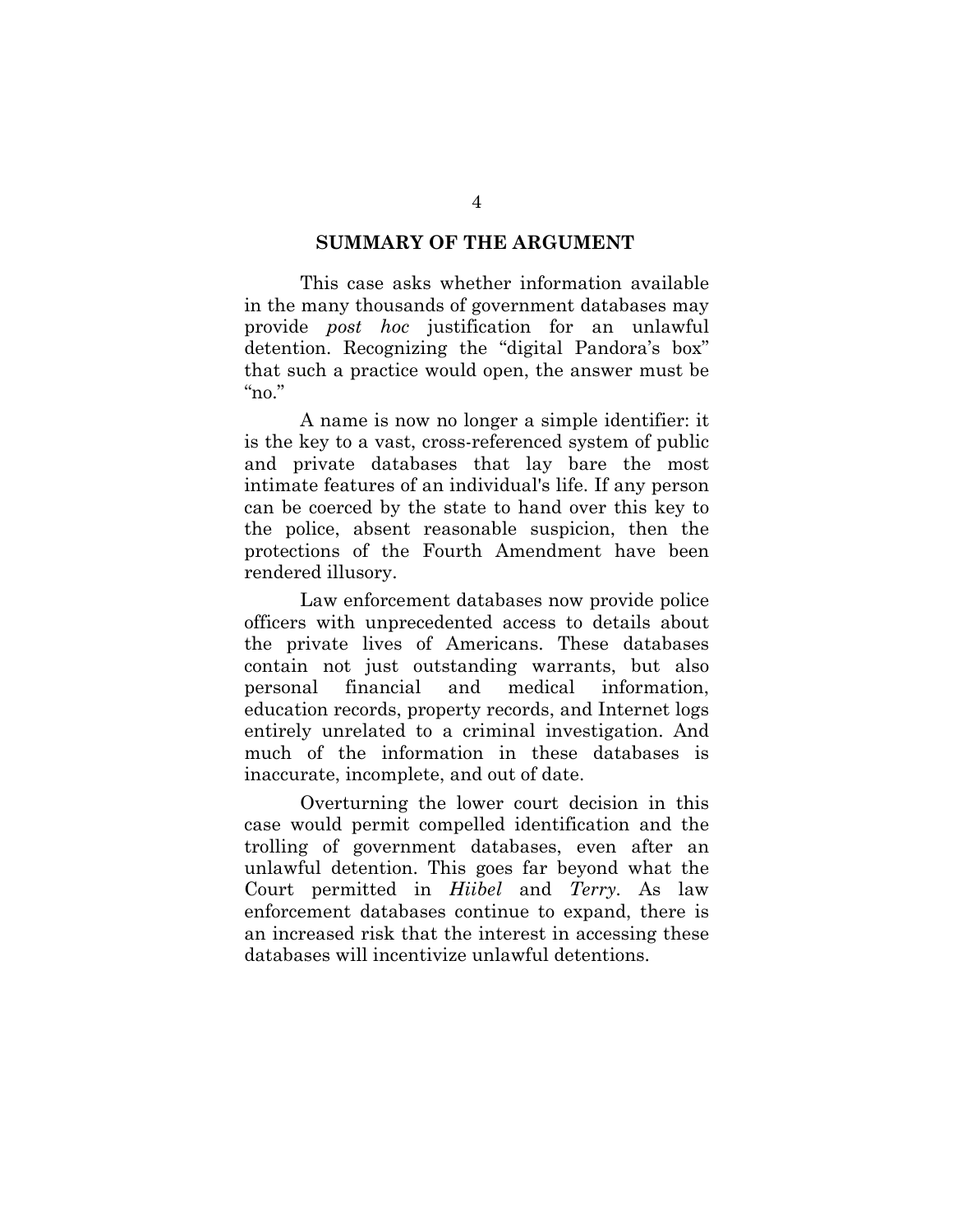### **ARGUMENT**

The Fourth Amendment protects "[t]he right of the people to be secure in their persons, houses, papers, and effects, against unreasonable searches and seizures." U.S. Const. amend. IV. As this Court has recognized, "[n]o right is held more sacred, or is more carefully guarded, by the common law, than the right of every individual to the possession and control of his own person, free from all restraint or interference of others, unless by clear and unquestionable authority of law." *Terry v. Ohio*, 392 U.S. 1, 9 (1968) (internal quotation marks omitted).

Searches and seizures conducted without a warrant or probable cause are "*per se* unreasonable[,] subject only to a few specifically established and welldelineated exceptions." *City of Los Angeles, Cal. v. Patel*, 135 S. Ct. 2443, 2452 (2015) (internal quotation marks omitted). However, courts have recognized three tiers of police-citizen encounters that are permissible absent a warrant. *See* 4 Wayne R. LeFave, *Search and Seizure* § 9.4(e) (5th ed. 2012).

Tier one encounters involve consensual communications between an officer and citizen, which do not require probable cause or a warrant so long as the consent is voluntary and not "the product of duress or coercion, express or implied." *Schneckloth v. Bustamonte*, 412 U.S. 218, 227 (1973).

Tier three encounters rise to the level of arrest and are permitted if the officer has probable cause to believe that the individual has committed a crime in her presence, *Virginia v. Moore*, 553 U.S. 164, 178 (2008), or if she has probable cause to believe the person has committed a felony, *United States. v. Watson*, 423 U.S. 411, 421–23 (1976).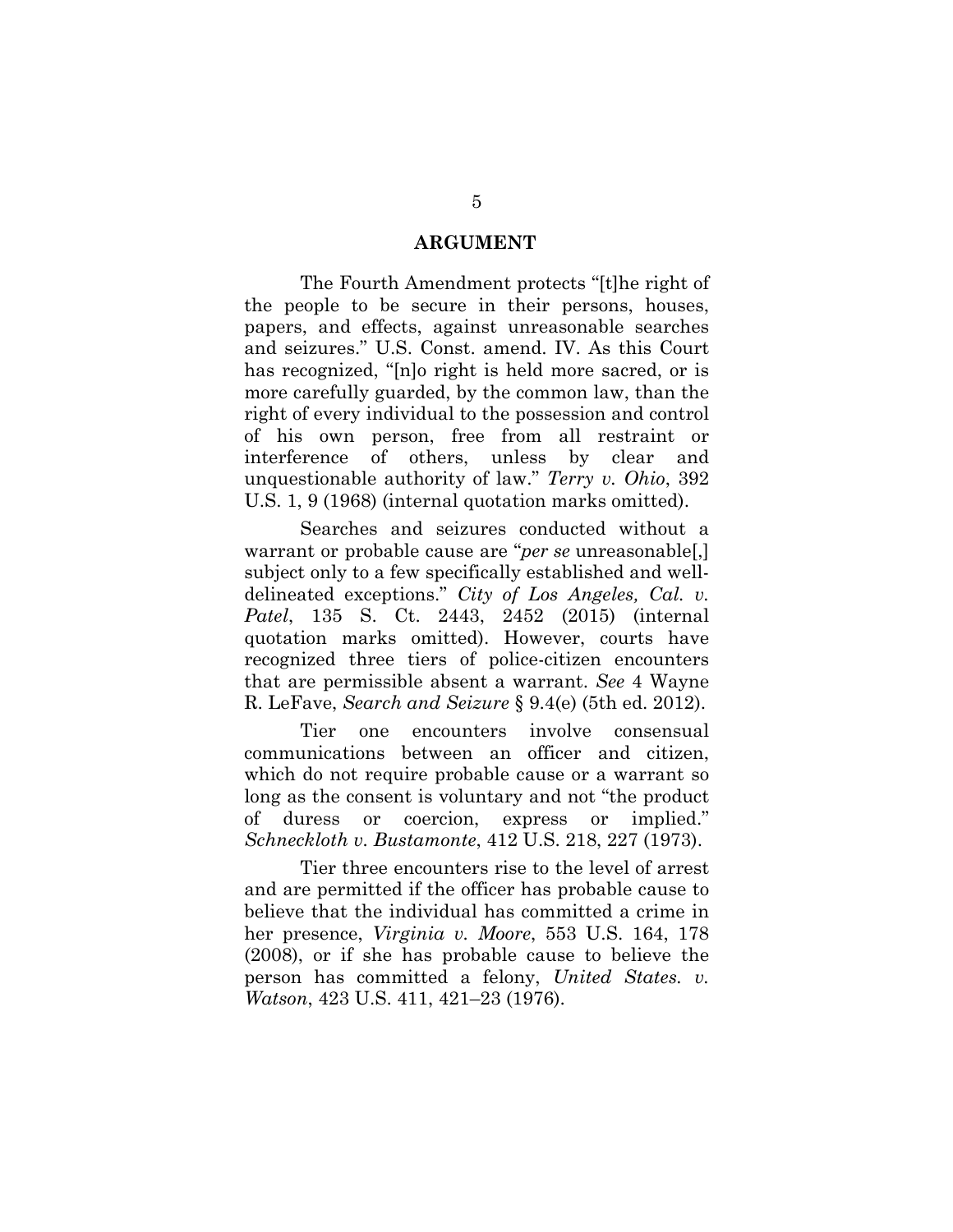Tier two interactions, or "investigatory stops," occur when an officer briefly detains an individual without a warrant or probable cause. These stops are permissible only if the officer "has a reasonable, articulable suspicion that criminal activity is afoot." *Illinois v. Wardlow*, 528 U.S. 119, 123 (2000); *accord. Terry v. Ohio*, 392 U.S. 1, 21 (1968). The officer must be able to "point to specific and articulable facts which, taken together with rational inferences from those facts, reasonably warrant that intrusion." *Terry*, 392 U.S. at 21.

Allowing information obtained from running an ID to attenuate the taint of unlawful activity will effectively eviscerate the requirement that investigatory stops be based on reasonable articulable suspicion. The growing size and scope of government databases means that running an ID will soon give the police access to information providing a *post hoc* justification for any police encounter, regardless of the initial level of suspicion.

**I. Law enforcement agencies now have access to enormous databases of personal information that lack sufficient safeguards to ensure accuracy and reliability.**

The accumulation of personal information stored in law enforcement databases is accelerating. There has been a dramatic increase in "the amount of digital information generated and stored about everyone." Comm. on Privacy in the Info. Age, Nat'l Research Council, *Engaging Privacy and Information Technology in the Digital Age* 272 (James Waldo et al. eds. 2007) [hereinafter "NRC *Engaging Privacy* Report"]. "Almost every activity in modern life, from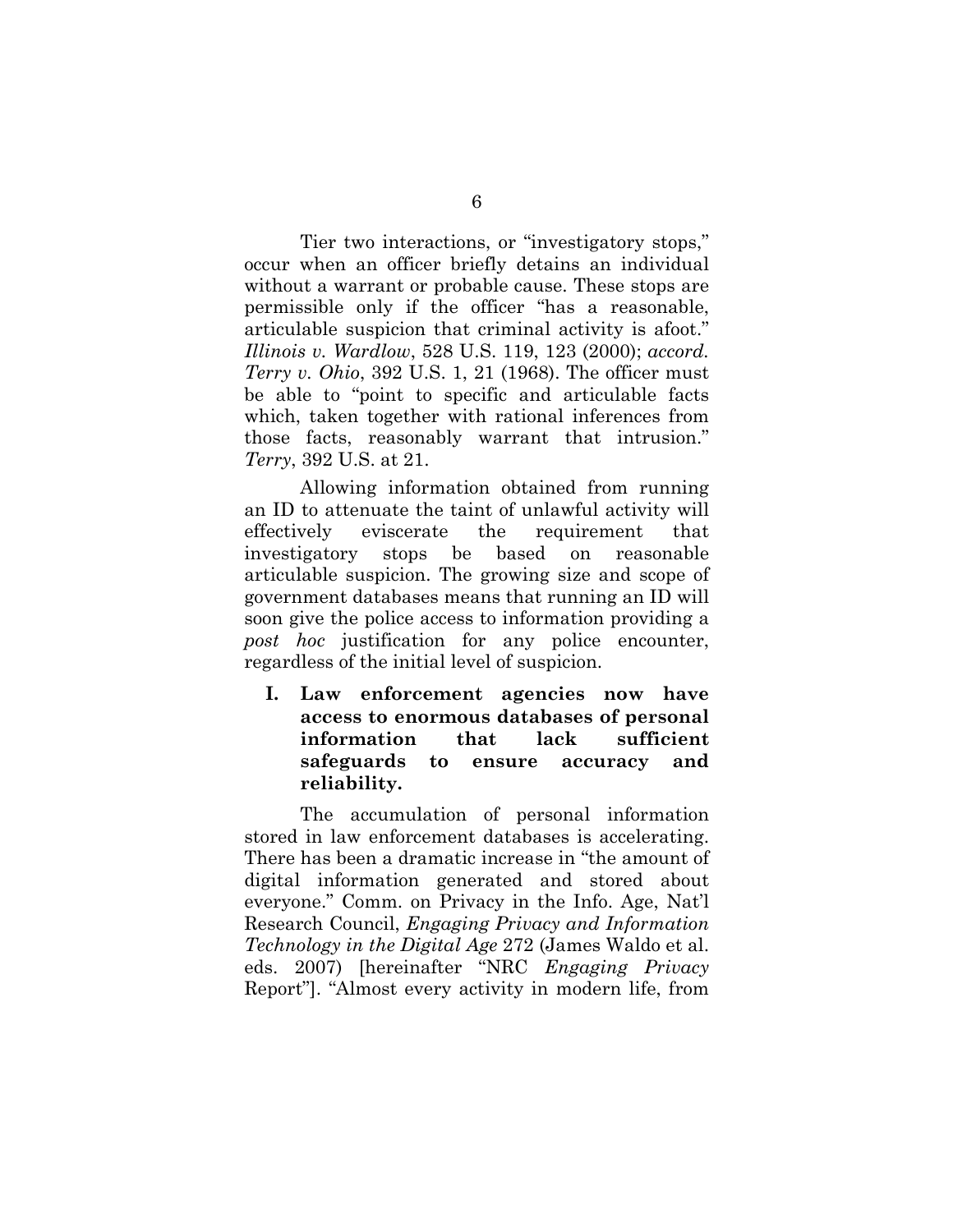grocery shopping to surfing the Web to making a phone call, generates some record in a database somewhere." *Id*. at 271–72. Federal and state law enforcement agencies are increasingly gathering data to investigate crime and to make predictions about future crimes. Exec. Office of the President, *Big Data: Seizing Opportunities, Preserving Values* 29 (2014). Law enforcement officers have easy access to a broad array of information including criminal investigative records, travel and immigration records, and threat assessments. *See* Jack M. Balkin, *The Constitution in the National Surveillance State*, 93 Minn. L. Rev. 1, 10–14 (2008) (describing the rise in government data collection and risk profiling based on non-criminal conduct). Many of these systems were created to serve important law enforcement purposes, but their use over time has expanded and there are not sufficient protections to ensure that the data is accurate and reliable.

Law enforcement databases have grown increasingly complex over the last two decades. Risk scores are now assigned to individuals without any criminal past. Justin Jouvenal, *The New Way Police Are Surveilling You: Calculating Your Threat 'Score'*, Wash. Post (Jan. 10, 2016).<sup>2</sup> Local law enforcement surveillance "creates vast amounts of data, which is increasingly pooled in local, regional and national databases." *Id.*

<sup>2</sup> https://www.washingtonpost.com/local/public-safety/thenew-way-police-are-surveilling-you-calculating-yourthreat-score/2016/01/10/e42bccac-8e15-11e5-baf4 bdf37355da0c\_story.html?hpid=hp\_rhp-top-tablemain\_policesurvellance920p:homepage/story.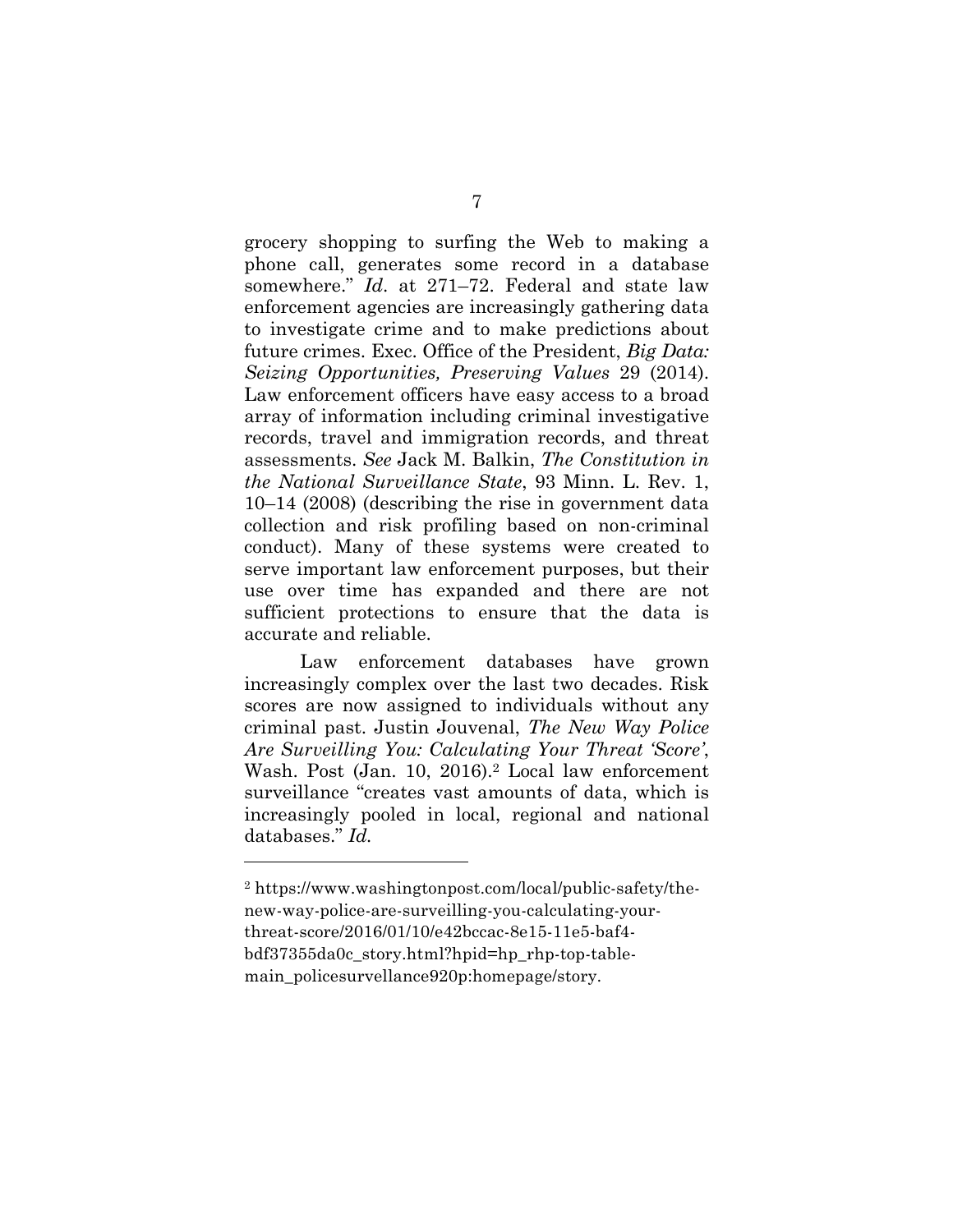The development of criminal justice information systems in the United States has been ongoing for almost 50 years. In 1967, federal and local law enforcement agencies launched the National Crime Information Center ("NCIC"), a "nationwide information network operated by the Federal Bureau of Investigation" to provide access to "criminal justice information among federal, state, and local agencies." Office of Tech. Assessment, U.S. Congress, *A Preliminary Assessment of the National Crime Information Center and the Computerized Criminal History System* 3, 5 (1978) [hereinafter "1978 OTA Report"].

In the beginning, the NCIC contained only 356,784 records in five "file" categories. FBI, *National Crime Information Center*.3 Ten years later, the database had integrated eight files including information from the Computer Criminal History system, which had more than 1,000,000 entries. 1978 OTA Report, *supra*, at 7. Today the NCIC has more than 13 million active records organized in 21 files. FBI, *National Criminal Information Center*, *supra*. States, cities, tribal agencies, sentencing commissions, penal institutions, railroad police departments, and private university police departments can now access the NCIC database. 28 U.S.C. § 534.

New systems have now been developed that enable law enforcement officers to search records from NCIC and other law enforcement databases

<sup>3</sup> https://www.fbi.gov/about-us/cjis/ncic (last visited Jan. 27, 2016).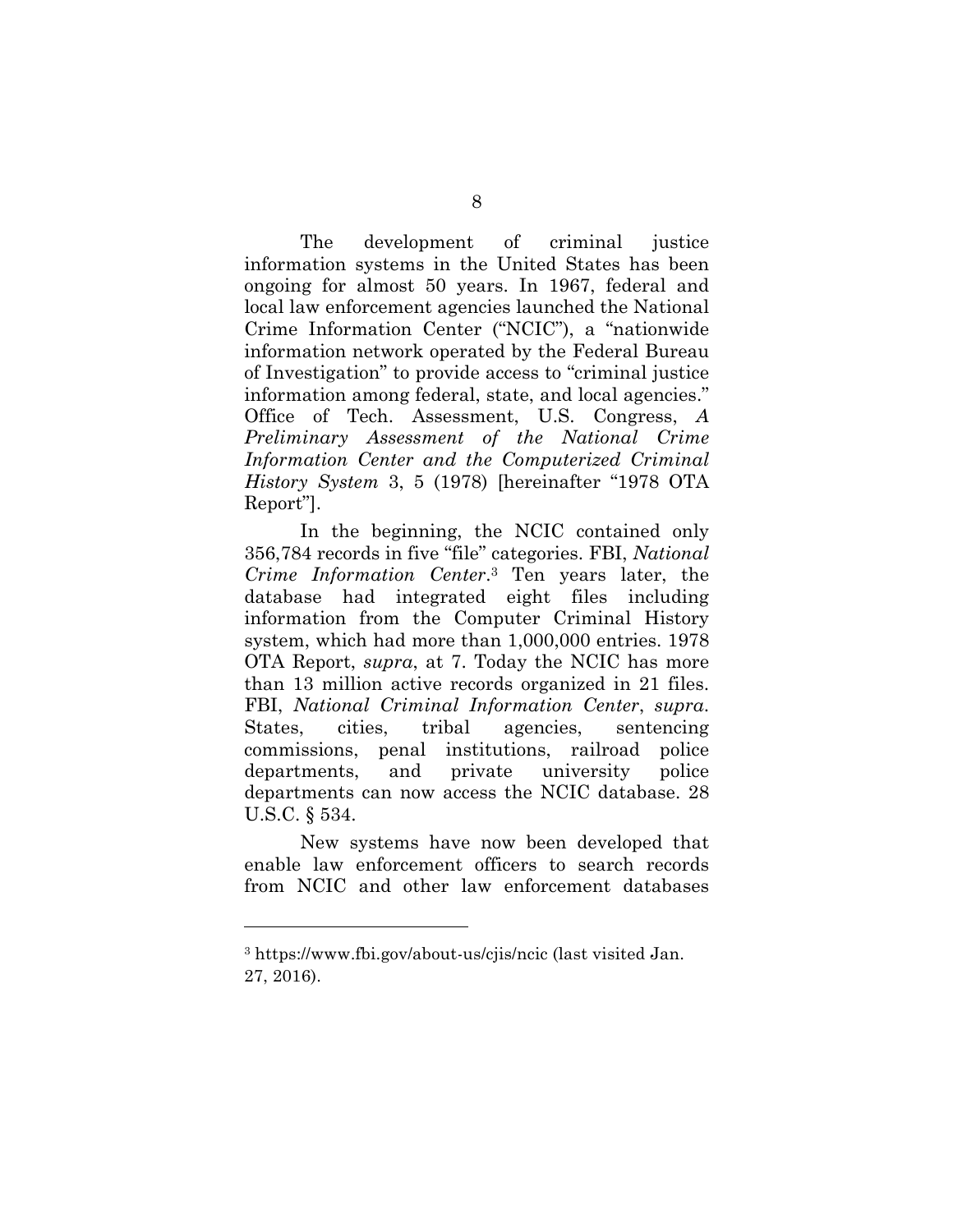directly from a mobile device. *See* Intellicheck, *Solutions Brief: Law Enforcement* (2015).4 The FBI reports that during 2014 the NCIC "averaged 12 million transactions per day." FBI, *National Crime Information Center*, *supra*.

### *A. Law enforcement agencies are routinely collecting personal information about ordinary citizens.*

Not everyone is a criminal or even a suspect, but everyone in the United States will eventually show up in one of the many databases maintained by federal and state law enforcement agencies. These records are no longer limited in geographic scope or subject matter—they are more than arrest and warrant records. Routine activities are subject to data gathering and analysis. And all of the data gathered is increasingly being compiled and analyzed in an attempt to flag suspicious patterns or behaviors.

#### 1. **FBI Databases**

1

The FBI has recently created one of the largest collections of biometric identification data in the world, the Next Generation Identification ("NGI") system. Press Release, Criminal Justice Info. Servs. Div., FBI Announces Full Operational Capability of the Next Generation Identification System (Sept. 15,

<sup>4</sup> http://intellicheck.com/wp-content/uploads/2015/07/Law-ID-Solutions-Brief.pdf.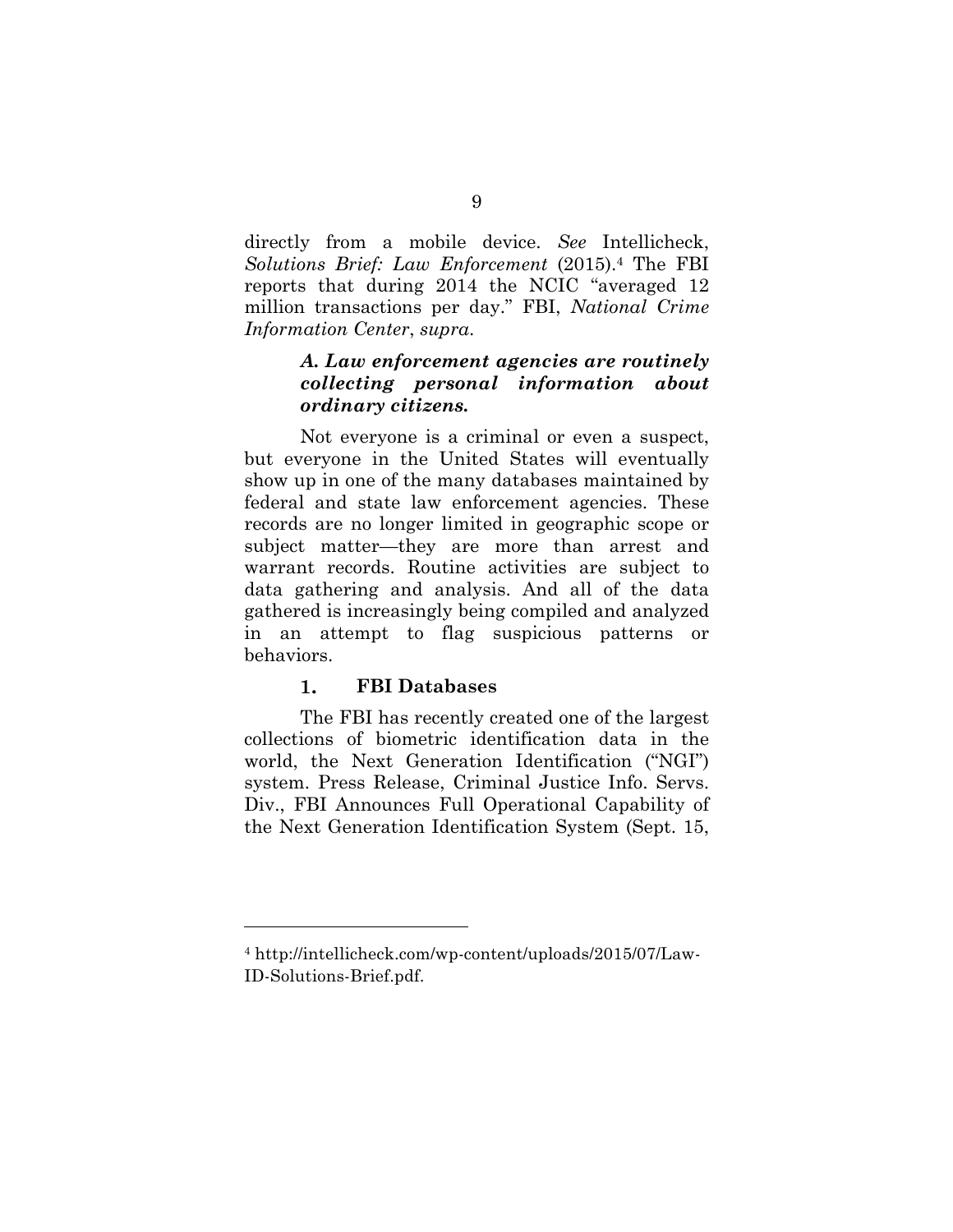2014).5 The NGI system was developed to expand the biometric identification capabilities of, and ultimately replace, the Integrated Automated Fingerprint Identification System, and to provide broader data collection capabilities. *Id*. As of December 2015, the NGI database contains more than 38 million civilian fingerprints (submitted for employment and licensing background checks) and more than 70 million criminal histories and fingerprints. FBI, *Next Generation Identification (NGI) Monthly Fact Sheet* (2015).6 DOJ components and federal entities, as well as state, local, and tribal government entities, have direct access to these fingerprints. FBI, *Privacy Impact Assessment for Next Generation Identification (NGI) – Retention and Searching of Noncriminal Justice Fingerprint Submissions* (Feb. 20, 2015).7

In addition to fingerprints, the NGI database also stores iris scans, palm prints, and photographs of individuals. Criminal Justice Info. Servs. Div., FBI, *Next Generation Identification* 2 (2015).8 The system includes facial recognition capabilities that analyze collected images, including over 23 million

<sup>5</sup> https://www.fbi.gov/news/pressrel/press-releases/fbiannounces-full-operational-capability-of-the-nextgeneration-identification-system.

 $6$  https://www.fbi.gov/about-us/cjis/fingerprints

\_biometrics/ngi/december-2015-ngi-fact-sheet.pdf.

<sup>7</sup> https://www.fbi.gov/foia/privacy-impact-assessments /next-generation-identification-ngi-retention-and-sear ching-of-noncriminal-justice-fingerprint-submissions.

<sup>8</sup> https://www.fbi.gov/about-us/cjis/fingerprints\_biom etrics/biometric-center-of-excellence/files/ngi-one-pagerfinal.pdf.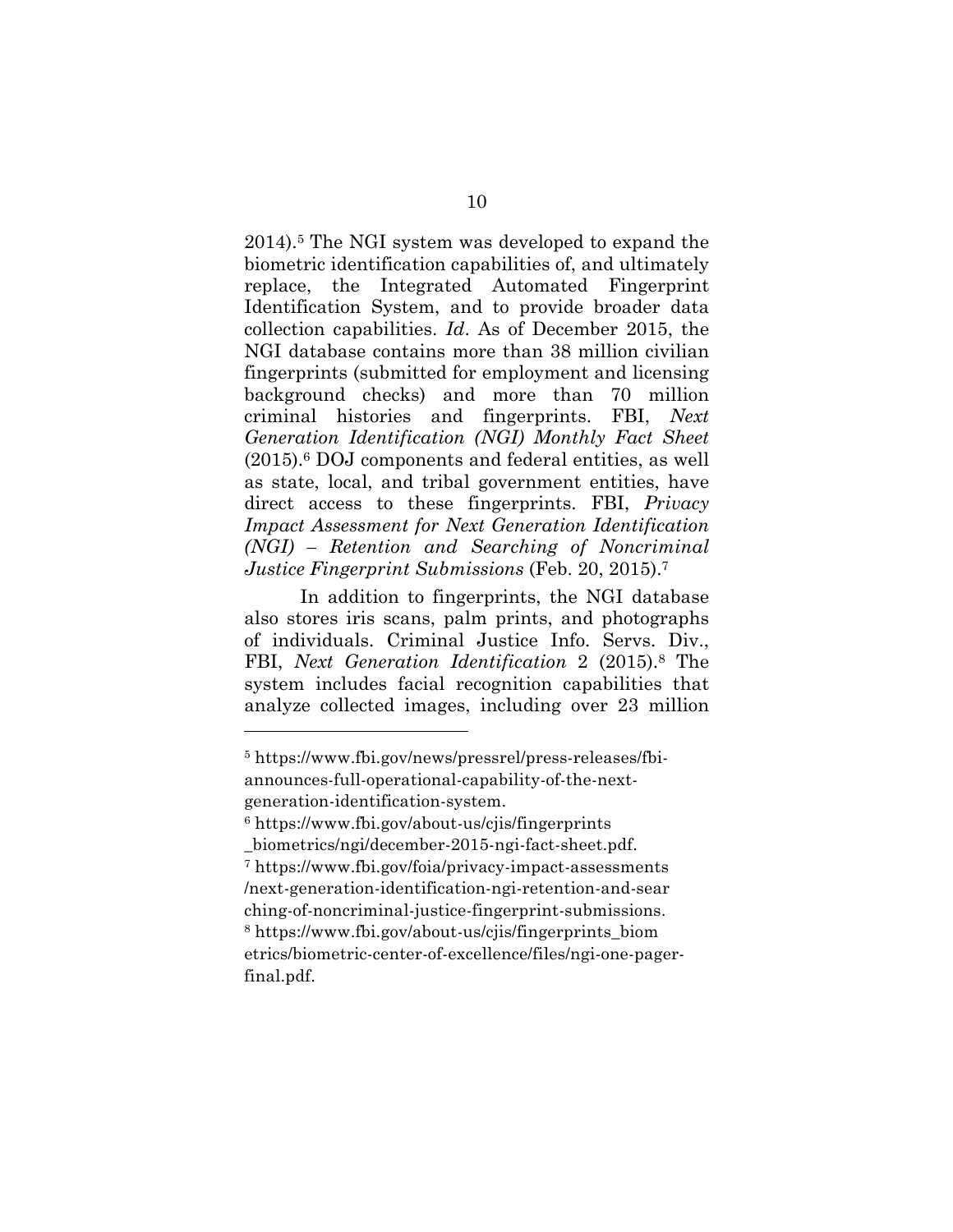front-facing photos currently stored in the database. *Id*. There were more than one million civilian photos, and nearly one million mugshot photos, added to NGI in 2015 alone. FBI, *Next Generation Identification (NGI) Monthly Fact Sheet*, *supra*.

In addition to the NGI and NCIC systems, the FBI also maintains a central repository of "information from local, state, regional, tribal, and federal criminal justice entities" called the National Data Exchange ("N-DEx"). FBI, *Privacy Impact Assessment for the National Data Exchange (N-DEx) System* (May 9, 2014) [hereinafter "FBI N-DEx PIA"].9 The N-DEx database contains more than 500 million records, which are searched more than 315,000 times per month. Criminal Justice Info. Servs. Div., FBI, *Annual Report 2015*, at 11 (2015).10

The data in the N-DEx system includes personally identifiable information of "suspects, perpetrators, witnesses and victims, and anyone else who may be identified in a law enforcement report concerning a crime incident or criminal investigation." FBI N-DEx PIA, *supra*. Much of the information stored in N-DEx "is sensitive, and in the case of victim and witness information, it is highly sensitive." *Id*. The records in this database consist of incident, offense, and case reports, as well as arrest, booking, incarceration, and parole or probation

<sup>&</sup>lt;sup>9</sup> https://www.fbi.gov/foia/privacy-impact-assessments/N-DEx.

<sup>10</sup> https://www.fbi.gov/about-us/cjis/annual-report-2015/2015 cjis annual report.pdf.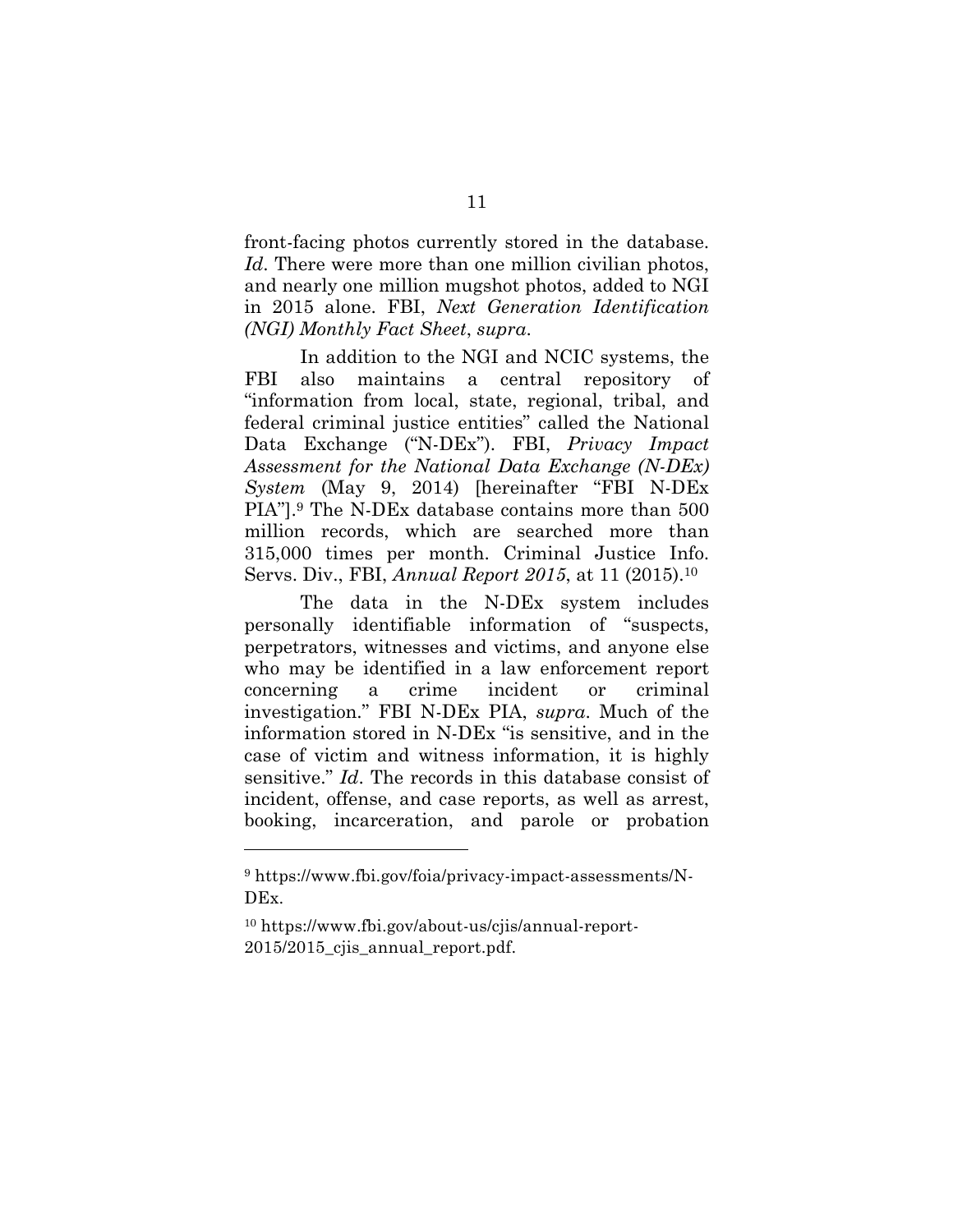information from federal, state, local, and tribal law enforcement entities. *Id*. They include personal information such as an individual's name, sex, race, citizenship, date of birth, address, telephone number, Social Security Number, physical description, occupation, and vehicle information. *Id*. The FBI has acknowledged that increased disclosure of these records could pose significant privacy risks, but nevertheless the agency has provided automated access to its law enforcement partners. *Id.*

The FBI has sought to link its records even further by creating a Central Records System ("CRS"). Privacy Act of 1974; Notice of Modified Systems of Records, 63 Fed. Reg. 8659, 8671 (Feb. 20, 1998); *see also* Nat'l Archives, *FBI Central Records System.*<sup>11</sup> "Almost all FBI records are part of a case file in the CRS," Nat'l Archives, *supra*, and the CRS contains 281 categories of records. 63 Fed. Reg. at 8671. Individuals covered by CRS include individuals "who relate in any manner to official FBI investigations," including "subjects, suspects, victims, witnesses, and close relatives and associates who are relevant to an investigation." 63 Fed. Reg. at 8671*.* The CRS also includes records about "individuals who are the subject of unsolicited information, who offer unsolicited information, request assistance, and make inquiries concerning record material, including general correspondence, and contacts with other agencies, businesses, institutions, clubs; the public and the news media." *Id.* More recently the FBI has also moved to consolidate its warehoused records into

<sup>11</sup> https://www.archives.gov/research/investigations/ fbi/central-records.html (last visited Jan. 26, 2016).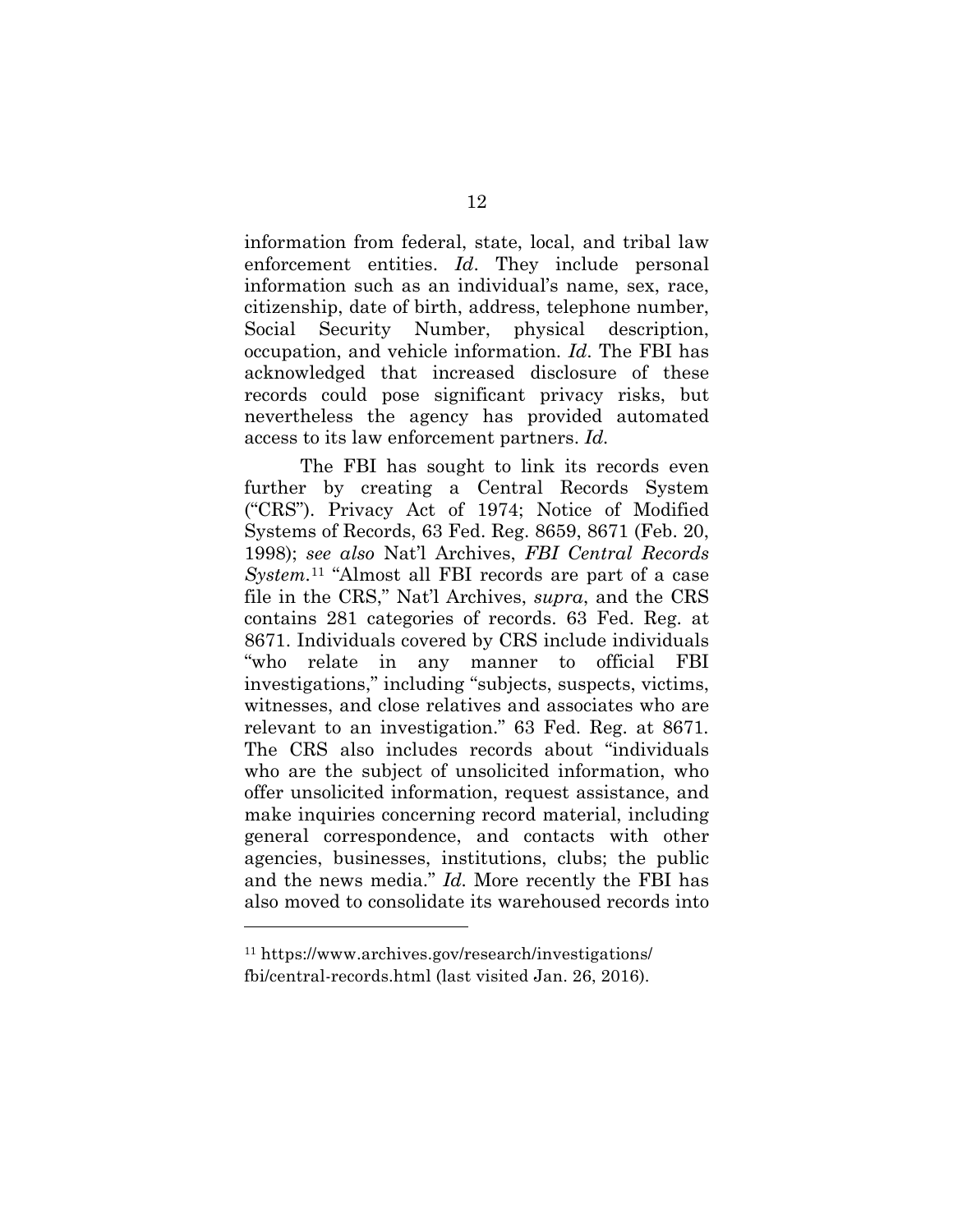a centralized system, the FBI Data Warehouse. Privacy Act of 1974; System of Records, 77 Fed. Reg. 40,630, 40,631 (July 10, 2012); Privacy Act of 1974: Implementation, 77 Fed. Reg. 61,275, 61,275–76 (Oct. 9, 2012).

#### $2.$ **Fusion Centers**

The Department of Justice and Department of Homeland Security are now making far more detailed personal information available to federal, state, and local law enforcement agencies than what was traditionally available in criminal justice records. Fusion centers, which operate at the local level, combine records from federal and state agencies, and government and private record systems. There are currently 78 fusion centers nationwide: 53 at the state level and 25 in major urban areas. DHS, *2014 National Network of Fusion Centers Final Report* 9  $(Jan. 2015).<sup>12</sup>$  The fusion centers vary widely in size, funding, and operations. DOJ, *Fusion Center Guidelines* 3 (Aug. 2006) [hereinafter "Fusion Center Guidelines."].13

The term "fusion center" was first coined by the Department of Defense and refers to the fusing of information from different sources—public and private—for analysis purposes. *See* EPIC, *Information Fusion Centers and Privacy* (2016).14 In

<sup>12</sup> http://www.dhs.gov/sites/default/files/publications /2014%20National%20Network%20of%20Fusion%20Cente rs%20Final%20Report\_1.pdf.

<sup>13</sup> http://it.ojp.gov/documents/d/fusion\_center\_guide lines.pdf.

<sup>14</sup> https://www.epic.org/privacy/fusion/.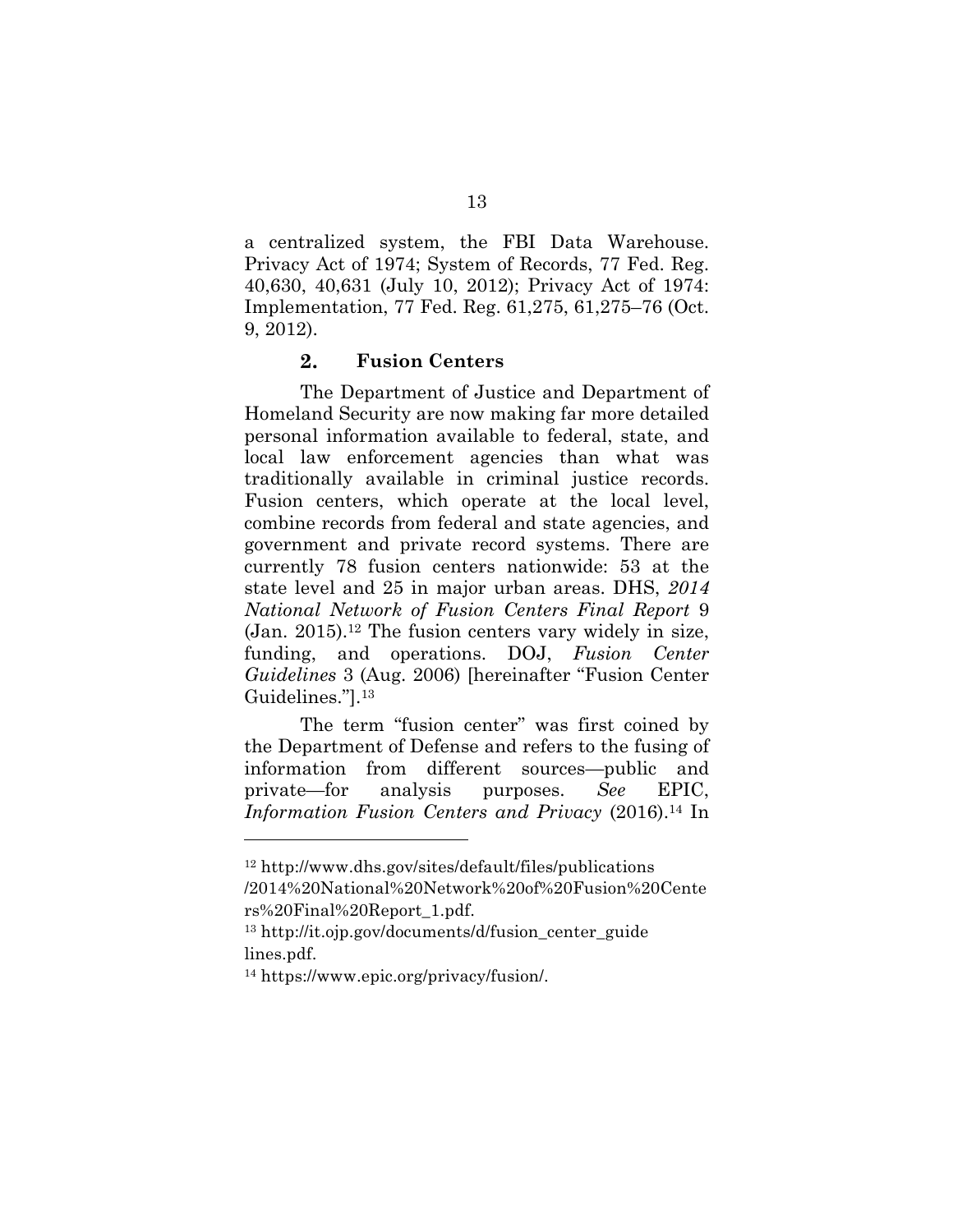2002, the New York Times reported on the first fusion center project, managed by the Defense Advanced Research Project Agency. John Markoff, *Pentagon Plans a Computer System That Would Peek at Personal Data of Americans*, N.Y. Times (Nov. 9, 2002);15 *see also*, William Safire, *You Are a Suspect*, N.Y. Times (Nov. 14, 2002).<sup>16</sup> Through the project, known as Total Information Awareness, the agency planned to "provide intelligence analysts and law enforcement officials with instant access to information from Internet mail and calling records to credit card and banking transactions and travel documents, without a search warrant." Markoff, *supra*.

Fusion centers began as the outgrowth of state-based intelligence analysis units, reviewing numerous streams of data from a variety of statebased sources. Todd Masse, Siobhan O'Neil & John Rollins, Cong. Research Serv., RL34070, *Fusion Centers: Issues and Options for Congress* 18–19 (July 6, 2007). Starting in 2006, the Department of Justice recommended that state fusion centers collect a broad range of data, including the personal information concerning individuals who are not suspected of any crime. Fusion Center Guidelines, *supra*, at 2.

The guidelines, subsequently developed by DHS and DOJ, continue to emphasize maximum information gathering and exchange involving "every

<sup>15</sup> http://www.nytimes.com/2002/11/09/politics/09 COMP.html.

<sup>16</sup> http://www.nytimes.com/2002/11/14/opinion/you-are-asuspect.html.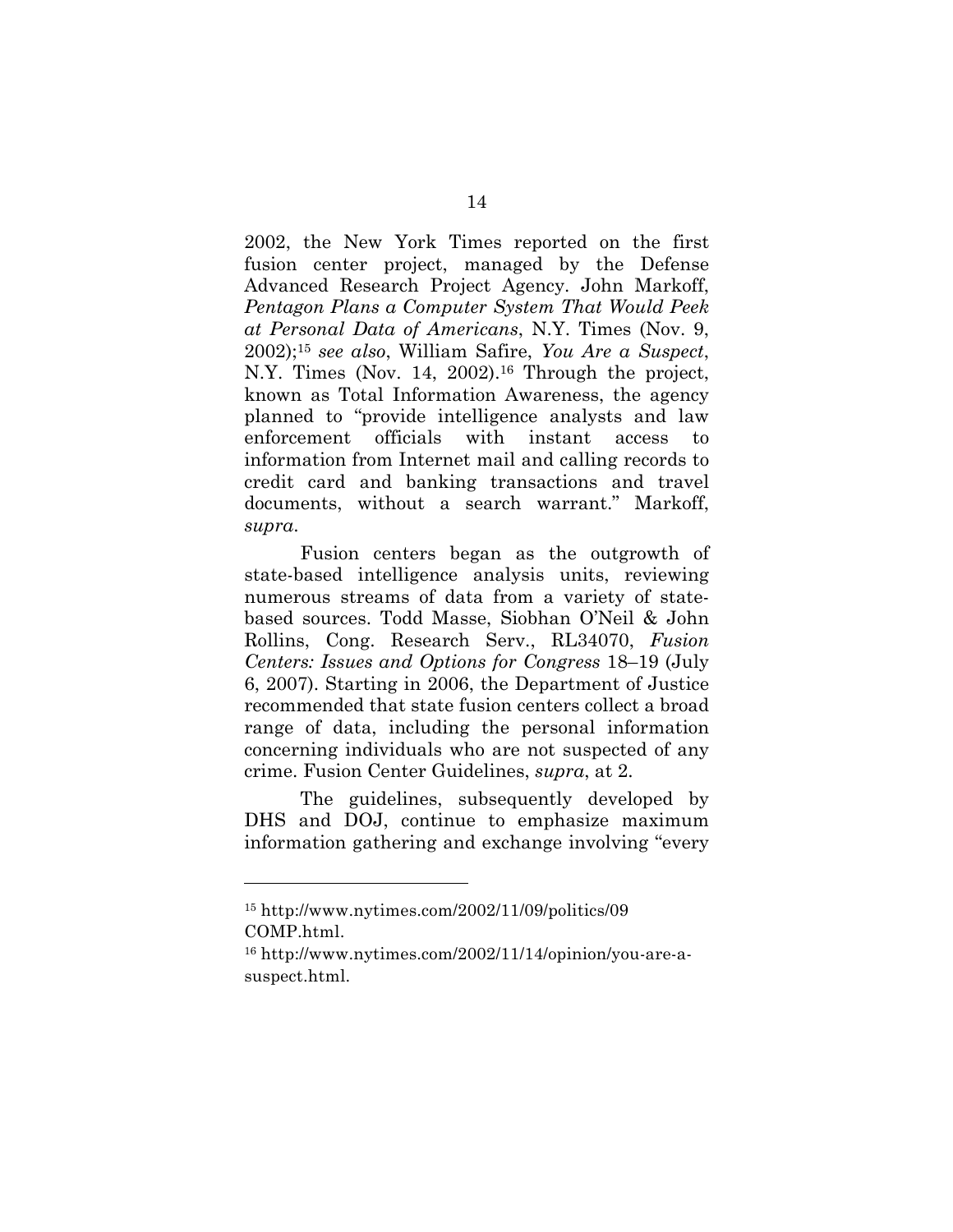level and discipline of government, private sector entities, and the public." Fusion Center Guidelines, *supra*. Centers are encouraged to "fuse" a wide swath of data from government and private entities, including suspicious activity reports, fraudulent banking transactions, unemployment checks, firearm licenses, criminal histories, gang activity, credit reports, department of motor vehicle records, public health data, law enforcement investigation records, and probation, parole, and booking information from police and correctional institutions. *Id*. at Appendix C. States are now implementing programs that provide patrol cars with access to "fusion center" databases. G.W. Schultz, *Maryland to Store License-Plate Scanner Data at Intel Fusion Center*, Ctr. For Investigative Reporting (Aug. 9, 2010).17

The DOJ recommends that state fusion centers capture personal data about individuals by accessing a variety of government and commercial systems. Fusion Center Guidelines, *supra*, at 33–34. The DHS assists states in retrieving this information by identifying "key players" and intelligence requirements, facilitating information dissemination between different government agencies, and "provid[ing] security clearances to appropriate members of private sector leadership." *The Future of Fusion Centers: Potential Promise and Dangers: Hearings Before the Subcomm on Intelligence, Info. Sharing & Terrorism Risk Assessment of the H. Comm. on Homeland Sec.*, 111th Cong. 16 (2010)

<sup>17</sup> http://www.centerforinvestigativereporting.org/ blogpost/20100809marylandtostorelicenseplatescannerdat aatintelfusioncenter.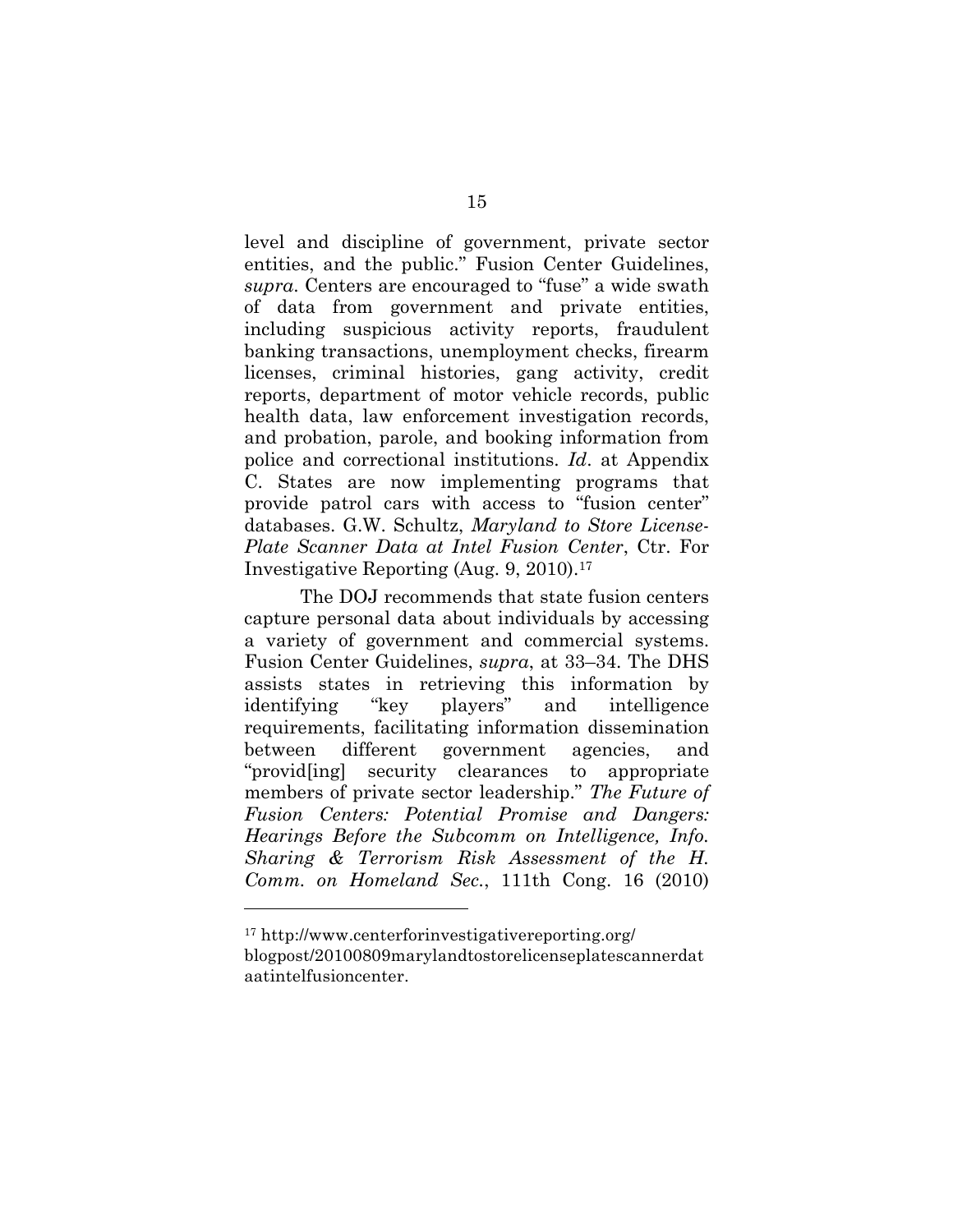(statement of Robert Riegle, Director, State and Local Program Office, Office of Intelligence and Analysis, DHS) [hereinafter "Riegle Fusion Center Statement"].

In 2010, the DHS established a new Federal Fusion Center and exempted all disclosures to state and local fusion centers from Federal Privacy Act obligations. Privacy Act of 1974: Department of Homeland Security Office of Operations Coordination and Planning–003 Operations Collection, Planning, Coordination, Reporting, Analysis, and Fusion System of Records, 75 Fed. Reg. 69,689 (Nov. 15, 2010). Going forward, DHS intends to establish a national fusion network. Riegle Fusion Center Statement, *supra*, at 35–36.

This increased data dissemination is problematic for many reasons, including the fact that fusion centers rely on information collected from government and commercial systems that can contain unreliable data. *See infra* Part I.B. Moreover, law enforcement personnel make use of these new integrated state databases even as states are suspending the privacy obligations and open government requirements that would otherwise require public accountability in the management of these systems. In the state of Virginia, for example, legislation was enacted that suspended the application of the Virginia Freedom of Information Act and the Virginia Collection and Dissemination Practices Act to the Virginia Fusion Center. H.B. 1007, 2008 Gen. Assem., Spec. Sess. (Va. 2008). *See* EPIC, *EPIC v. Virginia Department of State Police:*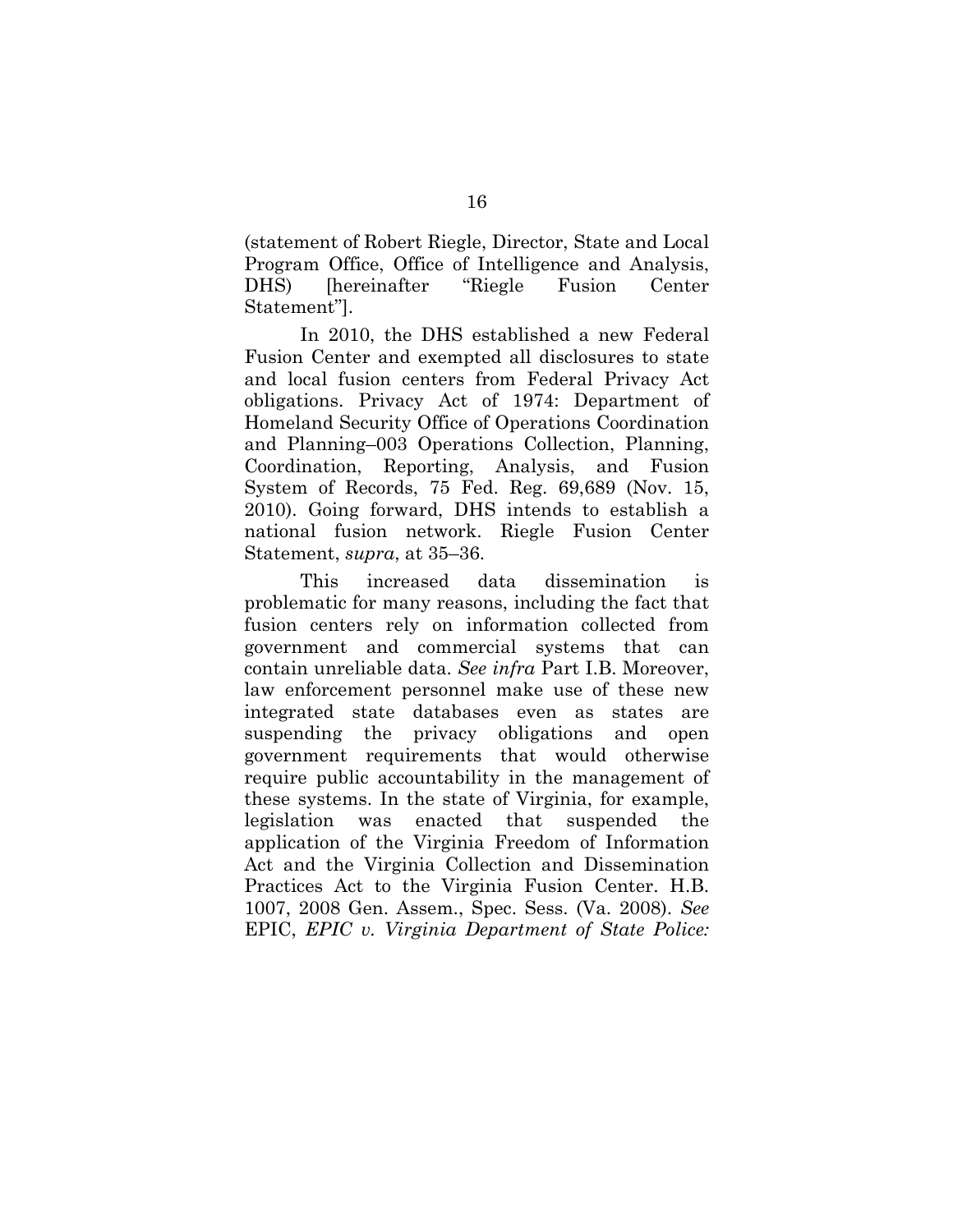*Fusion Center Secrecy Bill* (2016)<sup>18</sup> (revealing an MOU between the FBI and the Virginia State Police that required modifications in the state open records and privacy laws to permit the establishment of a fusion center in Virginia).

#### 3. **DHS Databases and Risk Profiling**

Police also have access to programs that provide information not only about outstanding warrants, but also about speculative and secretive "scoring" of individuals. Fusion centers and other federal systems are increasingly providing local law enforcement officers with access to data collected by the DHS, the FBI, and other federal agencies as well as "watch lists" and other speculative risk profiles. *See* Info. Sharing Envt., *Law Enforcement Information Sharing* (describing the interconnection of state and local agencies with data from NCIC, N-DEx, and the DHS LEISS network).<sup>19</sup> The DHS also attempts to assign risk scores to individuals based on patterns, transit records, and other personal information.

Beginning in 2003, the Transportation Security Administration ("TSA") developed a program to collect and analyze data from a variety of sources in order to "prescreen" and "classify passengers according to their level of risk." U.S. Gov't Accountability Office, GAO-04-385, *Aviation Security: Computer-Assisted Passenger Prescreening Program Faces Significant Implementation Challenges* 2

<sup>18</sup> https://epic.org/privacy/virginia\_fusion/.

<sup>19</sup> https://www.ise.gov/law-enforcement-informationsharing (last visited Jan. 28, 2016).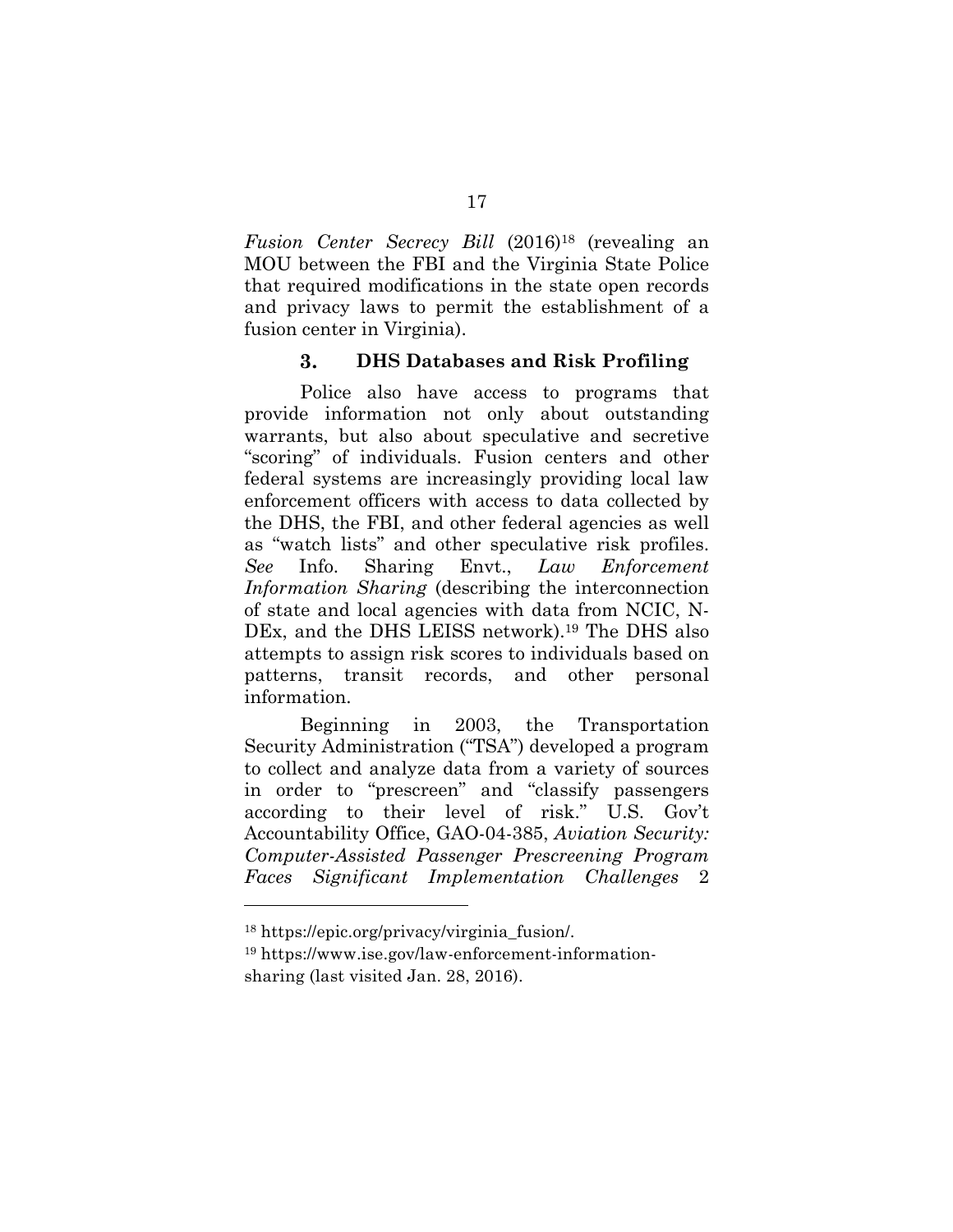(2004) [hereinafter "GAO CAPPS Report"].20 This program was intended to replace the Computer-Assisted Passenger Prescreening System ("CAPPS") that had been established by the Federal Aviation Administration and operated by airlines in the mid 1990s to identify and screen checked baggage that might contain dangerous material. *Staff Statement No. 3, The Aviation Security System and the 9/11 Attacks: Seventh Public Hearing of the Nat'l Comm'n on Terrorist Attacks Upon the U.S.* 6 (Jan. 2004).21 The new system, first referred to as CAPPS II, would be operated by government agencies, rather than private companies, and would use experimental datamining algorithms to assign risk scores to individual passengers and trigger special screening procedures. *See* EPIC, *Passenger Profiling* (2016).22

The initial launch of CAPPS II was plagued by errors, and the program was replaced by "Secure Flight." *See* TSA, TSA to Test New Passenger Pre-Screening Program (Aug. 26, 2004);23 *see also* EPIC, *Secure Flight* (2016).<sup>24</sup> Under the program, the TSA collects passenger data—including the full name, date of birth, gender, redress number, known traveler number, and passport information—and itinerary data in order to assign risk scores. DHS, *Privacy* 

 $^{20}$  http://www.gao.gov/new.items/d04385.pdf.

<sup>21</sup> http://www.9-11commission.gov/staff\_

statements/staff\_statement\_3.pdf.

<sup>22</sup> https://epic.org/privacy/airtravel/profiling.html.

 $23 \text{ https://web.archive.org/web/20060412081939/http:}$ 

<sup>//</sup>www.tsa.gov/public/display?theme=44&content=0900051 9800c6c77.

<sup>24</sup> https://epic.org/privacy/airtravel/secureflight.html.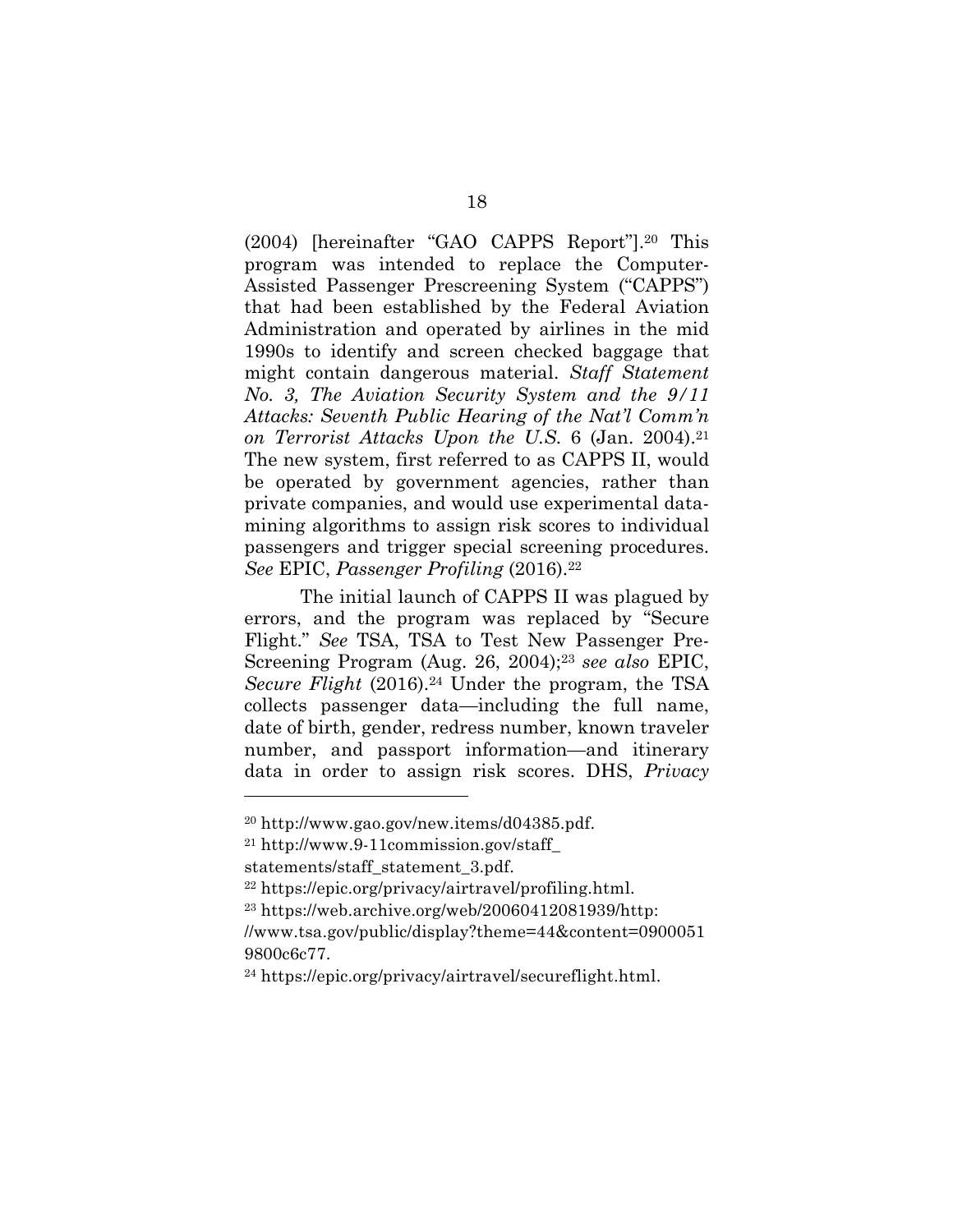*Impact Assessment for the Secure Flight Program* 4 (Aug. 9, 2007).25 The TSA relies heavily on FBI "watchlists" that have been known to contain significant errors. *See* EPIC, *Documents Show Errors in TSA's "No Fly" and "Selectee" Watch Lists* (Mar. 26, 2006).26

The DHS has also created a similar "risk-based targeting" system within U.S. Customs and Border Patrol ("CBP") called the Automated Targeting System ("ATS"). The ATS "compares traveler, cargo, and conveyance information against intelligence and other enforcement data." DHS, *Automated Targeting System* 3 (Aug. 3, 2007).<sup>27</sup> The ATS system collects and correlates data from cargo shipments, passenger manifests, border crossing records, airline reservations, "nonimmigrant entry" records, and other information from law enforcement databases. *Id*. The TSA's Secure Flight database and the CBP's ATS database ostensibly draw from the same watchlists, though it took the DHS seven years to resolve "inconsistencies" between the two systems. DHS, *Privacy Impact Assessment Update for the Automated Targeting System—TSA/CBP Common Operating Procedure Phase II*, DHS/CBP/PIA-006(d) (Sept. 16, 2014) [hereinafter "ATS PIA 2014"].28 The

<sup>25</sup> http://www.dhs.gov/xlibrary/assets/privacy/privacy \_pia\_tsa\_secureflight.pdf.

<sup>26</sup> https://epic.org/privacy/airtravel/foia/watchlist\_foia \_analysis.html.

<sup>27</sup> http://www.dhs.gov/sites/default/files/

publications/privacy\_pia\_cbp\_ats\_updated\_fr\_0.pdf. <sup>28</sup> http://www.dhs.gov/sites/default/files/publications/ privacy\_pia\_cbp\_tsacop\_09162014.pdf.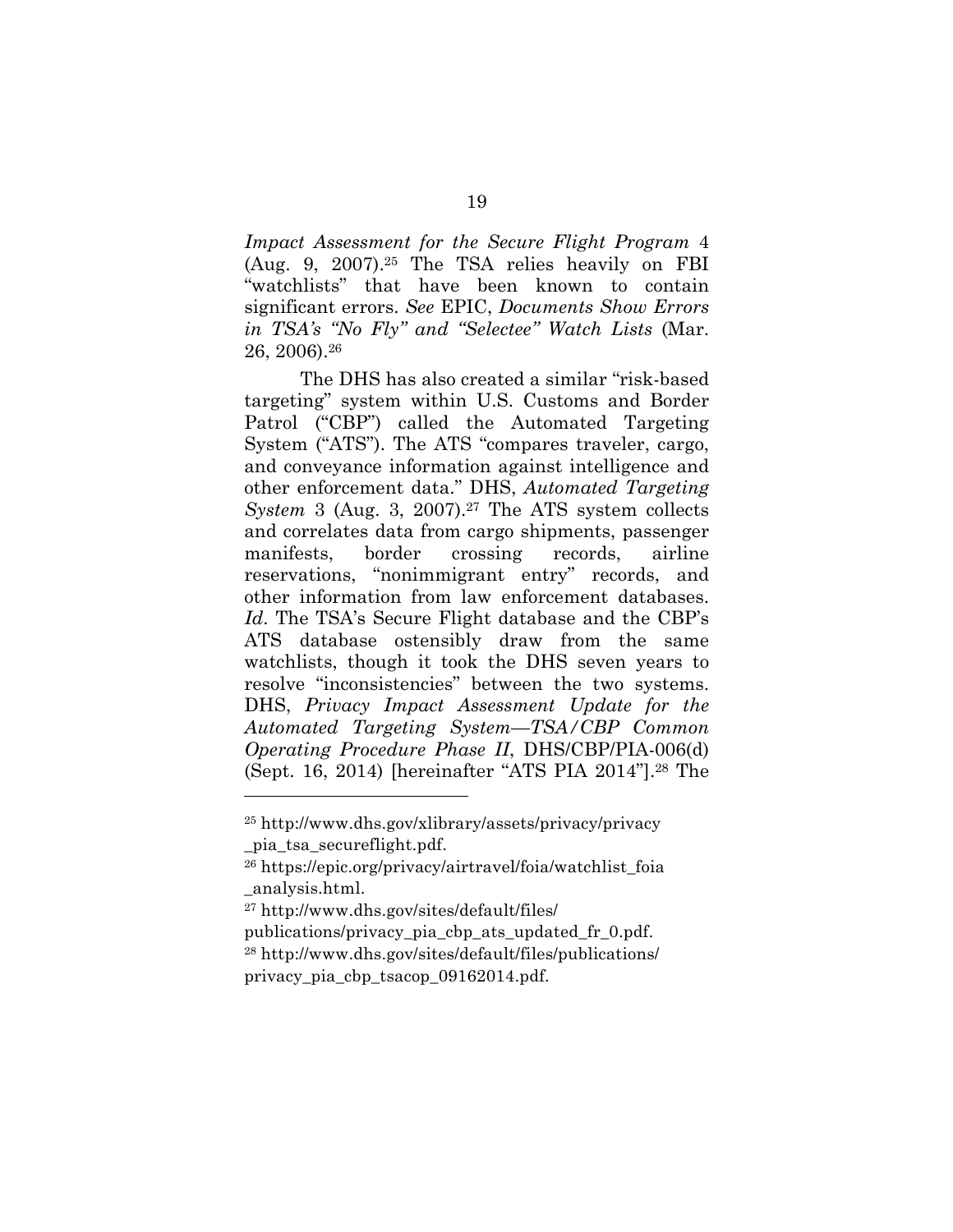ATS system also compares this data with "patterns" based on "officer experience, trend analysis of suspicious activity, law enforcement cases, and raw intelligence" to flag potential travelers who they feel might pose a risk. *Id*. at 1; *see also* EPIC, *Automated Targeting System* (2016).29 The ATS system provides access to biographical information, itineraries, status, and other comments related to flagged individuals. ATS PIA 2014, *supra*, at 5.

In addition to the ATS system, CBP has developed another centralized system in an effort to identify "individuals, associations, or relationships that may pose a potential law enforcement or security risk." DHS, *Privacy Impact Assessment for the Analytical Framework for Intelligence (AFI)* 1 (June 1, 2012).30 The primary function of AFI is to create an "index of relevant data in existing operational DHS source systems" and provide centralized access to that data based on personally identifiable information. *Id*. at 2. The AFI system also provides statistical, geospatial, temporal, and link analysis tools to review the centralized data about individuals. *Id*. at 4; *see also* EPIC, *EPIC v. CBP (Analytical Framework for Intelligence)* (2016).31

Local law enforcement agencies have also begun to develop their own risk profiling mechanisms. *E.g.*, Jouvenal, *supra*. For example, during a recent 911 call, the Fresno police

<sup>29</sup> https://epic.org/privacy/travel/ats/.

<sup>30</sup> http://www.dhs.gov/sites/default/files/publications/ privacy\_pia\_cbp\_afi\_june\_2012\_0.pdf.

<sup>31</sup> https://epic.org/foia/dhs/cbp/afi/.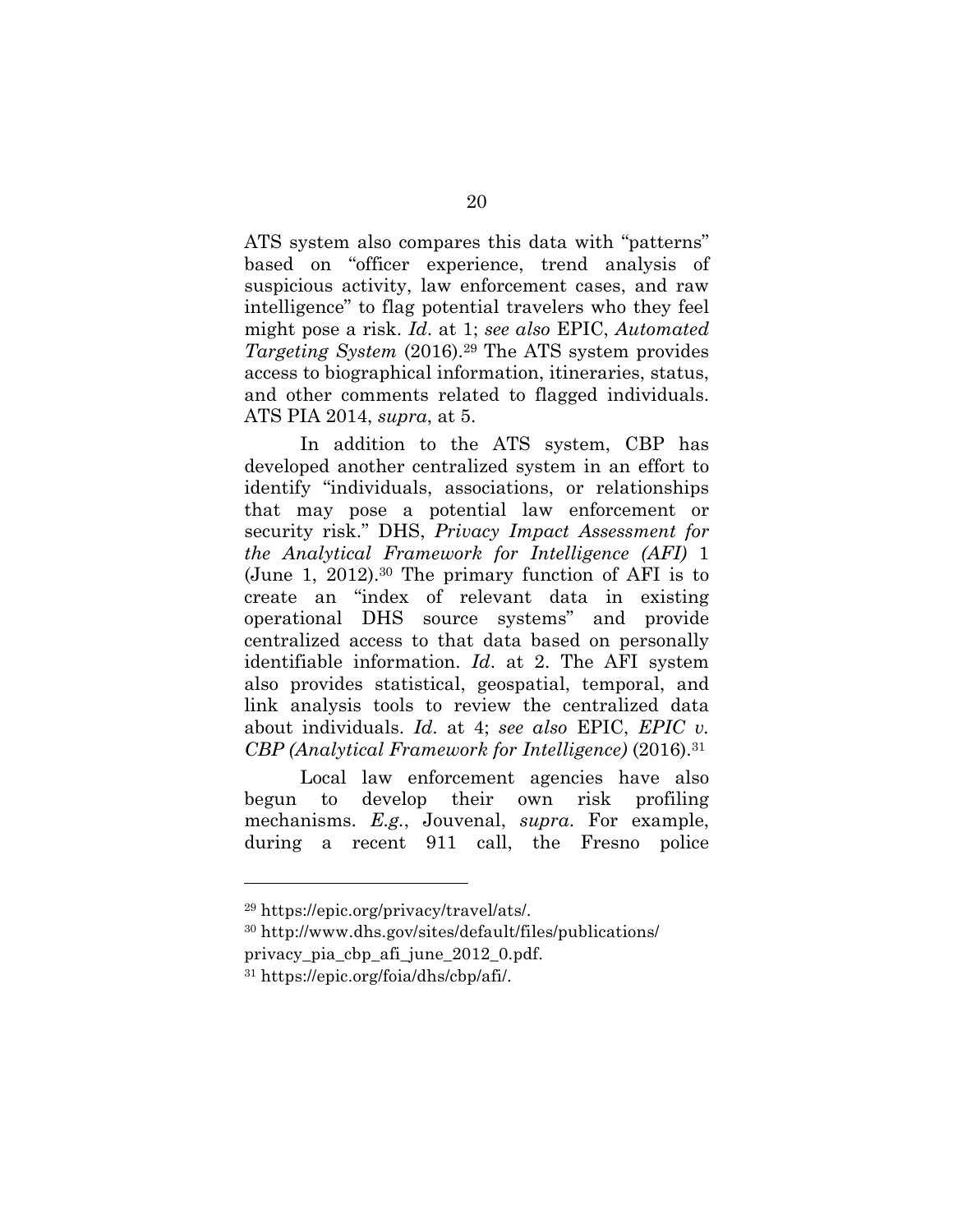department used a private software program to calculate a man's "threat level" by scouring "billions of data points, including arrest reports, property records, commercial databases, deep Web searches and the man's social-media postings." *Id*.

The National Academy of Sciences has made clear that the risks of the growing complexity and scope of police databases "raise concerns about the privacy of those who are—rightly or wrongly—the targets of the new technologies." NRC *Engaging Privacy* Report, *supra*, at 254. "[T]he very fact that considerable amounts of data have been collected about individuals who have not been accused or convicted of a crime ensures that substantial amounts of information about non-criminals will end up in the databases of law enforcement agencies," even if agencies never look at or use the information. *Id.* at 253. But allowing records in databases to attenuate an unlawful police stop guarantees that this information *will* be used—used to give *post hoc* justification to evidence obtained through unlawful police activity.

### *B. Privacy Act exemptions and inaccurate data undermine the accuracy and reliability of determinations made by police.*

Quantity, in the case of government databases, does not equal quality. Many of these databases are notorious for containing inaccurate and outdated information. The Department of Justice has made a bad problem worse by exempting its systems from key Privacy Act obligations, such as the requirement that records be accurate and timely, or that the public have an opportunity to correct the records. The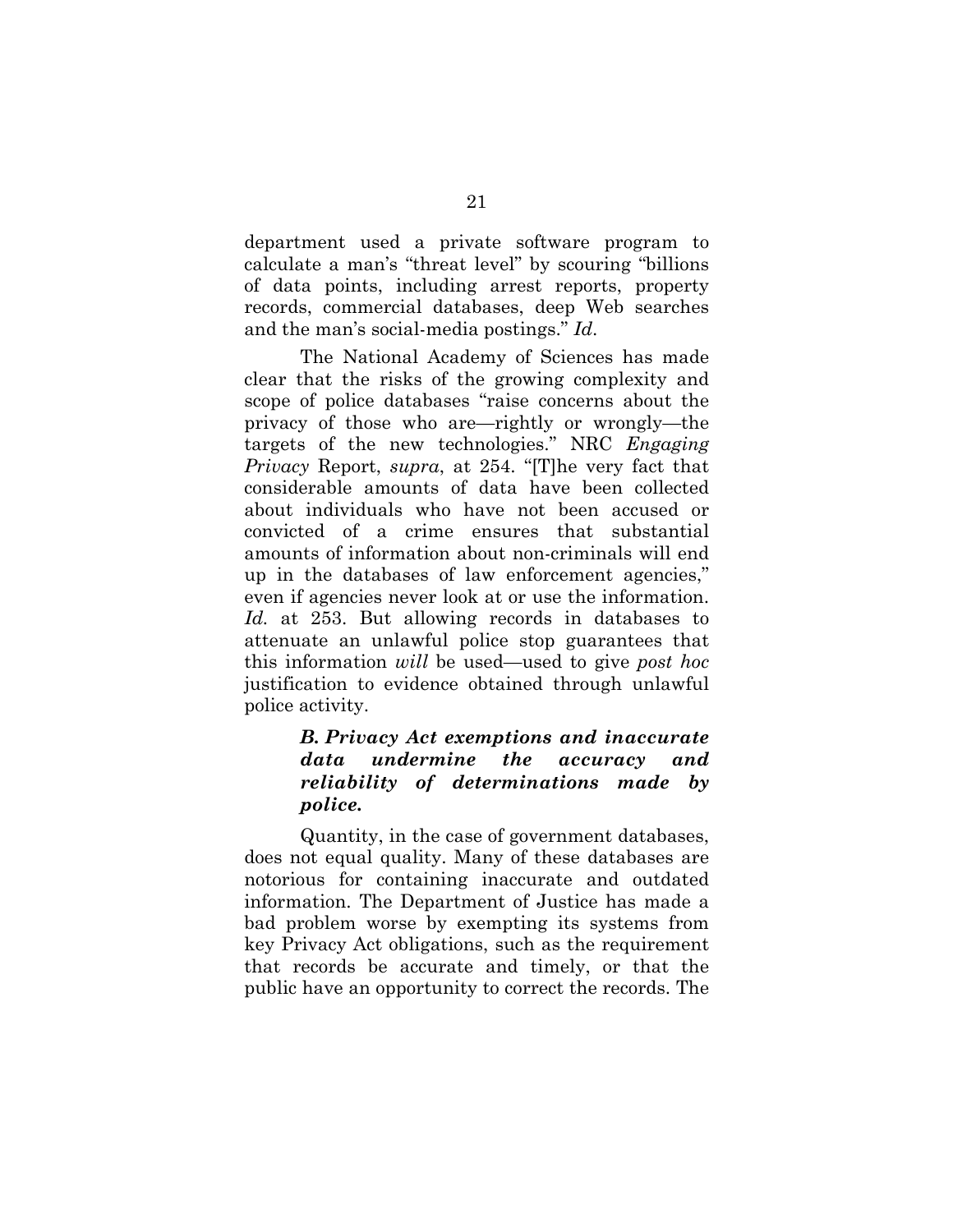creation of criminal justice "risk scores" without transparency or scientific reliability will create a new set of problems. Overturning the decision below risks opening this "digital Pandora's box" of *post hoc* justifications for unlawful government detentions and seizures.

> 1. **The federal government has exempted itself from maintaining accurate and timely records for many of its largest criminal justice databases.**

The Department of Justice has led an effort to exempt government databases from the requirements that personal information stored by the federal government is accurate and reliable. It is inconceivable that the drafters of the Privacy Act would have permitted a federal agency to routinely collect and disseminate personal information without satisfying the accuracy and transparency requirements set out in the HEW Report. *See* U.S. Dep't of Health, Educ. & Welfare, *Report of the Secretary's Advisory Committee on Automated Personal Data Systems, Records, Computers, and the Rights of Citizens* (1973).

When Congress enacted the Privacy Act in 1974, it sought to restrict the amount of personal data that federal agencies were able to collect. S. Rep. No. 93-1183, at 1 (1974). Congress further required agencies to be transparent in their information practices. *Id.*

In *Doe v. Chao*, 540 U.S. 614 (2004), the Court underscored the importance of the Privacy Act's restrictions upon agency use of personal data to protect privacy interests, noting that "in order to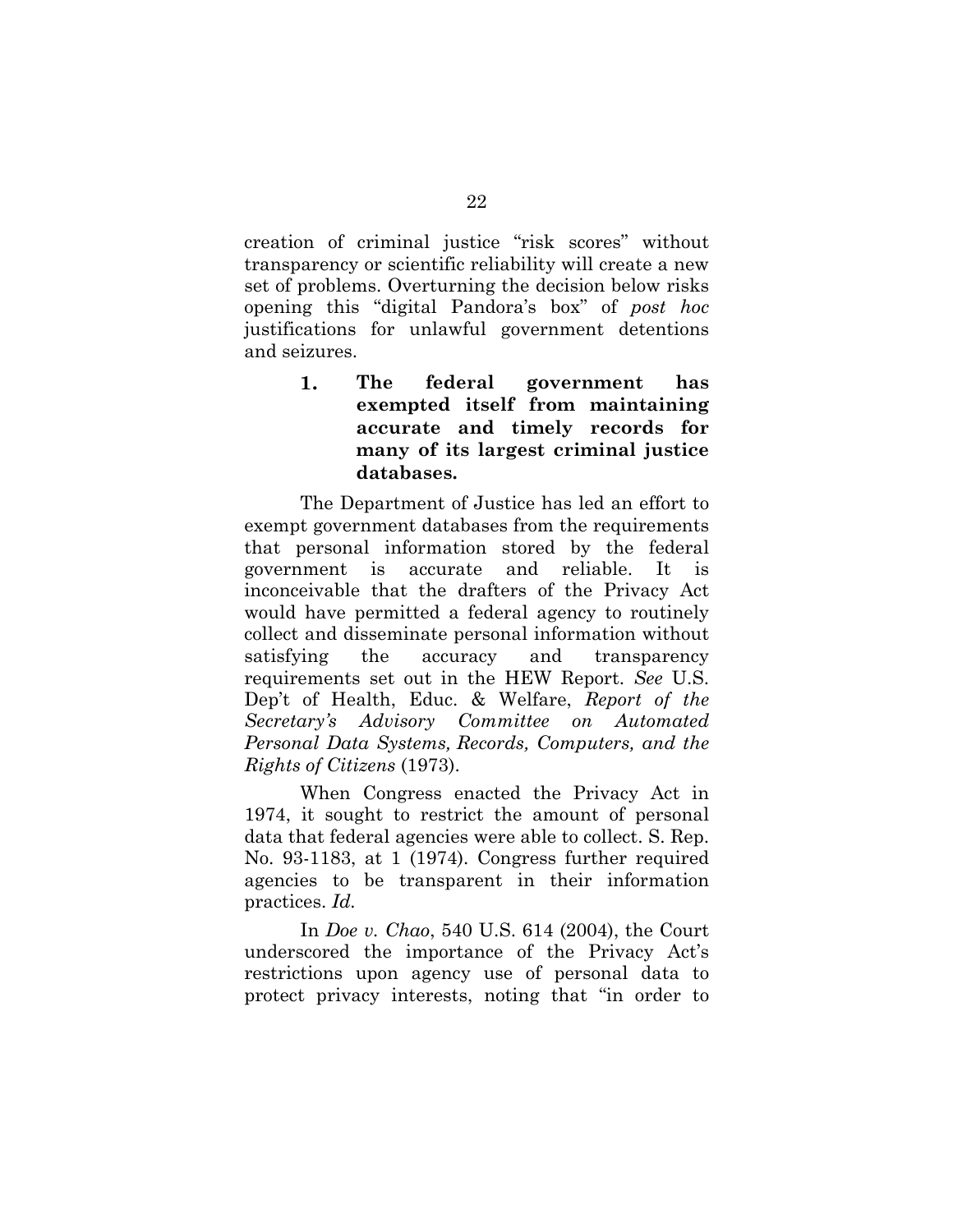protect the privacy of individuals identified in information systems maintained by Federal agencies, it is necessary . . . to regulate the collection, maintenance, use, and dissemination of information by such agencies." *Doe*, 540 U.S. at 618.

But despite the clear pronouncement from this Court on accuracy and transparency in government records, the Department of Justice and Department of Homeland Security have exempted many of their law enforcement and risk assessment systems from key Privacy Act obligations. Specifically, the FBI and DHS claim exemptions from providing the following safeguards:

- Agencies must ensure that all records used to make determinations about an individual are accurate, relevant, timely and complete as reasonably necessary to maintain fairness. 5 U.S.C.  $\S 552a(e)(5)$ . The FBI and DHS have exempted all of the databases identified in Part 1.A from these accuracy and relevance requirements.32
- Agencies must allow individuals to access and review records contained about them in the database and to correct any mistakes. 5 U.S.C. § 552a(d). But the FBI and DHS have exempted all of the databases identified in

<sup>32</sup> *See* 28 C.F.R. § 16.96(g) (NCIC); 28 C.F.R. § 16.96(t) (N-Dex); 28 C.F.R. § 16.96(a) (CRS); 28 C.F.R. § 16.96(v) (FBI Data Warehouse); 49 C.F.R. § 1507.3(k) (Secure Flight); 28 C.F.R. § 16.96(r) (TSDB); 6 C.F.R. pt. 5, App. C 45 (ATS); 6 C.F.R. pt. 5, App. C 69 (AFI).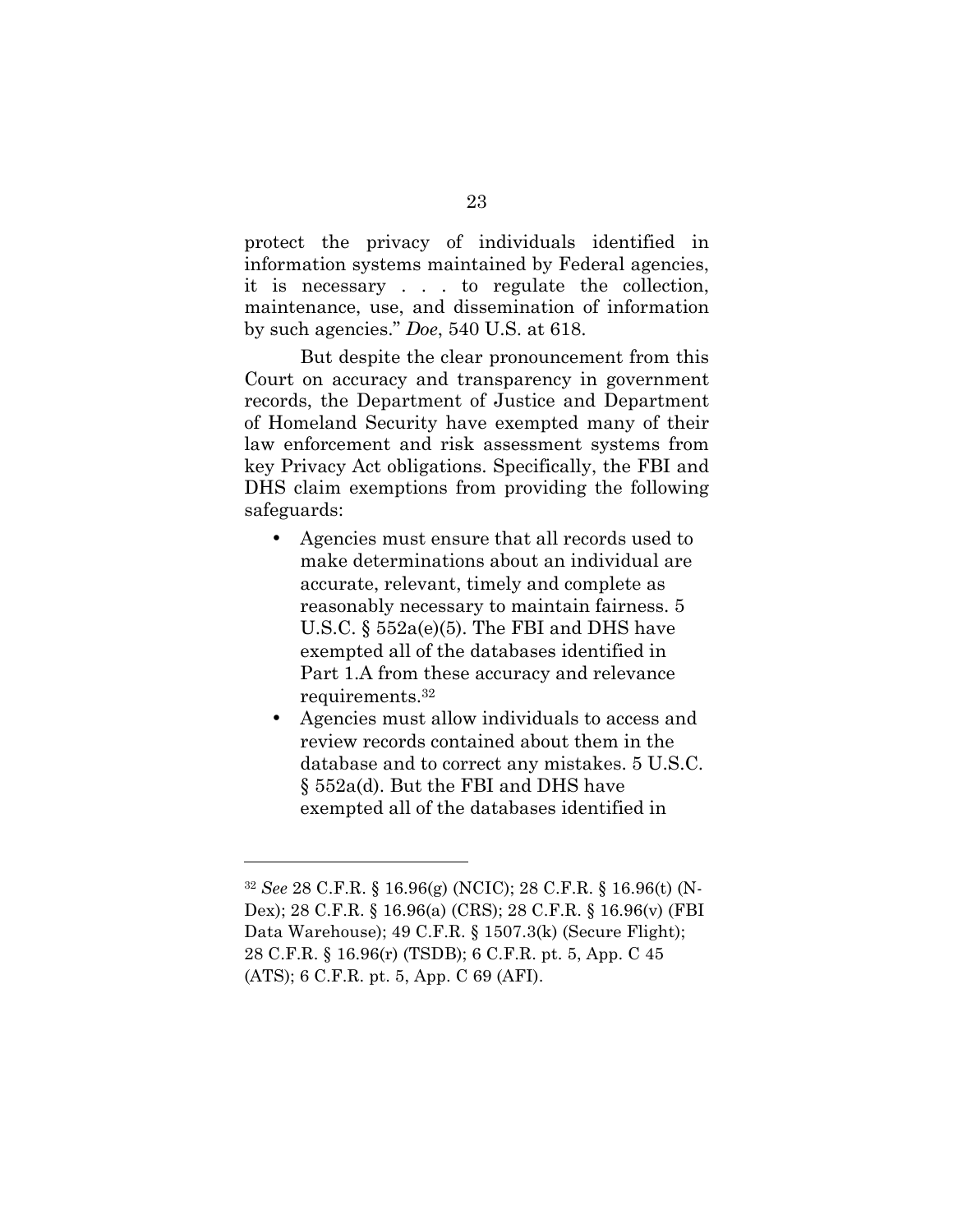Part I.A from these access and correction requirements.33

- Agencies must collect and retain only such records "about an individual as is relevant and necessary to accomplish a purpose of the agency required to be accomplished by statute or by executive order of the President." 5 U.S.C.  $\S 552a(e)(1)$ . But the FBI and Department of Defense have exempted their databases identified in Section I.A from these relevance and necessity requirements.34
- Agencies must grant individuals access to an accounting of when, why, and to whom their records have been disclosed. 5 U.S.C. § 552a(c)(3). The FBI and DHS have opted not to provide access rights for individuals who have information in the databases identified in Part 1.A.35
- Agencies must publish notice of the database that discloses the sources of records contained in the database.  $5 \text{ U.S.C. } \S 552a(e)(4)(I)$ . The FBI and DHS refuse to disclose the categories of sources of records contained in the FBI Data

<sup>33</sup> *See supra* note 32.

<sup>34</sup> *See supra* note 32.

<sup>35</sup> *See supra* note 32.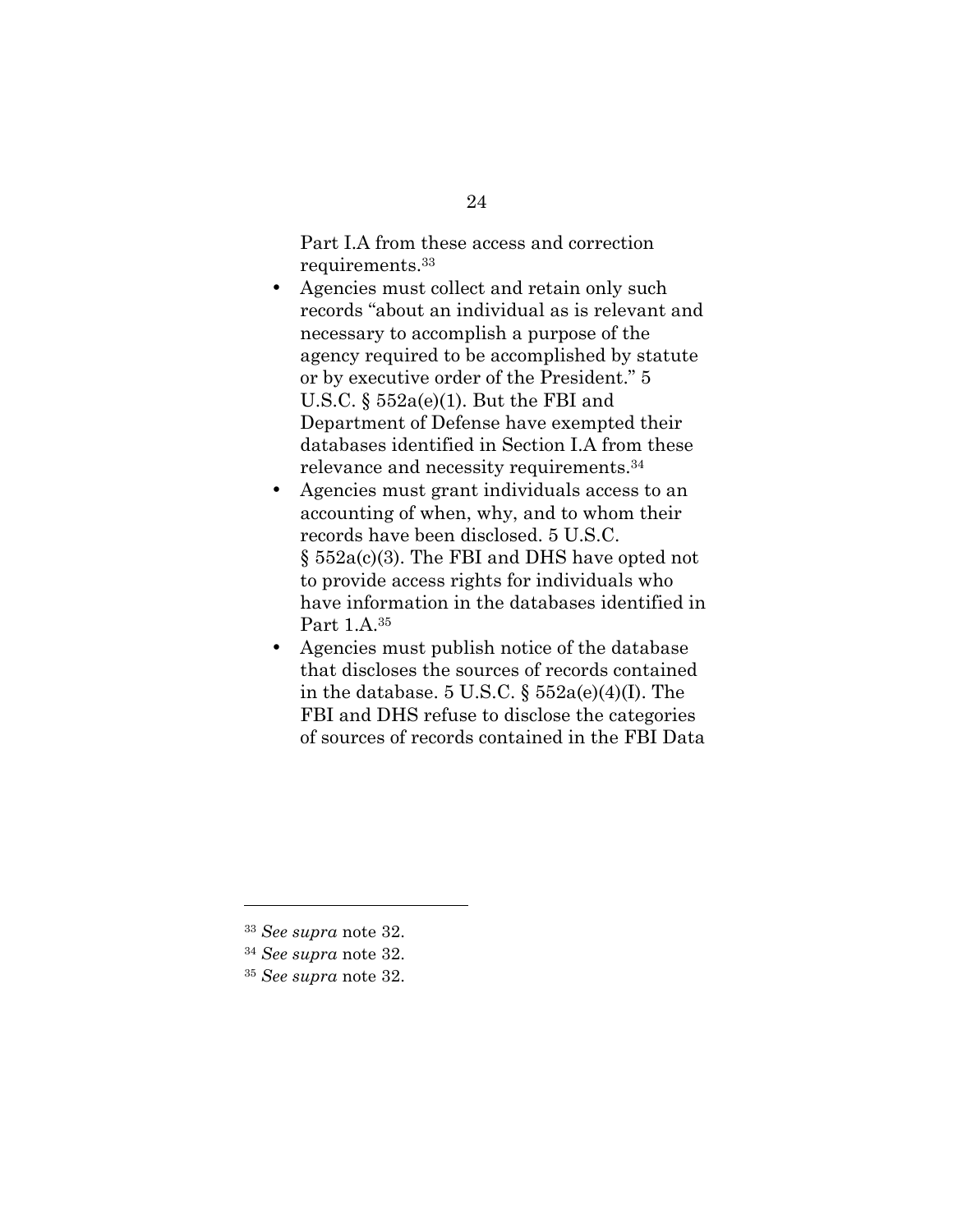### Warehouse,36 Secure Flight,37 ATS,38 and AFI.39

The Privacy Act is intended to guard the privacy interests of citizens and lawful permanent residents against government intrusion. But the FBI and DHS have effectively circumvented the intent of the Privacy Act while amassing large collections of personal information about ordinary citizens without adequate accountability.

This development should be of particular concern to the Court in this matter because police access to inaccurate and incomplete records across the federal government will expand dramatically if the decision of the lower court is overturned. In a case concerning police use of government databases, a diminished Fourth Amendment standard coupled with a weakened Privacy Act is truly a recipe for a loss of liberty in America.

### $2.$ **Government databases are notorious for containing inaccurate and out-of-date records.**

Many of these government databases are notoriously inaccurate. The Boston Police Department recently revealed that an internal database is "riddled with errors" that have affected "thousands of entries." Jordan Graham, *Boston Police to Update Traffic Stop Database*, Gov't Tech. (Jan. 20,

<sup>36</sup> 28 C.F.R. § 16.96(v).

<sup>37</sup> 49 C.F.R. § 1507.3(k).

<sup>38</sup> 6 C.F.R. pt. 5, App. C 45.

<sup>39</sup> 6 C.F.R. pt. 5, App. C 69.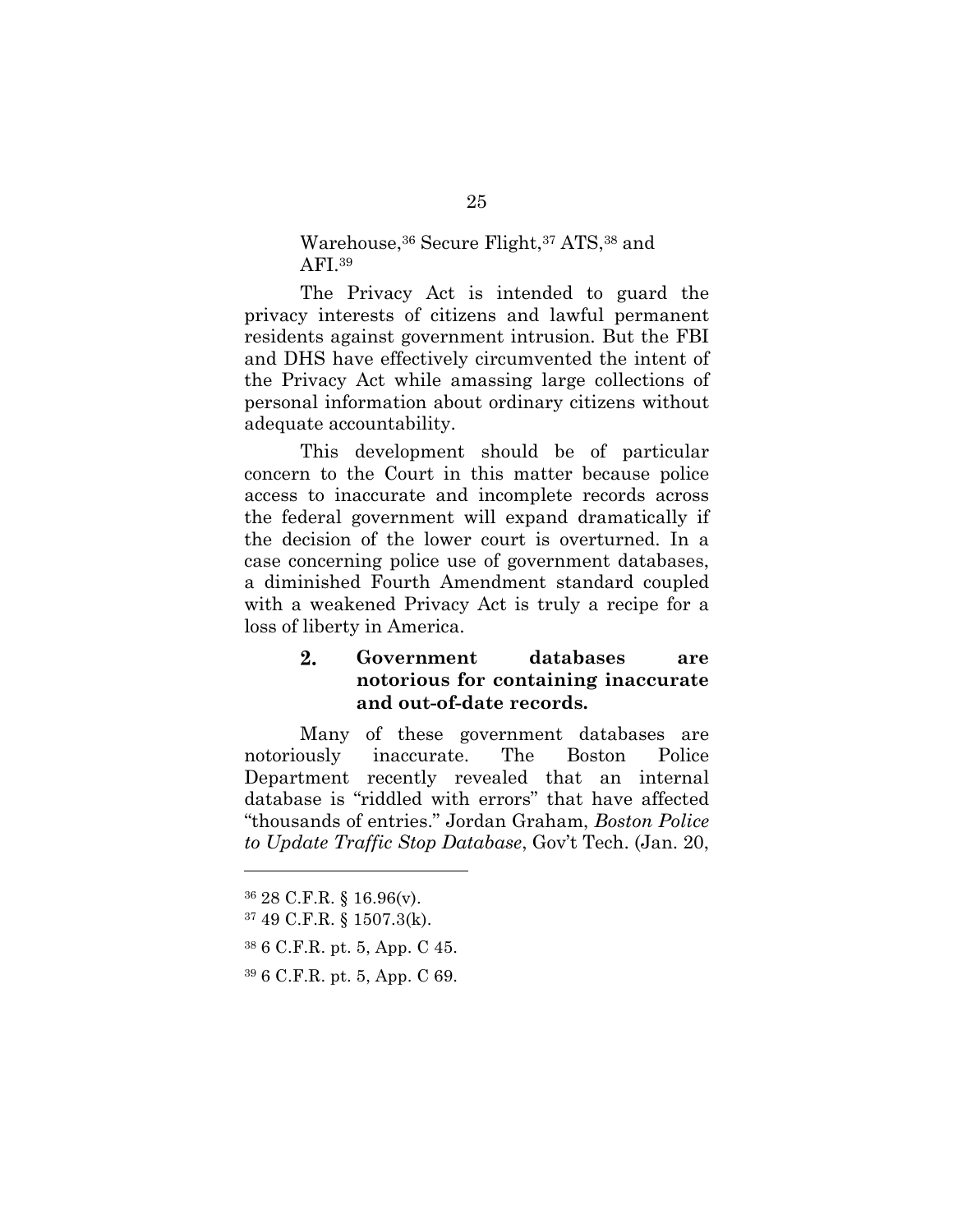2016).**<sup>40</sup>** The FBI's NGI biometric database has an error rate "as high as 20 percent." Timothy Williams, *Facial Recognition Software Moves From Overseas Wars to Local Police*, N.Y. Times (Aug. 12, 2015).**<sup>41</sup>** And a 2012 report by U.S. Senate Committee on Homeland Security and Governmental Affairs found that "fusion centers often produced irrelevant, useless or inappropriate intelligence reporting to DHS, and many produced no intelligence reporting whatsoever." Staff of Permanent Subcomm. on Investigations of the S. Comm. on Homeland Sec. and Governmental Affairs, 112th Cong., *Rep. on Federal Support for and Involvement in State and Local Fusion Centers* 2 (2012).<sup>42</sup>

FBI criminal records databases are also full of inaccuracies. All states provide arrest records to FBI databases such as NCIC and NGI.43 But for the majority of states, less than 75 percent of these arrest records include final dispositions. U.S. Gov't

<sup>40</sup> http://www.govtech.com/public-safety/Boston-Police-to-Update-Traffic-Stop-Database.html.

<sup>41</sup> http://www.nytimes.com/2015/08/13/us/facialrecognition-software-moves-from-overseas-wars-to-localpolice.html.

<sup>42</sup> *Available at* http://www.hsgac.senate.gov/download /?id=49139e81-1dd7-4788-a3bb-d6e7d97dde04.

<sup>43</sup> For example, the Interstate Identification Index is a "cooperative federal- state program for the interstate exchange of criminal history record information for the purpose of facilitating the interstate exchange of such information among criminal justice agencies." Privacy Act of 1974; Notice of Modified Systems of Records, 64 Fed. Reg. 52,343, 52,344 (Sept. 28, 1999).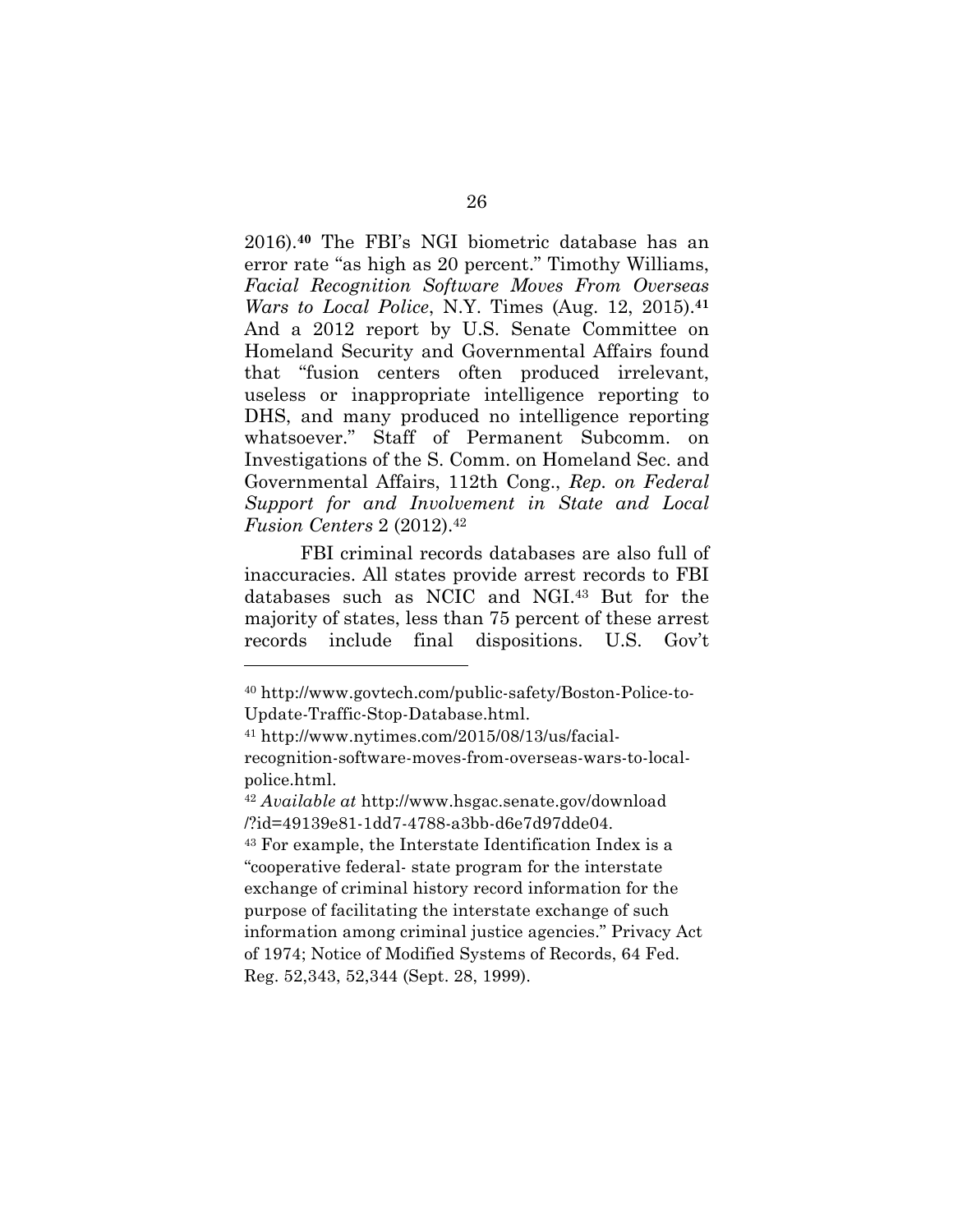Accountability Office, GAO-15-162, *Criminal History Records, Additional Actions Could Enhance the Completeness of Records Used for Employment-Related Background Checks* 19 (2015) [hereinafter "GAO Criminal History Records Report"].44 A 2013 report revealed that "1.8 million workers a year are subject to FBI background checks that include faulty or incomplete information," and that "50 percent of the FBI's [criminal] records fail to include information on the final disposition of the case." Madeline Neighly & Maurice Emsellem, *Wanted: Accurate FBI Background Checks for Employment*, Nat'l Emp't Law Ctr. 1 (July 2013).45

Government agencies also rely on private sector companies to compile information about citizens. *See, e.g.*, Fusion Center Guidelines, *supra*, at 33; LexisNexis Special Services Inc., *What We Do* (2015)46 (stating that LNSSI "delivers a comprehensive suite of solutions to arm government agencies with superior data, technology and analytics to support mission success"). But private sector databases are known to be erroneous. *See, e.g.*, *Spokeo, Inc. v. Robins*, No. 13-1339 (U.S. argued Nov. 2, 2015) (concerning incorrect entries in a large public database containing profiles of consumers). The Government Accountability Office ("GAO") observed last year that "[p]rivate companies can face challenges in obtaining complete and accurate records, in part because not all states make their

 $44 \text{ http://www.gao.gov/assets/670/668505.pdf.}$ 

<sup>45</sup> https://nelp.3cdn.net/bd23dee1b42cff073c\_8im6 va8d2.pdf.

<sup>46</sup> http://lexisnexisspecialservices.com/what-we-do/.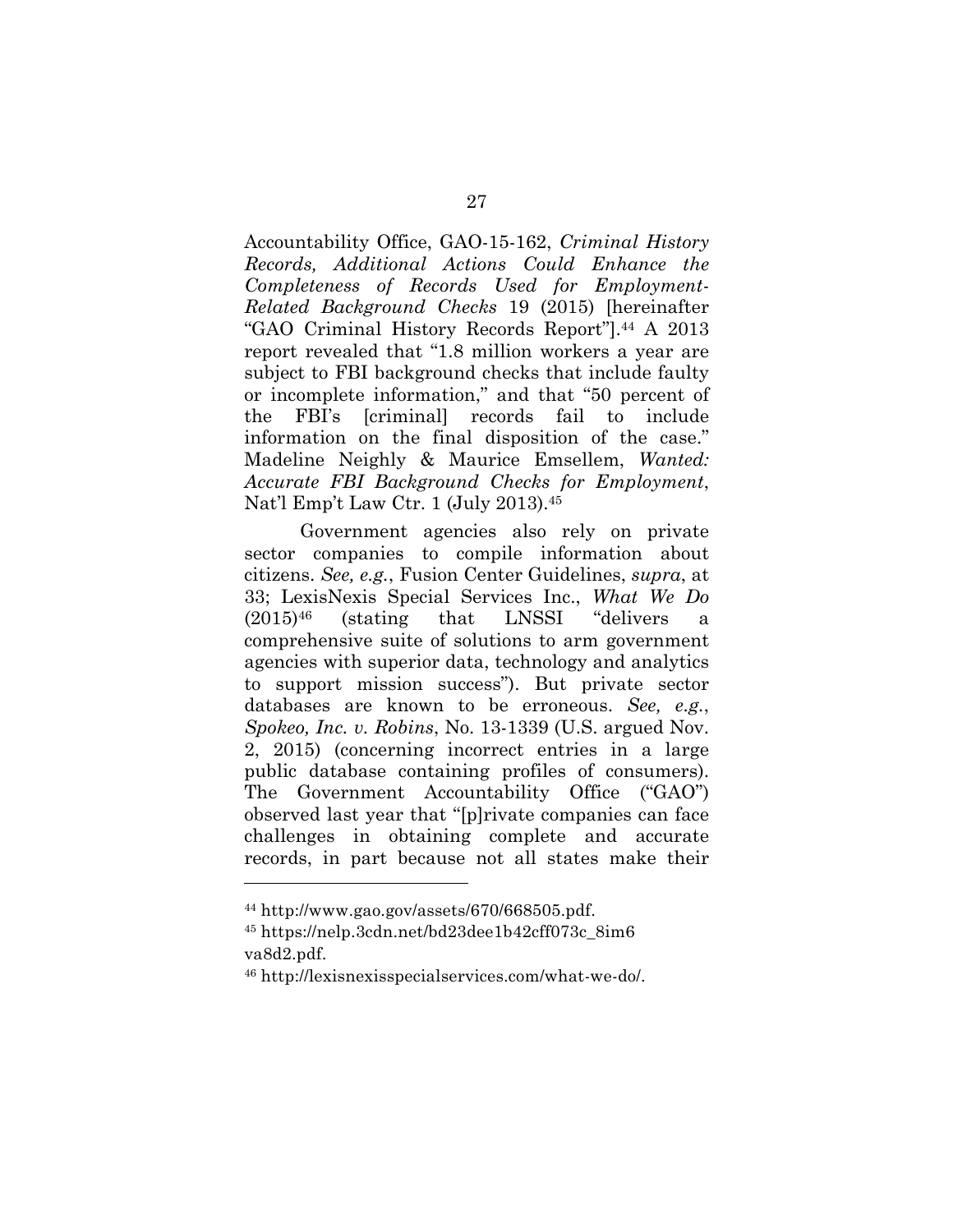criminal record information accessible for private companies to search." GAO Criminal History Records Report, *supra*, at 37–38. In addition, the laws and regulations "that govern the gathering of information by the law enforcement establishment do not necessarily apply (or do not apply with clarity)" to private data aggregation companies, which amplifies the risk of inaccuracies. NRC *Engaging Privacy*  Report*, supra*, at 275. Government use of private sector databases present the risk that law enforcement "will be able to avoid the restraints that have been placed on it to ensure the privacy of the individual citizen." *Id.*

"[M]isidentifications and erroneous watchlist entries" have also plagued the TSA and CBP databases. William J. Krouse, Cong. Research Serv., R42336, *Terrorist Watch List Screening and Background Checks for Firearms* 11 (2013).47 For example, GAO reported in 2004 that the TSA's CAPPS II program faced "significant implementation challenges," in part because the TSA "has not yet determined the accuracy—or conversely, the error rate—of commercial and government databases that will be used by CAPPS II." GAO CAPPS Report, *supra*, at 14. Significant "false alerts" caused the TSA to abandon CAPPS II in favor of Secure Flight in 2004. TSA, *TSA to Test New Passenger Pre-Screening Program*, *supra*. The DHS then spent more than seven years attempting to resolve "inconsistencies" between the TSA's Secure Flight database and CBP's ATS database, which draw from the same FBI watchlists. *See* ATS PIA 2014, *supra*.

<sup>47</sup> https://www.fas.org/sgp/crs/terror/R42336.pdf.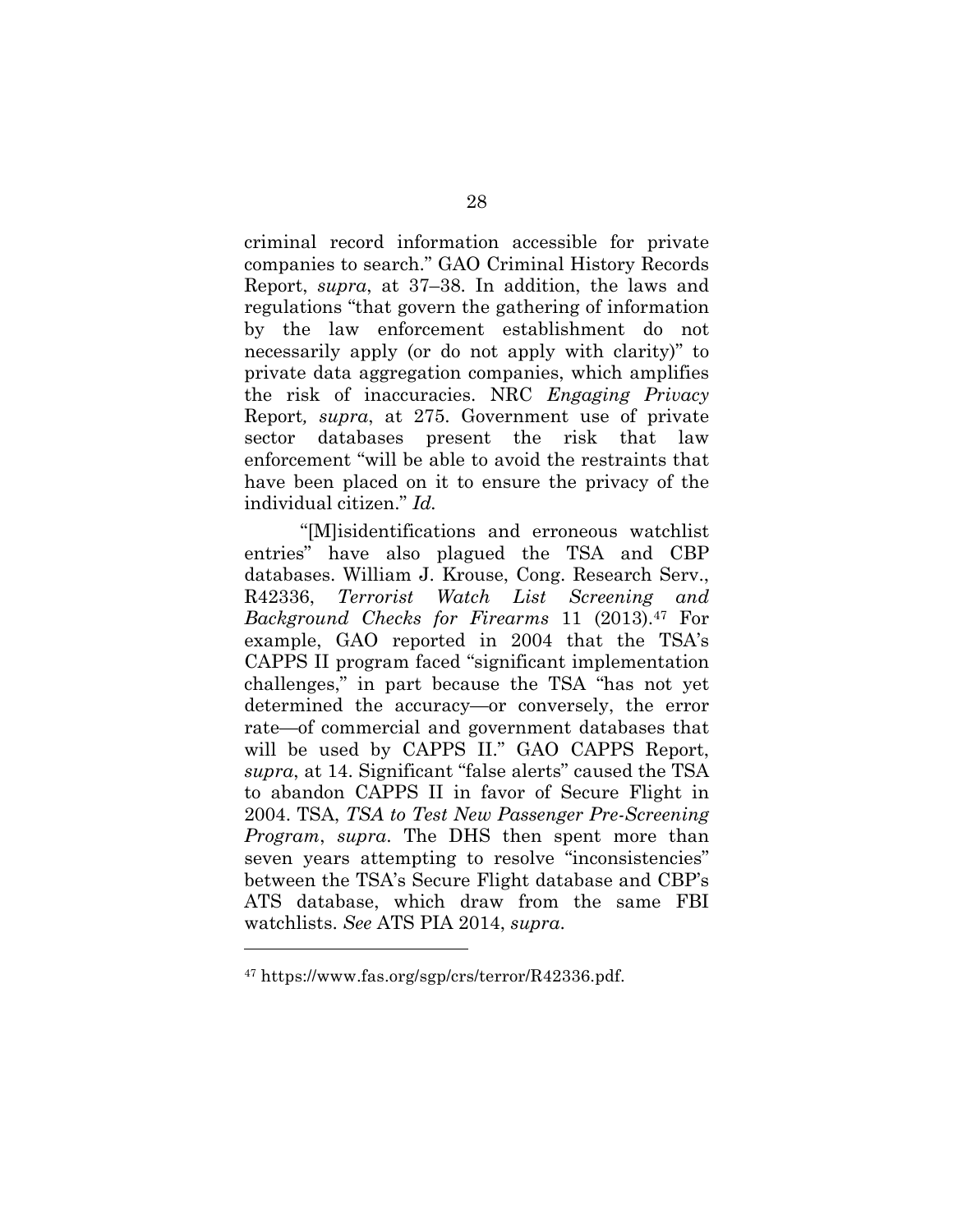The problems caused by erroneous and untimely data will only multiply as federal agencies look to increase interoperability without addressing accuracy. *See, e.g.*, *Interoperability Means Success for All Law Enforcement*, CJIS Link (FBI Washington, D.C.);48 FBI, *Interoperability Initiatives Unit (IIU)*.49 "[D]ata from different sources often arrives at different rates and with different data quality issues that can affect the ability to merge it together." Kalev Leetaru, *Policing Meets Big Data: A Lesson In Sentiment Mining, Data Recency And Dashboards*, Forbes (Jan. 17, 2016).50 As huge data sets are shared between agencies at the federal, state, local, and tribal levels, inaccuracies will perpetuate and become harder to fully eliminate.

Because individuals do not have the ability to challenge erroneous entries in many of these databases, the consequences of incorrect entries go unchecked. For example, Jelani Henry spent two years in Riker's Island in pre-trial detention for a shooting he did not commit, including nine months in solitary confinement, before the charges were dismissed. Ben Popper, *How The NYPD Is Using* 

<sup>48</sup> https://www.fbi.gov/about-us/cjis/cjis-link/may-

<sup>2013/</sup>interoperability-means-success-for-all-lawenforcement (last visited Jan. 27, 2016).

<sup>49</sup> https://www.fbi.gov/about-us/cjis/fingerprints \_biometrics/biometric-center-of-excellence/files/ iiubro4smallest-508-compliant.pdf (last visited Jan. 27, 2016).

<sup>50</sup> http://www.forbes.com/sites/kalevleetaru/2016/ 01/17/policing-meets-big-data-a-lesson-in-sentimentmining-data-recency-and-dashboards/#469b93fc4acb.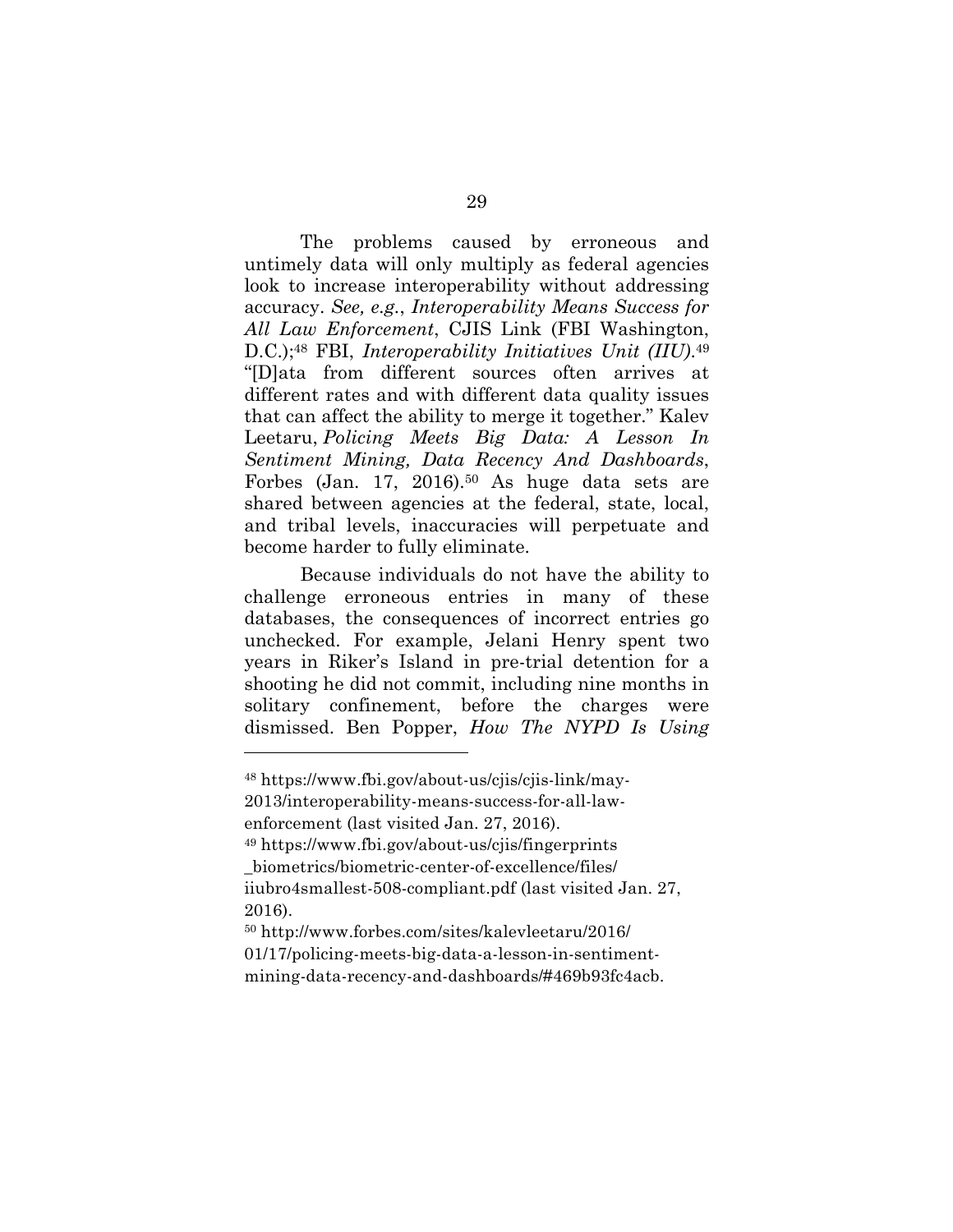*Social Media to Put Harlem Teens Behind Bars*, Verge (Dec. 10, 2014);51 Meredith Broussard, *When Cops Check Facebook*, Atlantic (Apr. 19, 2015).52 Henry was arrested because he had "liked" gang photos on Facebook. Broussard, *supra*; Popper, *supra*. As a result, he had been labeled as a gang affiliate in a law enforcement database—even though he was not involved and had only "liked" the photos to avoid social problems in his neighborhood. Broussard, *supra*.

Only one person—Rahinah Ibrahim—has succeeded in removing her name from the TSA's "No Fly" list. *Ibrahim v. DHS*, 62 F. Supp. 3d 909, 929 (N.D. Cal. 2014); Raymond Bonner, *"No-Fly List" Riddled with Errors, Impossible to Get Off of*, Informed Comment (Dec. 16, 2015).**<sup>53</sup>** In order to correct the error, Ibrahim went through ten years of litigation, including three appeals, before a trial revealed that Ibrahim had been improperly placed on a watchlist. 62 F. Supp. 3d at 929 ("Significantly, therefore, our case involves a conceded, proven, undeniable, and serious error by the government not merely a risk of error."). Throughout the proceedings, the government steadfastly refused to confirm or deny any information about the list or their procedures. Bonner, *supra*.

<sup>51</sup> http://www.theverge.com/2014/12/10/7341077/nypdharlem-crews-social-media-rikers-prison.

<sup>52</sup> http://www.theatlantic.com/politics/archive/2015/ 04/when-cops-check-facebook/390882/.

<sup>53</sup> http://www.juancole.com/2015/12/riddled-errorsimpossible.html.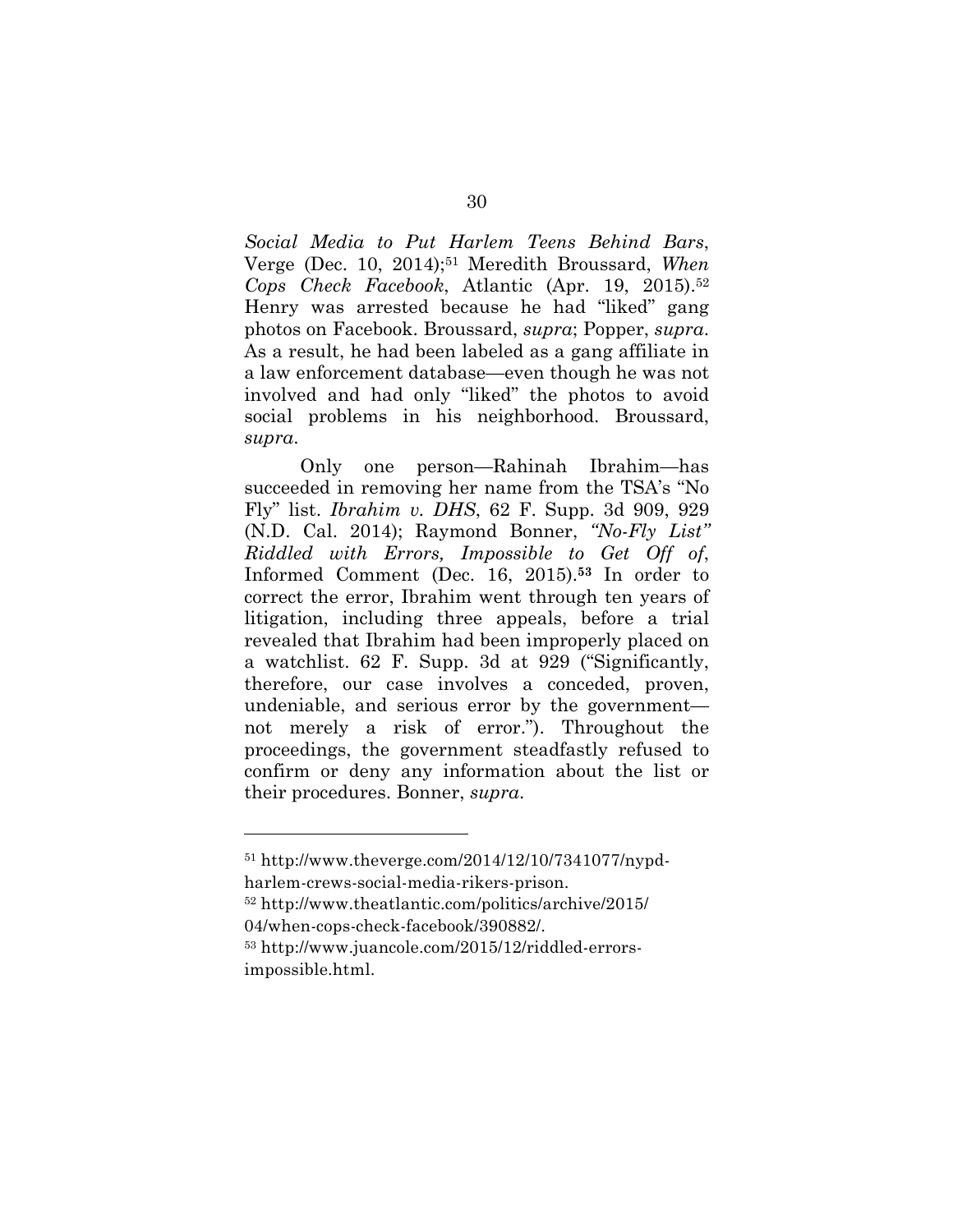That so many databases containing sensitive personal information remain stricken with errors and inaccuracies cautions against relying on those databases to attenuate the taint of an unlawful police stop.

**II. Overturning the decision below would permit suspicionless identification and defeat the protections established in**  *Hiibel* **and** *Terry***.**

### *A. This Court has not permitted compelled identification absent reasonable articulable suspicion.*

As this Court has previously held, officers can require individuals to identify themselves only during a stop based on reasonable suspicion. In *Hiibel v. Sixth Judicial Dist. Court of Nev., Humbolt Cty.*, this Court found constitutional a Nevada state law "requiring a suspect to disclose his name in the course of a valid *Terry* stop." 542 U.S. 177, 188 (2004). The Court noted first that "it is well established that an officer may ask a suspect to identify himself in the course of a *Terry* stop." *Id.* at 186. In condoning not just the ability to request identification but the ability to compel it with threat of criminal sanction, the Court concluded that the "request for identity has an immediate relation to the purpose, rationale, and practical demands of a *Terry* stop." *Id.* at 188.

In upholding an officer's ability to compel identification, however, the Court identified two critical limitations. First, the Nevada law only required Hiibel to "disclose his name." *Id.* at 185. The Court noted with approval that the statute did not require an individual to "give the officer a driver's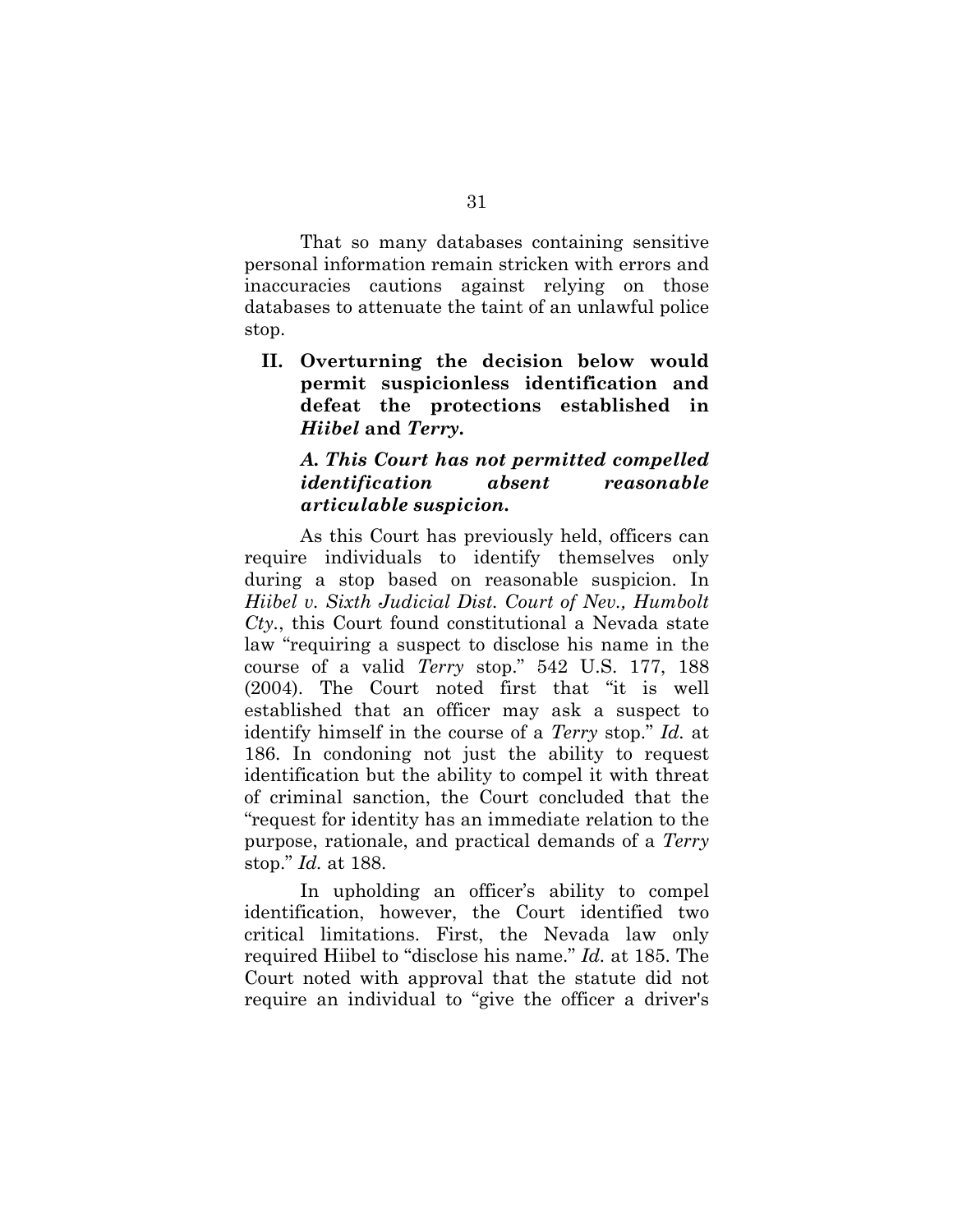license or any other document," *id.*, or ""provide" private details about his background,'" *id.* (quoting *Hiibel v. Sixth Judicial Dist.*, 59 P.3d 1201, 1206 (Nev. 2002) (opinion of Young, C.J.)). Second, compelled identification is permissible for the limited purposes of a *Terry* stop: An officer cannot compel identification "if the request for identification is not reasonably related to the circumstances justifying the stop." *Id.* at 188.

This Court has also recognized a number of important limitations on *Terry* stops. A *Terry* stop must not resemble a traditional arrest. *Dunaway v. New York*, 442 U.S. 200, 212 (1979). Instead, the scope of a *Terry* stop "must be carefully tailored to its underlying justification." *Florida v. Royer*, 460 U.S. 491, 500 (1983); *see Terry*, 392 U.S. at 19 (internal quotation marks omitted). A constitutionally reasonable *Terry* stop must be "justified at its inception" and "reasonably related in scope to the circumstances which justified the interference in the first place." *United States v. Sharpe*, 470 U.S. 675, 682 (1985). A *Terry* stop must also "be temporary and last no longer than is necessary to effectuate the purpose of the stop." *Royer*, 460 U.S. at, 500; *accord. United States v. Place*, 462 U.S. 696, 709–10 (1983).

During a *Terry* stop, the officer can also conduct a "reasonable search for weapons" only when the officer "has reason to believe that he is dealing with an armed and dangerous individual." *Terry*, 392 U.S. at 27. The "sole justification of the search" during a *Terry* stop "is the protection of the police officer and others nearby, and it must therefore be confined in scope to an intrusion reasonably designed to discover guns, knives, clubs, or other hidden instruments for the assault of the police officer." *Id.*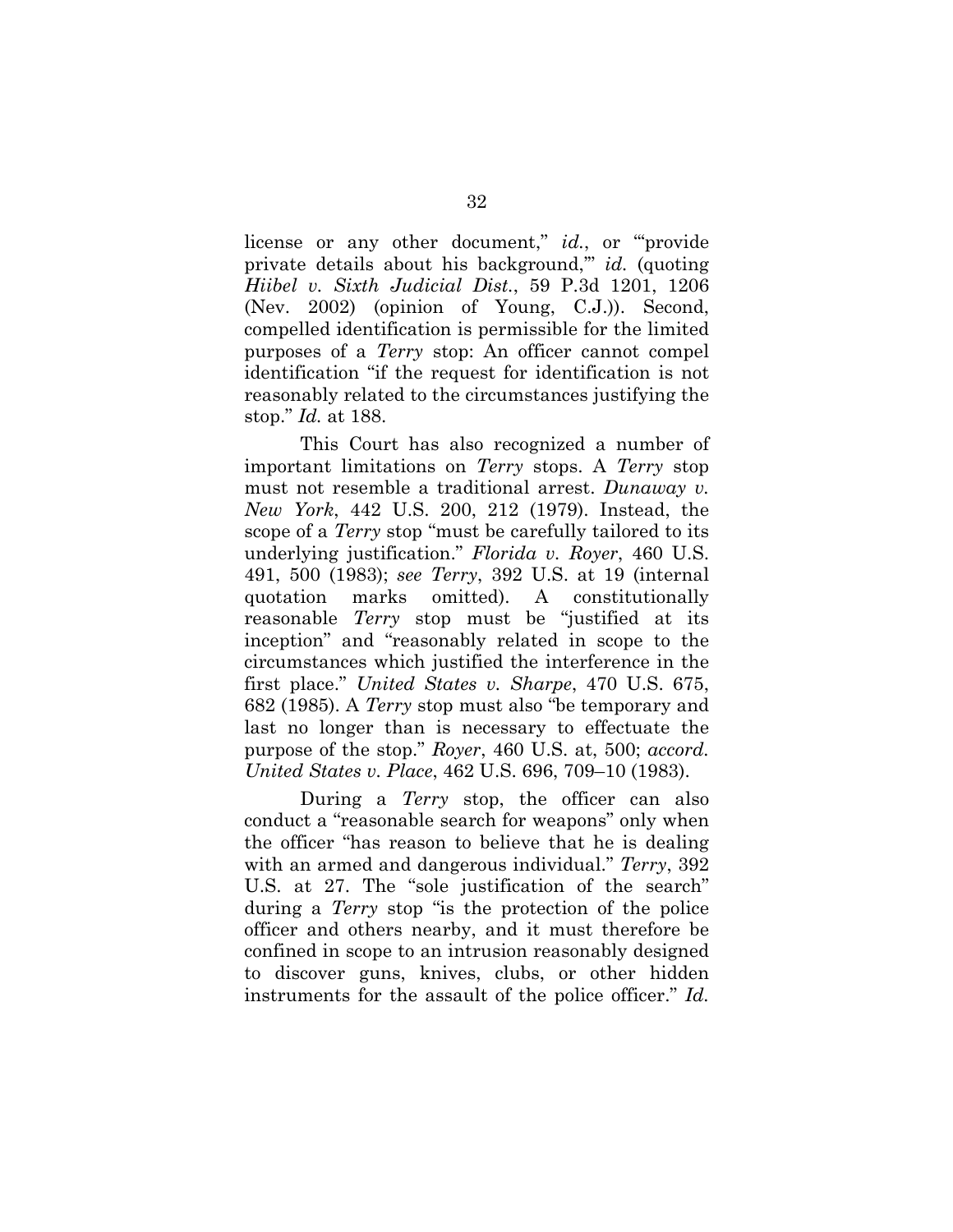at 29. *See also Riley v. California*, 134 S. Ct. 2473, 2477 (2014) (outlining a similar rationale for searches incident to arrest).

But providing an officer with identification is no longer limited to the merely disclosing "a name." *Hiibel*, 542 U.S. at 185. Government databases now provide police officers with access to the exact private background details and other documents that the Nevada statute was supposed to prevent. *See id.*  Information in government databases now extends far beyond whether a "suspect is wanted for another offense, or has a record of violence or mental disorder." *Id.* at 186.

The results of running an individual's identification are also no longer "reasonably related to the circumstances justifying the stop." *Hiibel*, 542 U.S. at 188. This Court defines a *Terry* stop as a limited intrusion that must be "justified at its inception" and "reasonably related in scope to *the circumstances which justified the interference in the first place*." *Sharpe*, 470 U.S. at 682 (emphasis added). But given the scope of information contained in government databases, an identification check quickly becomes an examination of databases containing sensitive personal information about the individual, including her potential involvement in, or "risk" of, committing other crimes.

### *B. Admitting the evidence in this case would create an end-run around the reasonable suspicion standards in* **Hiibel** *and* **Terry***.*

The lower court in this case rejected the argument that evidence obtained during an unlawful stop would nevertheless be admissible because the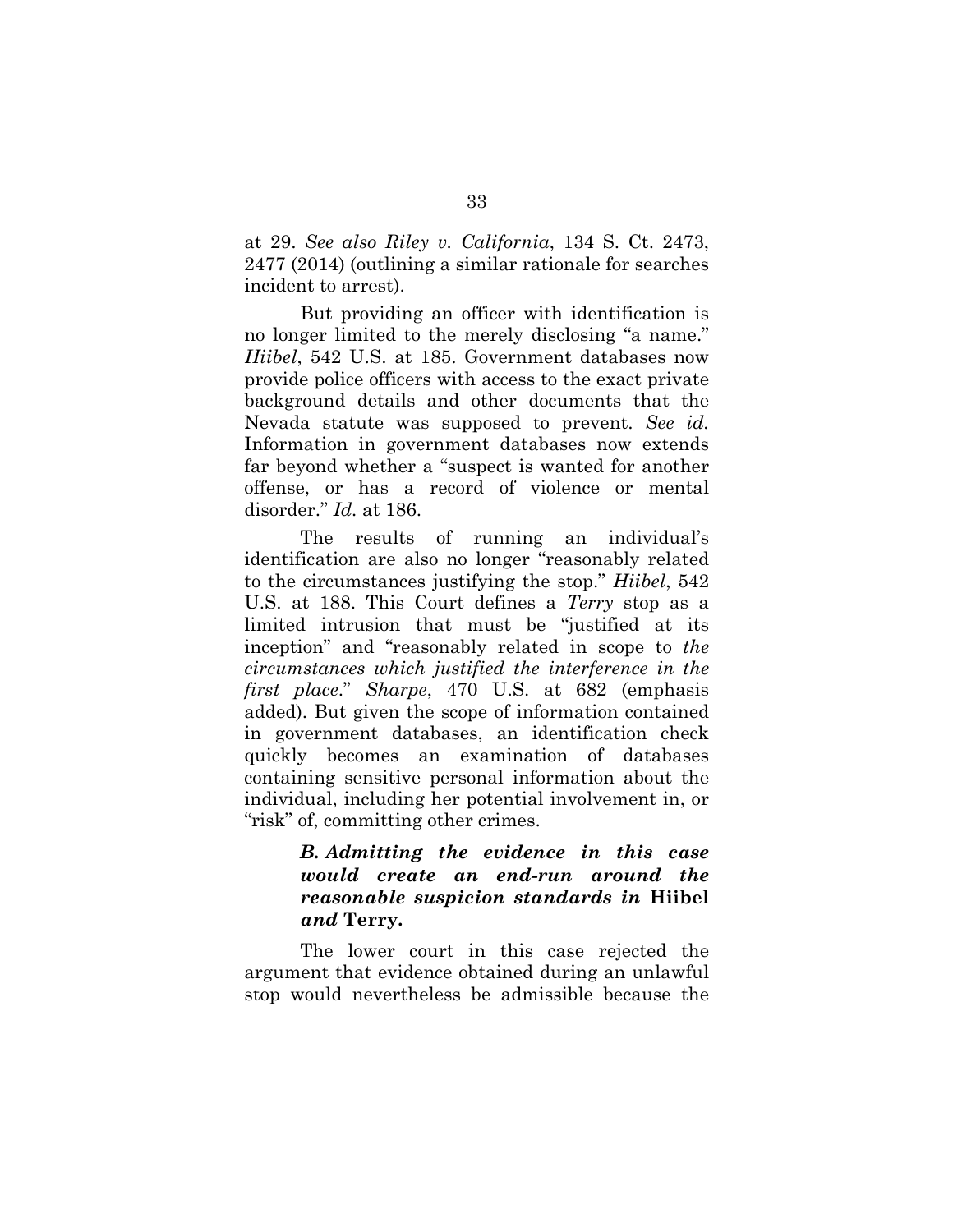officer compelled identification and discovered an unrelated warrant. *State v. Strieff*, 357 P.3d 532, 536 (Utah 2015). This Court should affirm that ruling because enforcing the prohibition on suspicionless identification is the only way to ensure that the Fourth Amendment protections outlined in *Hiibel*  and *Terry* are upheld. Overturning the opinion would permit the results of an identification search to provide a *post hoc* justification for an unlawful detention. This would essentially create an end-run around the reasonable suspicion standard and enable routine identification of individuals in order to obtain evidence that would justify further escalation of the encounter.

This Court has recognized that "questions concerning a suspect's identity are a routine and accepted part of many Terry stops," but only to the extent justified and based on reasonable suspicion. *Hiibel*, 542 U.S. at 186, 188. Many states have explicitly recognized this requirement, passing laws that permit officers to identify a suspect only when they have reasonable suspicion. The states that have explicitly recognized this limitation include:

- Alabama. Ala. Code § 15-5-30 (2015) (reasonable suspicion);
- Arizona. Ariz. Rev. Stat. Ann. §§ 13-2412, 28- 1595 (2015) (reasonable suspicion);
- Arkansas. Ark. Code Ann. § 5–71–213(a)(1) (2015) (Class C misdemeanor (loitering) to "linger[], remain[], or prowl[]" in a public place without apparent reason and, upon inquiry from law enforcement, refuse to provide identity);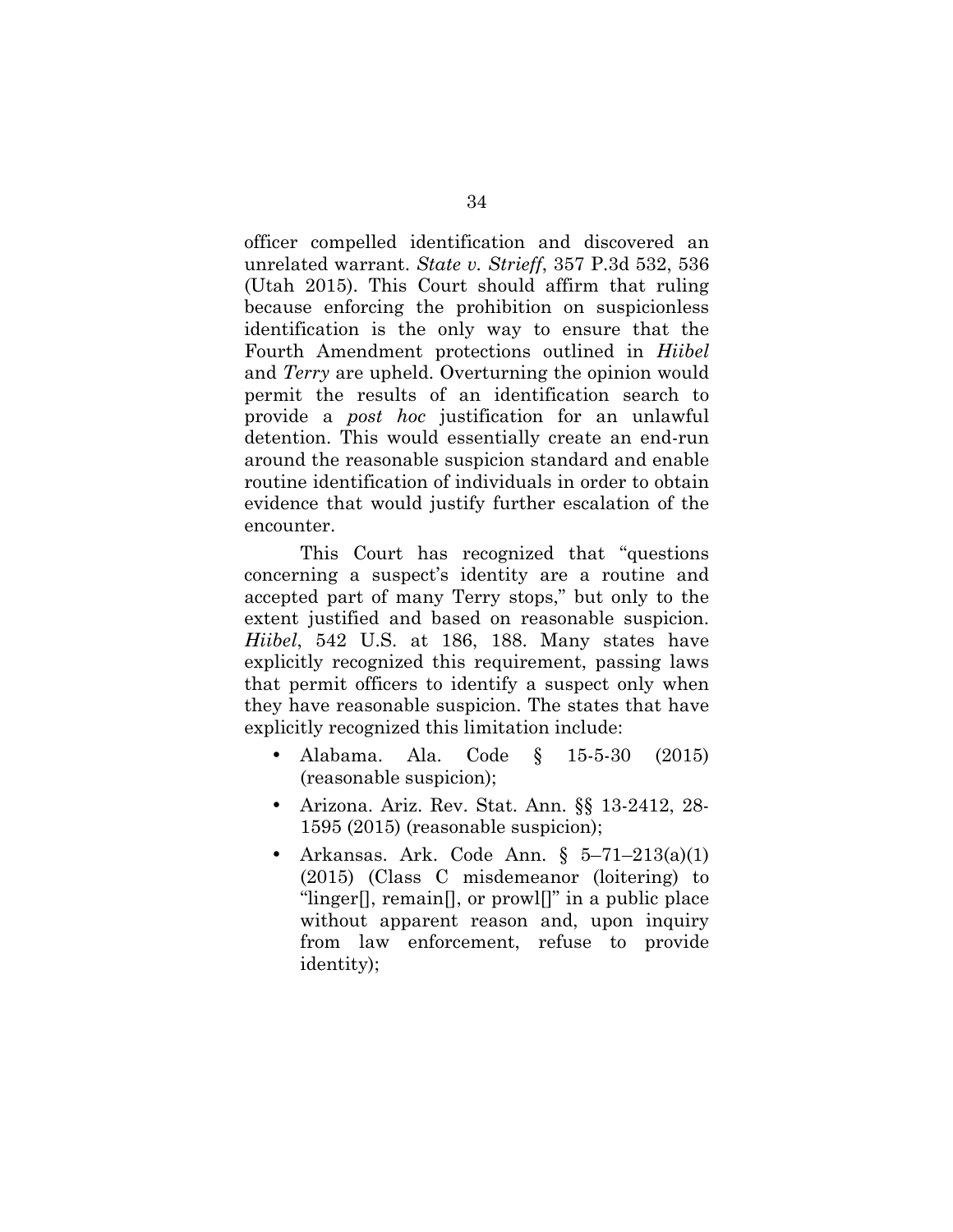- Colorado. Colo. Rev. Stat. § 16-3-103 (2015) (reasonable suspicion);
- Delaware. Del. Code Ann. tit. 11, §§ 1902(a) ("reasonable grounds"), 1321(6) (loitering) (2016);
- Florida. Fla. Stat.  $\S$  901.151 ("reasonably indicate that such person has committed, is committing, or is about to commit a violation of the criminal laws of [Florida] or the criminal ordinances of any municipality or county"), 856.021(2) (loitering) (2015);
- Georgia. Ga. Code Ann. § 16–11–36(b) (2015) (failure to identify oneself may be considered factor in determining whether individual is loitering);
- Illinois. 725 Ill. Comp. Stat. 5/107–14 (2015) ("[R]easonably infers from the circumstances that the person is committing, is about to commit or has committed an offense.");
- Indiana. Ind. Code § 34-28-5-3.5 (2014) (Class C misdemeanor to refuse to provide identity to a law enforcement officer who has stopped the person for an infraction or ordinance violation);
- Kansas. Kan. Stat. Ann. § 22–2402(1) (2015) (reasonable suspicion);
- Louisiana. La. Code Crim. Proc. Ann. art. 215.1(A) (2015) (reasonable suspicion);
- Missouri. Mo. Rev. Stat. § 84.710(2) (2015) (reasonable suspicion (Kansas City only));
- Montana. Mont. Code Ann.  $§$  46-5-401(2)(a) (2015) ("particularized suspicion");
- Nebraska. Neb. Rev. Stat. § 29–829 (2015) (reasonable suspicion);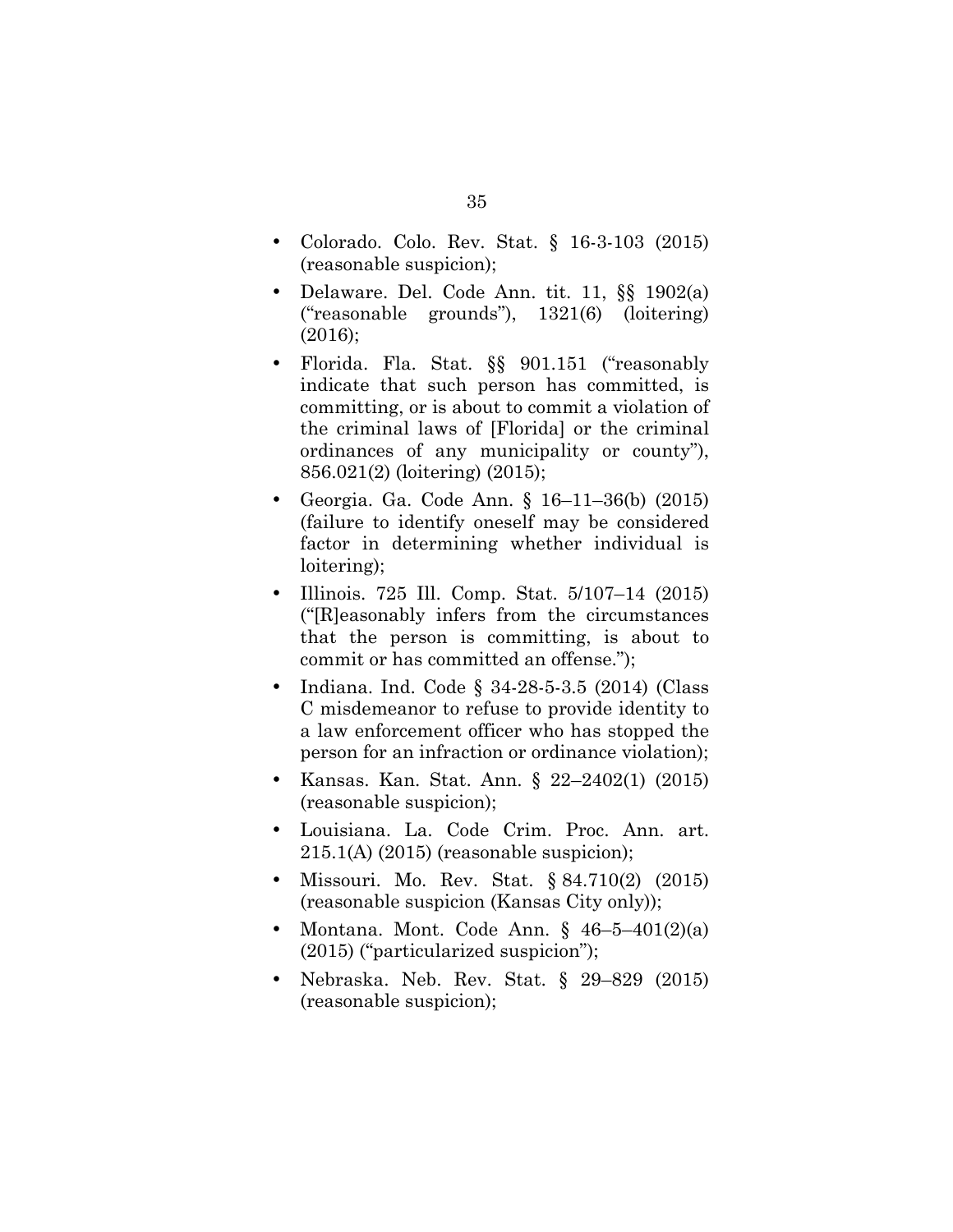- Nevada. Nev. Rev. Stat. § 171.123 (2015) (reasonable suspicion);
- New Hampshire. N.H. Rev. Stat. Ann. §§ 594:2, 644:6 (Lexis 2015) (reasonable suspicion);
- New Mexico. N.M. Stat. Ann. § 30–22–3 (2015) (concealing identity with intent to obstruct the due execution of the law or hinder or interrupt any public officer is a petty misdemeanor);
- New York. N.Y. Crim. Proc. Law  $\S$  140.50(1) (McKinney 2015) (reasonable suspicion);
- North Dakota. N.D. Cent. Code § 29–29–21 (2015) (reasonable suspicion);
- Ohio. Ohio Rev. Code Ann. § 2921.29 (LexisNexis 2015) (reasonable suspicion);
- Rhode Island. R.I. Gen. Laws § 12–7–1 (2015) (reasonable suspicion);
- Utah. Utah Code Ann. § 77–7–15 (2015) (reasonable suspicion);
- Vermont. Vt. Stat. Ann. tit. 24, § 1983 (2015) (law enforcement officer may detain a person for refusing to identify themselves when requested by officer); and
- Wisconsin. Wis. Stat. § 968.24 (2015) (reasonable suspicion).

Overturning the lower court's opinion would permit law enforcement to circumvent these restrictions and routinely compel identification in order to search for information that would justify a seizure or arrest. There is now so much information available about ordinary citizens in government databases that routine ID checks could very well lead to prolonged detention or examination. *See* Part I.A,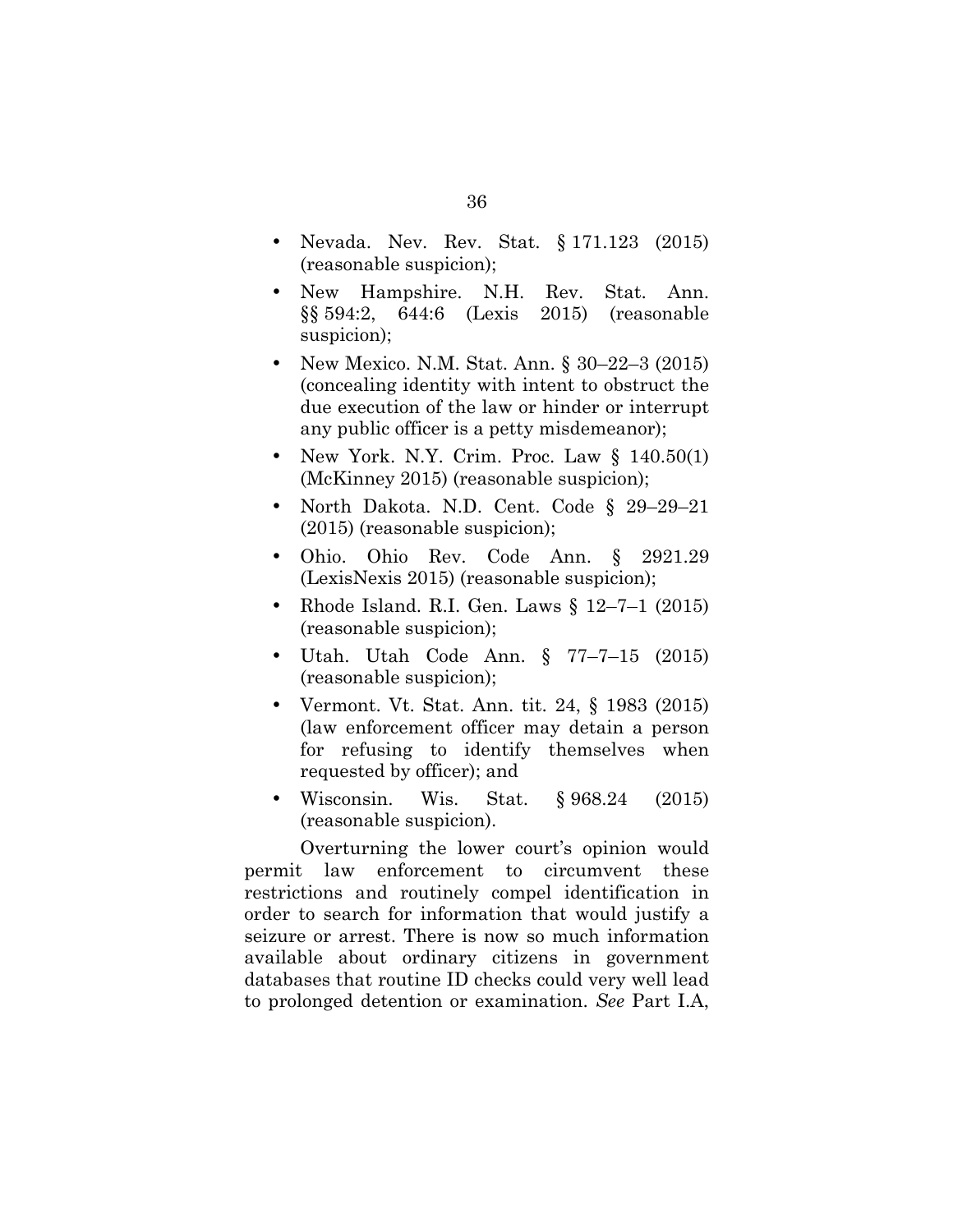*supra*. But much of the information in law enforcement databases is inaccurate or misleading, and the government has chosen to exempt its systems from the accuracy and transparency obligations established in the Privacy Act. *See* Part I.B., *supra*.

Furthermore, it would be inequitable to allow the results of an unlawful stop and identification to retroactively justify the improper behavior of the officer. This Court recently held that where an officer stops an individual based on a mistake about the applicable law or facts, that reasonable mistake does not retroactively render the stop unlawful. *See Heien v. North Carolina*, 135 S. Ct. 530, 536 (2014). But the government cannot have it both ways. If a reasonable mistake about the legal or factual predicate of a stop does not render that stop unlawful, then evidence discovered after an unlawful stop should not render the unlawfully seized evidence admissible. If data obtained during an identification search could retroactively change the lawfulness of a stop, then there would be a clear incentive to engage in suspicionless stops for identification purposes. Any ID check that linked an individual with data suggesting criminal intent would, in hindsight, justify the unlawful stop.

The widespread collection and dissemination of data about ordinary citizens requires even more vigilant protection of important Fourth Amendment interests. As Justice O'Connor recognized more than two decades ago:

> [T]he advent of powerful, computerbased recordkeeping systems [f]acilitate arrests in ways that have never before been possible. The police, of course, are entitled to enjoy the substantial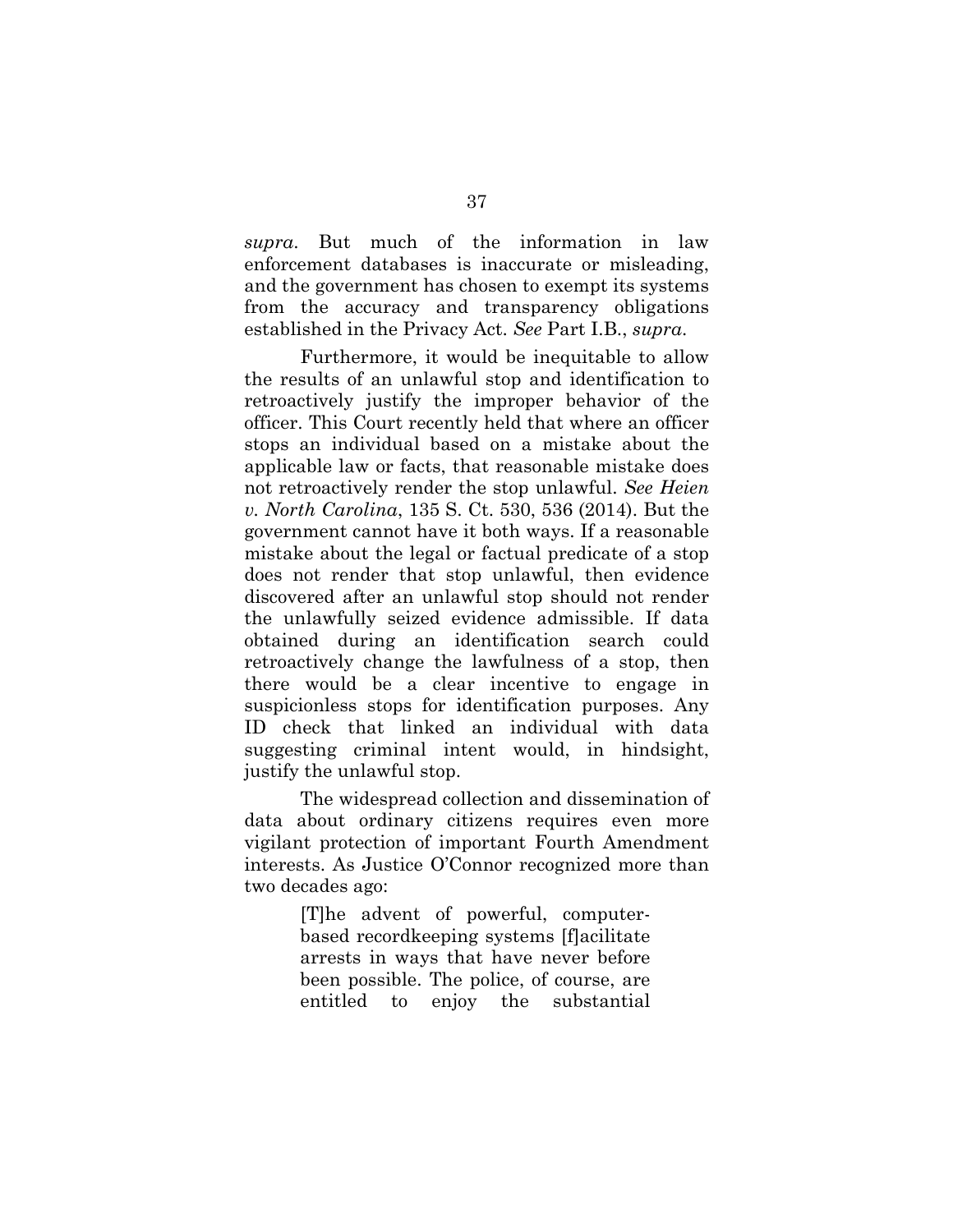advantages this technology confers. They may not, however, rely on it blindly. With the benefits of more efficient law enforcement mechanisms comes the burden of corresponding constitutional responsibilities.

*Arizona v. Evans*, 514 U.S. 1, 17–18 (1996) (O'Connor, J., concurring).